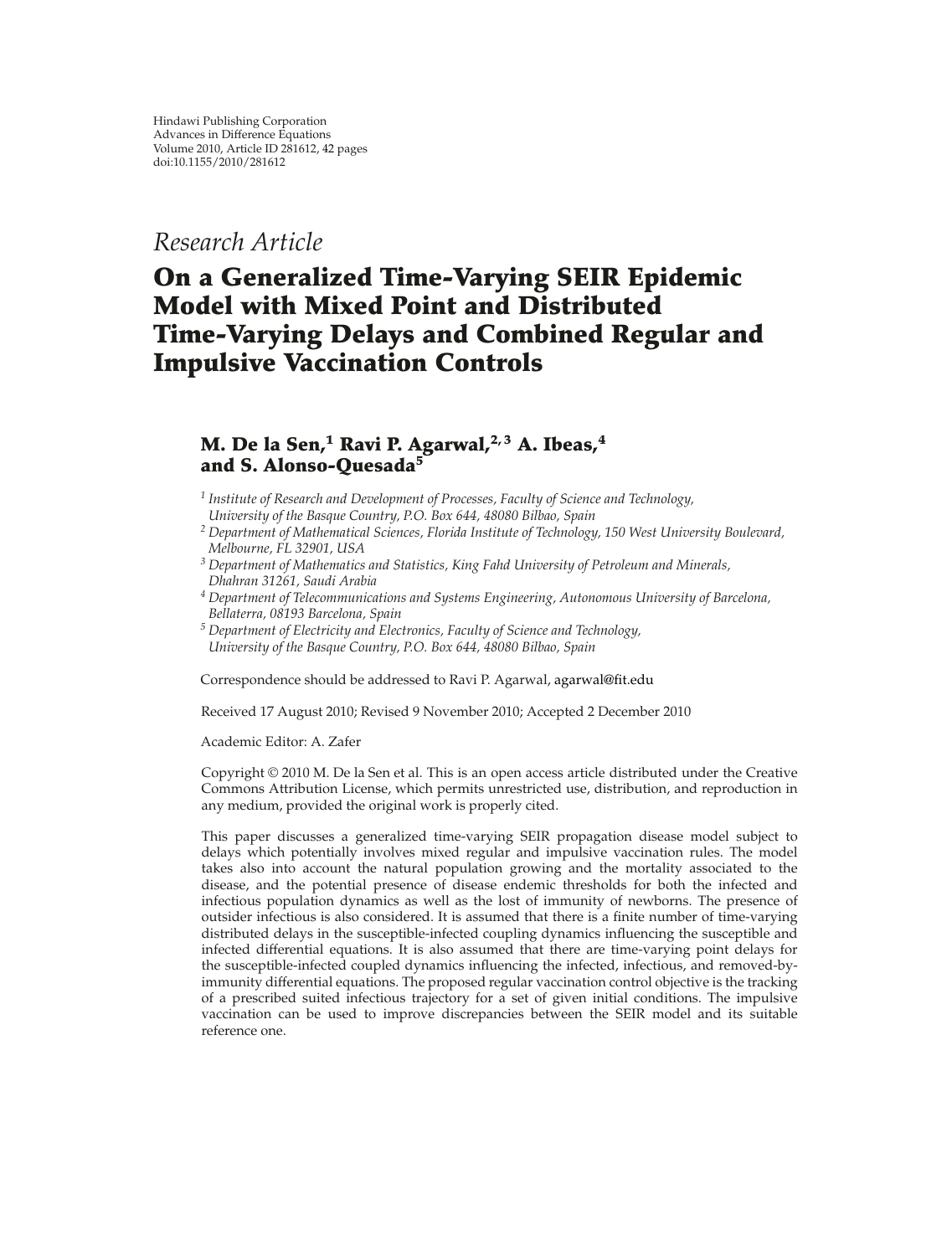### **1. Introduction**

Important control problems nowadays related to Life Sciences are the control of ecological models like, for instance, those of population evolution (Beverton-Holt model, Hassell model, Ricker model, etc.  $[1-5]$  via the online adjustment of the species environment carrying capacity, that of the population growth or that of the regulated harvesting quota as well as the disease propagation via vaccination control. In a set of papers, several variants and generalizations of the Beverton-Holt model (standard time-invariant, timevarying parameterized, generalized model, or modified generalized model) have been investigated at the levels of stability, cycle-oscillatory behavior, permanence, and control through the manipulation of the carrying capacity (see, e.g.,  $[1-5]$ ). The design of related control actions has been proved to be important in those papers at the levels, for instance, of aquaculture exploitation or plague fighting. On the other hand, the literature about epidemic mathematical models is exhaustive in many books and papers. A nonexhaustive list of references is given in this manuscript compare  $[6-14]$  (see also the references listed therein). The sets of models include the following most basic ones  $[6, 7]$ :

- i SI-models where not removed-by-immunity population is assumed. In other words, only susceptible and infected populations are assumed,
- (ii) SIR-models, which include susceptible, infected, and removed-by-immunity populations,
- (iii) SEIR models where the infected populations are split into two ones (namely, the "infected" which incubate the disease but do not still have any disease symptoms and the "infectious" or "infective" which do exhibit the external disease symptoms).

The three above models have two possible major variants, namely, the so-called "pseudomass action models," where the total population is not taken into account as a relevant disease contagious factor or disease transmission power, and the so-called "true mass action models," where the total population is more realistically considered as being an inverse factor of the disease transmission rates. There are other many variants of the above models, for instance, including vaccination of different kinds: constant [8], impulsive [12], discrete-time, and so forth, by incorporating point or distributed delays [12, 13], oscillatory behaviors [14], and so forth. On the other hand, variants of such models become considerably simpler for the disease transmission among plants  $[6, 7]$ . In this paper, a mixed regular continuoustime/impulsive vaccination control strategy is proposed for a generalized time-varying SEIR epidemic model which is subject to point and distributed time-varying delays 12, 13, 15– 17. The model takes also into account the natural population growing and the mortality associated to the disease as well as the lost of immunity of newborns,  $[6, 7, 18]$  plus the potential presence of infectious outsiders which increases the total infectious numbers of the environment under study. The parameters are not assumed to be constant but being defined by piecewise continuous real functions, the transmission coefficient included [19]. Another novelty of the proposed generalized SEIR model is the potential presence of unparameterized disease thresholds for both the infected and infectious populations. It is assumed that a finite number of time-varying distributed delays might exist in the susceptible-infected coupling dynamics influencing the susceptible and infected differential equations. It is also assumed that there are potential time-varying point delays for the susceptible-infected coupled dynamics influencing the infected, infectious, and removedby-immunity differential equations 20–22. The proposed regulation vaccination control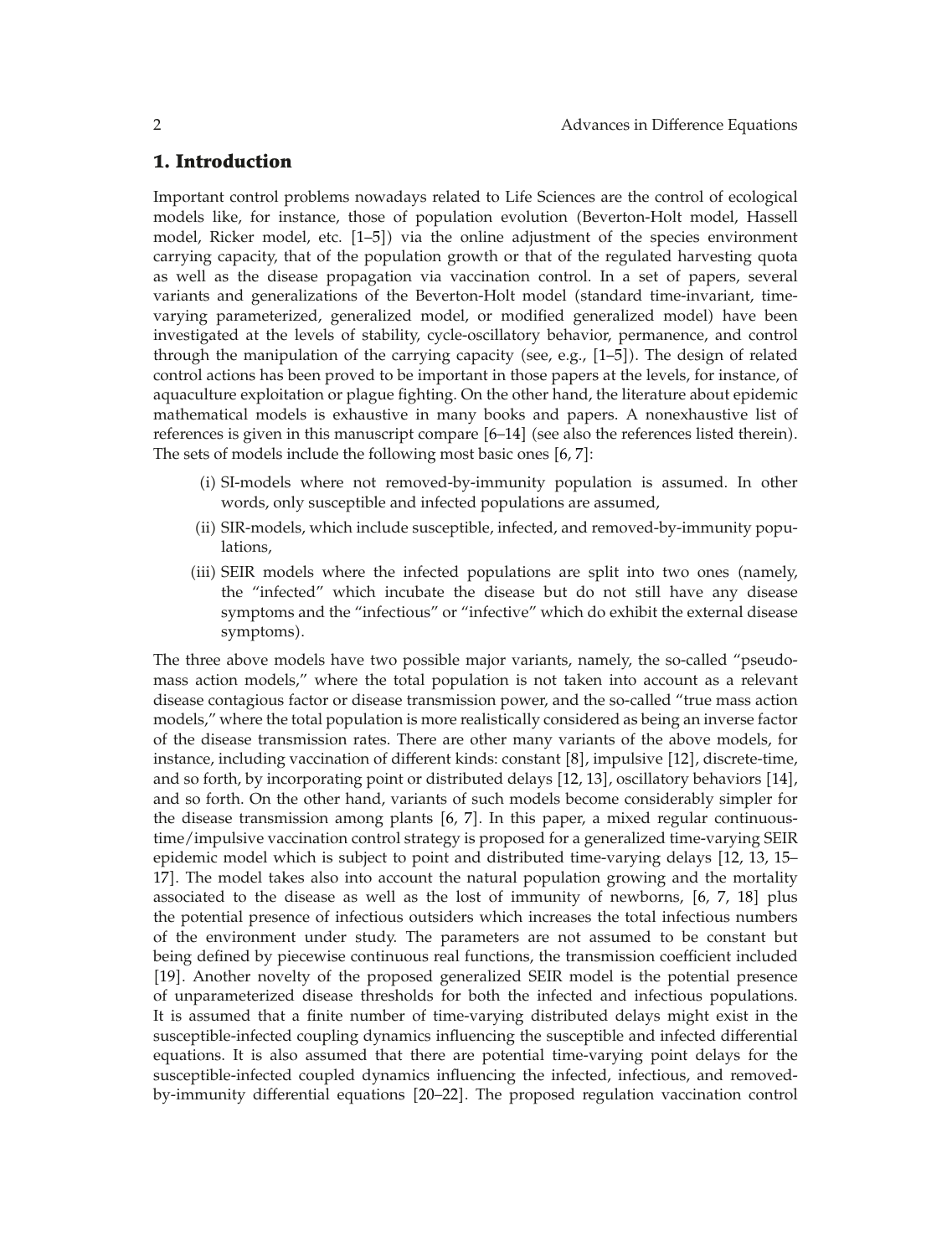objective is the tracking of a prescribed suited infectious trajectory for a set of given initial conditions. The impulsive vaccination action can be used for correction of the possible discrepancies between the solutions of the SEIR model and that of its reference one due, for instance, to parameterization errors. It is assumed that the total population as well as the infectious one can be directly known by inspecting the day-to-day disease effects by directly taking the required data. Those data are injected to the vaccination rules. Other techniques could be implemented to evaluate the remaining populations. For instance, the infectious population is close to the previously infected one affected with some delay related to the incubation period. Also, either the use of the disease statistical data related to the percentages of each of the populations or the use of observers could be incorporated to the scheme to have either approximate estimations or very adjusted asymptotic estimations of each of the partial populations.

### *1.1. List of Main Symbols*

SEIR epidemic model, namely, that consisting of four partial populations related to the disease being the susceptible, infected, infectious, and immune.

*S*(*t*): Susceptible population, that is, those who can be infected by the disease

 $E(t)$ : Infected population, that is, those who are infected but do not still have external symptoms

 $I(t)$ : Infectious population, that is, those who are infected exhibiting external symptoms

*Rt*: Immune population

*Nt*: Total population

 $\eta(t)$ : Function associated with the infected floating outsiders in the SEIR model

 $\beta(t)$ : Disease transmission function

*λt*: Natural growth rate function of the population

 $\mu(t)$ : Natural rate function of deaths from causes unrelated to the infection

 $\nu(t)$ : Takes into account the potential immediate vaccination of new borns

*σ*(*t*), *γ*(*t*): Functions that  $σ^{-1}(t)$  and  $γ^{-1}(t)$  are, respectively, the instantaneous durations per populations averages of the latent and infectious periods at time *t*

 $\omega(t)$ : the rate of lost of immunity function

 $\rho(t)$ : related to the mortality caused by the disease

 $u_E(t)$ ,  $u_I(t)$ : Thresholds of infected and infectious populations

 $h_i(t)$ ,  $h_E(t)$ ,  $h_I(t)$ ,  $h_{V_i}(t)$ ,  $h'_{V_i}(t)$ : Different point and impulsive delays in the epidemic model

 $V(t)$ ,  $V_{\theta}(t)$ : Functions associated with the regular and impulsive vaccination strategies

 $f_i(\tau, t)$ ,  $f_{Vi}(\tau, t)$ : Weighting functions associated with distributed delays in the SEIR model.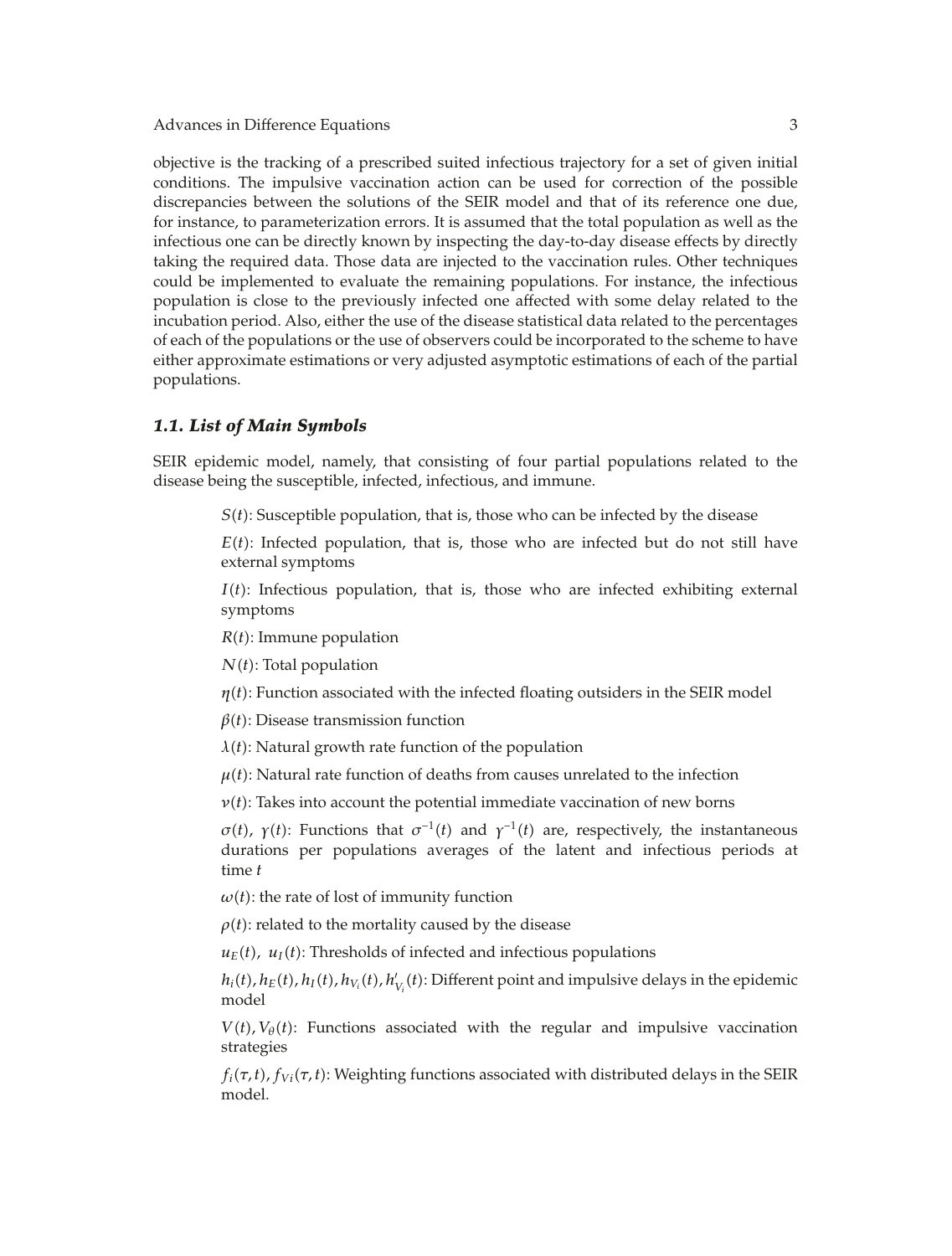# **2. Generalized True Mass Action SEIR Model with Real and Distributed Delays and Combined Regular and Impulsive Vaccination**

Let  $S(t)$  be the "susceptible" population of infection at time  $t$ ,  $E(t)$  the "infected" (i.e., those which incubate the illness but do not still have any symptoms) at time  $t$ ,  $I(t)$  the "infectious" (or "infective") population at time  $t$ , and  $R(t)$  the "removed-by-immunity" (or "immune") population at time *t*. Consider the extended SEIR-type epidemic model of true mass type

$$
\dot{S}(t) = \lambda(t) - \mu(t)S(t) + \omega(t)R(t) - \frac{\beta(t)S(t)}{N(t)} \left( \sum_{i=1}^{p} \int_{0}^{h_i(t)} f_i(\tau, t)I(t - \tau) d\tau \right) \n+ \nu(t)N(t) \left( 1 - \sum_{i=1}^{q} \int_{t - h_{Vi}(t) - h'_{Vi}(t)}^{t - h_{Vi}(t)} f_{Vi}(\tau, t) V(t) d\tau \right) - \nu(t)g(t)V_{\theta}(t)S(t) \left( \sum_{t_i \in \text{IMP}} \delta(t - t_i) \right) + \eta(t),
$$
\n(2.1)

$$
\dot{E}(t) = \frac{\beta(t)S(t)}{N(t)} \left( \sum_{i=1}^{p} \int_{0}^{h_i(t)} f_i(\tau, t) I(t - \tau) d\tau \right)
$$
  
 
$$
- \frac{\beta(t - h_E(t))k_E(t - h_E(t))}{N(t - h_E(t))} S(t - h_E(t)) I(t - h_E(t)) - (\mu(t) + \sigma(t)) E(t) + u_E(t) - \eta(t),
$$
\n(2.2)

$$
\dot{I}(t) = -(\mu(t) + \gamma(t))I(t) + \sigma(t)E(t) + \frac{\beta(t - h_E(t))k_E(t - h_E(t))}{N(t - h_E(t))}
$$
\n
$$
\times S(t - h_E(t))I(t - h_E(t))
$$
\n
$$
- \frac{\beta(t - h_E(t) - h_I(t))k_I(t - h_E(t) - h_I(t))}{N(t - h_E(t) - h_I(t))}S(t - h_E(t) - h_I(t))
$$
\n
$$
\times I(t - h_E(t) - h_I(t)) - u_E(t) + u_I(t),
$$
\n
$$
\dot{R}(t) = -(\mu(t) + \omega(t))R(t) + \gamma(t)(1 - \rho(t))I(t)
$$
\n
$$
+ \nu(t)N(t)\left(\sum_{i=1}^{q} \int_{t - h_{Vi}(t) - h'_{Vi}(t)}^{t - h_{Vi}(t)} f_{Vi}(\tau, t)V(t)d\tau\right)
$$
\n
$$
+ \frac{\beta(t - h_E(t) - h_I(t))k_I(t - h_E(t) - h_I(t))}{N(t - h_E(t) - h_I(t))}
$$
\n
$$
\times S(t - h_E(t) - h_I(t))I(t - h_E(t) - h_I(t)) - u_I(t)
$$
\n
$$
+ \nu(t)g(t)V_{\theta}(t)S(t)\left(\sum_{t_i \in \text{IMP}} \delta(t - t_i)\right),
$$
\n(2.4)

$$
\eta(t) = \beta(t) \frac{S(t)}{N(t)} \left( \sum_{i=1}^p \int_0^{h_i(t)} f_i(\tau, t) \left( I(t-\tau) - \overline{I}(t-\tau) \right) d\tau \right) \le 0,
$$
\n(2.5)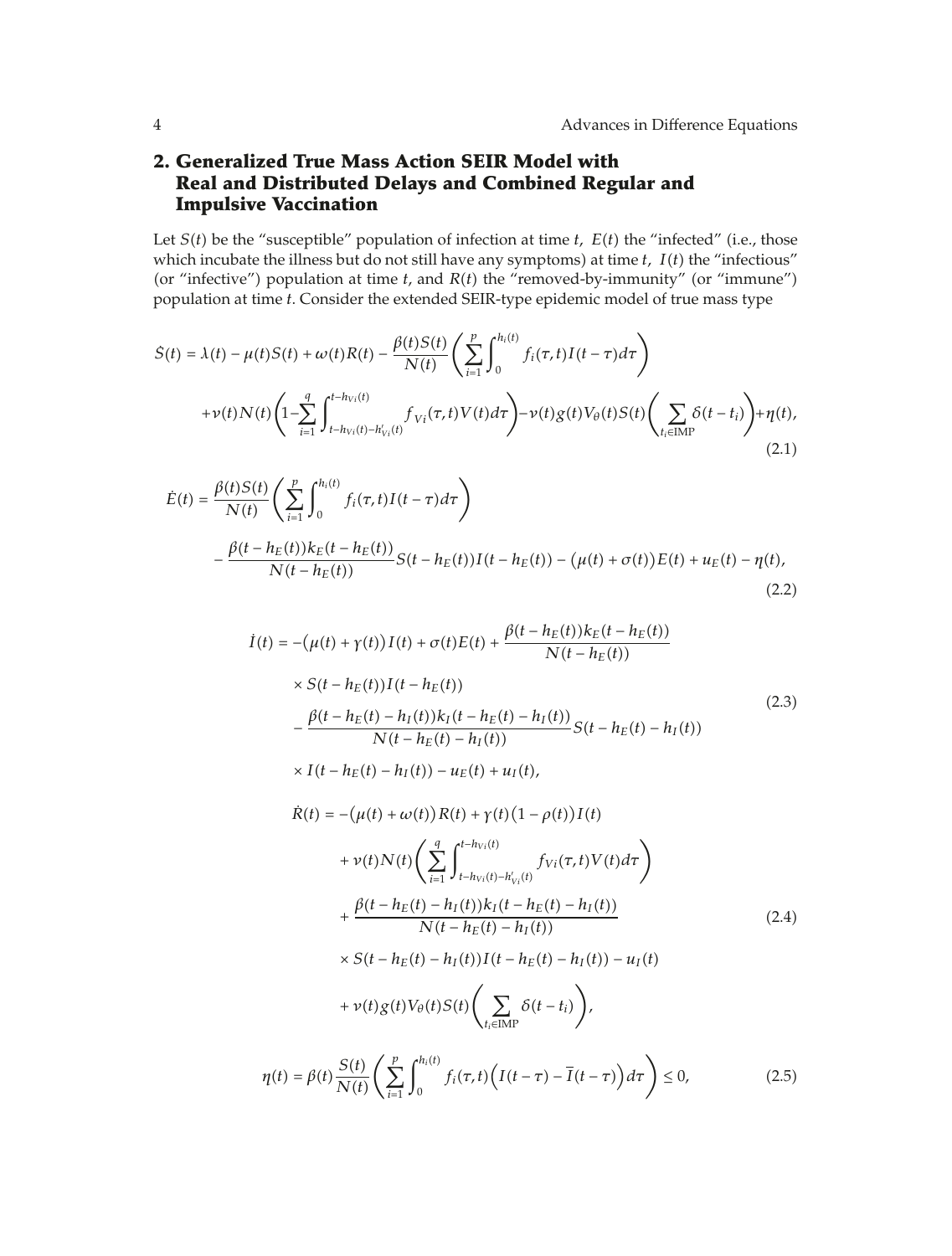for all  $t \in \mathbf{R}_{0+}$  subject to initial conditions  $S(t) = \varphi_S(t)$ ,  $E(t) = \varphi_E(t)$ ,  $I(t) = \varphi_I(t)$ , and  $R(t) = \varphi_R(t)$ , for all  $t \in [-\overline{h}, 0]$  with  $\varphi_S, \varphi_E, \varphi_I, \varphi_R : [-\overline{h}, 0] \to \mathbb{R}_{0+}$  which are absolutely continuous functions with eventual bounded discontinuities on a subset of zero measure of their definition domain and

$$
\overline{h} := \sup_{t \in \mathbf{R}_{0+}} \overline{h}(t); \ \overline{h}(t) := \sup_{0 \le \tau \le t} \max_{i \in \overline{p}; j \in \overline{q}} \Big( h_i(\tau), h_E(\tau) + h_I(\tau), h_{Vj}(\tau) + h'_{Vj}(\tau) \Big); \quad \forall t \in \mathbf{R}_{0+}
$$
 (2.6)

is the maximum delay at time  $t$  of the SEIR model  $(2.1)$ – $(2.4)$  subject to  $(2.5)$  under a potentially jointly regular vaccination action  $V : \mathbf{R}_{0+} \rightarrow \mathbf{R}_{0+}$  and an impulsive vaccination action  $v(t)g(t)V_{\theta}(t)S(t)(\sum_{t_i\in \text{IMP}}\delta(t-t_i))$  at a strictly ordered finite or infinite real sequence of time instants IMP :=  $\{t_i \in \mathbf{R}_{0+}\}_{i \in Z_I \subset Z_+}$ , with  $g, V_\theta$  :  $\mathbf{R}_{0+} \to \mathbf{R}_{0+}$ being bounded and piece-wise continuous real functions used to build the impulsive vaccination term and  $Z_I$  being the indexing set of the impulsive time instants. It is assumed

$$
\lim_{t \to +\infty} (t - h_i(t)) = +\infty, \ \forall \ i \in \overline{p}, \ \lim_{t \to +\infty} (t - h_E(t) - h_I(t)) = +\infty,
$$
\n(2.7)

and  $\lim_{t\to+\infty}(t-h_{Vi}(\tau)-h'_{Vi}(\tau))=+\infty$ , for all  $i\in\overline{q}$  which give sense of the asymptotic limit of the trajectory solutions.

The real function  $\eta(t)$  in (2.5) is a perturbation in the susceptible dynamics (see, e.g., [18]) where function  $\overline{I}$  :  $\mathbf{R}_{0+}$  ∪  $\overline{I}$  −*h*, 0) →  $\mathbf{R}_{0+}$ , subject to the point wise constraint  $\overline{I}(t)$  ≥ *I*(*t*), for all *t* ∈ **R**<sub>0</sub>+ ∪  $[-h, 0)$ , takes into account the possible decreasing in the susceptible population while increasing the infective one due to a fluctuant external infectious population entering the investigated habitat and contributing partly to the disease spread. In the above SEIR model,

(i)  $N(t) := S(t) + E(t) + I(t) + R(t)$  is the total population at time *t*.

The following functions parameterize the SEIR model.

- (i)  $\lambda$  :  $\mathbf{R}_{0+}$   $\rightarrow$  **R** is a bounded piecewise-continuous function related to the natural growth rate of the population.  $\lambda(t)$  is assumed to be zero if the total population at time *t* is less tan unity, that is,  $N(t) < 1$ , implying that it becomes extinguished.
- (ii)  $\mu$  : **R**<sub>0</sub>  $\rightarrow$  **R**<sub>+</sub> is a bounded piecewise-continuous function meaning the natural rate of deaths from causes unrelated to the infection.
- (iii)  $\nu$  :  $\mathbf{R}_{0+} \to \mathbf{R}_+$  is a bounded piecewise-continuous function which takes into account the immediate vaccination of new borns at a rate  $(v(t) - \mu(t))$ .
- (iv)  $\rho$  : **R**<sub>0</sub>+  $\rightarrow$  [0,1] is a bounded piecewise-continuous function which takes into account the number of deaths due to the infection.
- (v)  $\omega$  :  $\mathbf{R}_{0+} \to \mathbf{R}_{0+}$  is a bounded piecewise-continuous function meaning the rate of losing immunity.
- (vi)  $\beta$  :  $\mathbf{R}_{0+} \to \mathbf{R}_+$  is a bounded piecewise-continuous transmission function with the total number of infections per unity of time at time *t*.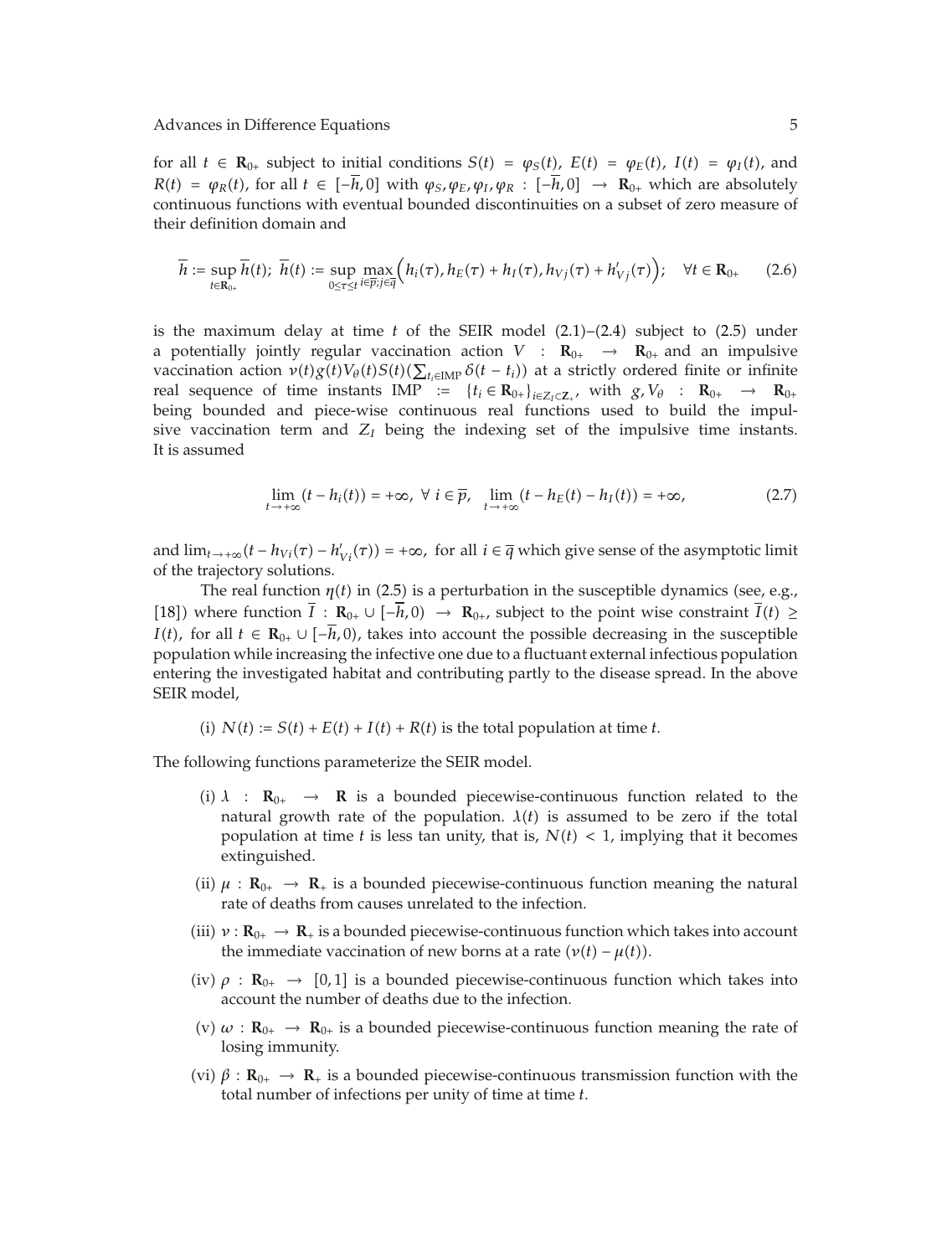- $(vii)$   $\beta(t)$  $(S(t)/N(t))$  $(\sum_{i}^{p}$  $\int_{i=1}^{p} \int_{0}^{h_i(t)} f_i(\tau, t) I(t - \tau) d\tau$ ) is a transmission term accounting for the total rate at which susceptible become exposed to illness which replaces  $(\beta/N(t))S(t)I(t)$  in the standard SEIR model in (2.1)–(2.2) which has a constant transmission constant *β*. It generalizes the one-delay distributed approach proposed in [20] for a SIRS-model with distributed delays, while it describes a transmission process weighted through a weighting function with a finite number of terms over previous time intervals to describe the process of removing the susceptible as proportional to the infectious. The functions  $f_i: R_{hi}(t) \times R_{0+} \rightarrow [0,1],$ with  $R_{hi}(t) := [0, h_i(t)]$ ,  $t \in \mathbb{R}_{0+}$ , for all  $i \in \overline{p} := \{1, 2, ..., p\}$  are *p* nonnegative weighting real functions being everywhere continuous on their definition domains subject to Assumption 1(1) below, and  $h_i$ :  $\mathbf{R}_{0+} \rightarrow \mathbf{R}_{0+}$ , for all  $i \in \overline{p}$  are the *p* relevant delay functions describing the delay distributed-type for this part of the SEIR model. Note that a punctual delay can be modeled with a Dirac-delta distribution  $\delta(t)$  within some of the integrals and the absence of delays is modeled with all the  $h_i : \mathbf{R}_{0+} \to \mathbf{R}_{0+}$  functions being identically zero.
- (viii)  $σ, γ : **R**<sub>0+</sub> → **R**<sub>+</sub>$  are bounded continuous functions defined so that  $σ^{-1}(t)$  and  $γ^{-1}(t)$ are, respectively, the instantaneous durations per populations averages of the latent and infective periods at time *t*.
- (ix)  $u_E, u_I : \mathbf{R}_{0+} \to \mathbf{R}_{0+}$  are piecewise-continuous functions being integrable on any subset of  $\mathbf{R}_{0+}$  which are threshold functions for the infected and the infectious growing rates, respectively, which take into account if they are not identically zero the respective endemic populations which cannot be removed. This is a common situation for some diseases like, for instance, malaria, dengue, or cholera in certain regions where they are endemic.
- (x) The two following coupling infected-infectious dynamics contributions:

$$
\frac{\beta(t - h_E(t))k_E(t - h_E(t))}{N(t - h_E(t))} S(t - h_E(t))I(t - h_E(t)),
$$
\n
$$
\frac{\beta(t - h_E(t) - h_I(t))k_I(t - h_E(t) - h_I(t))}{N(t - h_E(t) - h_I(t))} S(t - h_E(t) - h_I(t))I(t - h_E(t) - h_I(t))
$$
\n(2.8)

are single point-delay and two-point delay dynamic terms linked, respectively, to the couplings of dynamics between infected-versus-infectious populations and infectious-versus-immune populations, which take into account a singledelay effect and a double-delay effect approximating the real mutual one-stage and two-staged delayed influence between the corresponding dynamics, where  $k_E, k_I, h_E, h_I : \mathbf{R}_{0+} \rightarrow \mathbf{R}_+$  are the gain and their associate infected and infectious delay functions which are everywhere continuous in  $\mathbf{R}_{0+}$ . In the time-invariant version of a simplified pseudomass-type SIRS-model proposed in 21, the constant gains are  $k_E = e^{-\mu h_E}$  and  $k_I = e^{-\gamma h_I} e^{-(h_E + h_I)}$ .

 $(xi) f_{Vi}$  :  $[t - h_{Vi}(t), t] \times \mathbb{R}_{0+}$  → [0,1], for all  $i \in \bar{q}$  in (2.1) and (2.4) are *q* nonnegative nonidentically zero vaccination weighting real functions everywhere on their definition domains subject to distributed delays governed by the functions  $h_{Vi}, h'_{Vi}$  : **R**<sub>0</sub>+ → **R**<sub>0</sub>+, for all  $i \in \overline{q}$  where  $V$  :  $[-h_V, 0) \cup \mathbf{R}_{0+}$  →  $[0, 1]$ ,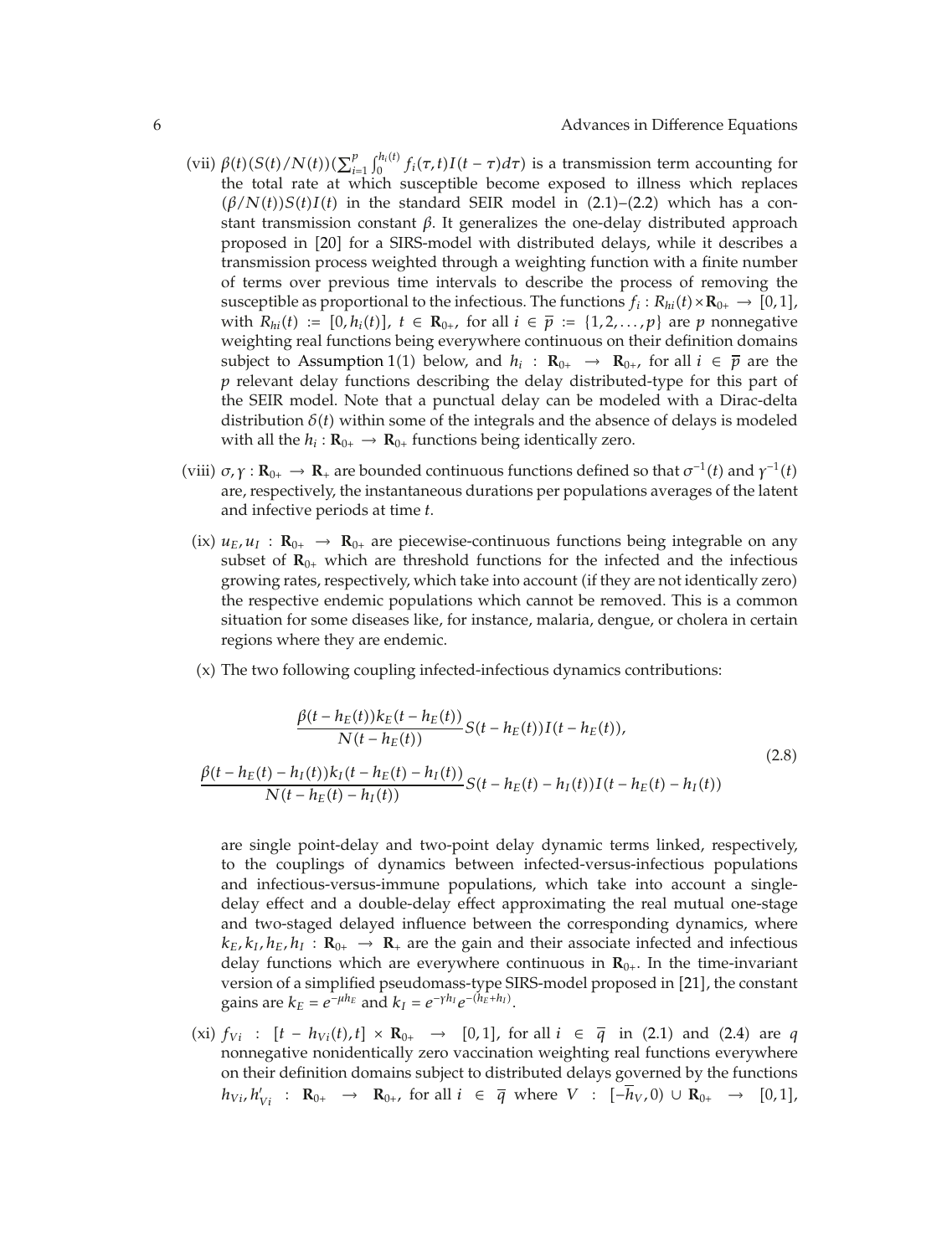with  $h_V := \sup_{0 \le t < \infty} \max_{i \in \overline{p}} (t - h_{Vi}(t) - h'_{Vi}(t))$  is a vaccination function to be appropriately normalized to the day-to-day population to be vaccinated subject to  $V(t)$  = <sup>0</sup>*,* for all *<sup>t</sup>* <sup>∈</sup> **R**<sup>−</sup>. As for the case of the transmission term, punctual delays could be included by using appropriate Dirac deltas within the corresponding integrals.

(xii) The SEIR model is subject to a joint regular vaccination action  $V : \mathbf{R}_{0+} \to \mathbf{R}_+$  plus an impulsive one  $v(t)g(t)V_{\theta}(t)S(t)(\sum_{t_i\in\text{IMP}}\delta(t-t_i))$  at a strictly ordered finite or countable infinite real sequence of time instants { $t_i$  ∈  $\mathbf{R}_{0+}$ }<sub>*i*∈*Z*<sub>*i*</sub>⊂*Z*<sub>*i*</sub>. Specifically, it is a single</sub> Dirac impulse of amplitude  $v(t)g(t)V_{\theta}(t)S(t)$  if  $t = t_i \in \text{IMP}$  and zero if  $t \notin \text{IMP}$ . The weighting function  $g : \mathbf{R}_{0+} \to \mathbf{R}_{0+}$  can be defined in several ways. For instance, if  $g(t) = N(t)/S(t)$  when  $S(t) \neq 0$ , and  $g(t) = 0$ , otherwise, then  $g(t)V_{\theta}(t)S(t)\delta(t-t_i)$  $V_{\theta}(t)N(t)\delta(t-t_i)$  when  $S(t)\neq 0$  and it is zero, otherwise. Thus, the impulsive vaccination is proportional to the total population at time instants in the sequence  ${t_i}_{i \in Z_I}$ . If  $g(t) = 1$ , then the impulsive vaccination is proportional to the susceptible at such time instants. The vaccination term  $g(t)V_{\theta}(t)S(t)(\sum_{t_i \in \text{IMP}} \delta(t - t_i))$  in (2.1) and (2.4) is related to a instantaneous (i.e., pulse-type) vaccination applied in particular time instants belonging to the real sequence  $\{t_i\}_{i\in \mathbb{Z}_I}$  if a reinforcement of the regular vaccination is required at certain time instants, because, for instance, the number of infectious exceeds a prescribed threshold. Pulse control is an important tool in controlling certain dynamical systems [15, 23, 24] and, in particular, ecological systems, [4, 5, 25]. Pulse vaccination has gained in prominence as a result of its highly successfully application in the control of poliomyelitis and measles and in a combined measles and rubella vaccine. Note that if  $v(t) = \mu(t)$ , then neither the natural increase of the population nor the loss of maternal lost of immunity of the newborns is taken into account. If  $v(t) > \mu(t)$ , then some of the newborns are not vaccinated with the consequent increase of the susceptible population compared to the case  $v(t) = \mu(t)$ . If  $v(t) < \mu(t)$ , then such a lost of immunity is partly removed by vaccinating at birth a proportion of newborns.

*Assumption 1.* (1)  $\sum_{i=1}^{p}$  $\int_{i=1}^{p} \int_{0}^{h_i(t)} f_i(\tau, t) d\tau = 1; \sum_{i=1}^{p}$  $\int_{i=1}^{p} \int_{0}^{h_i(t)} \tau f_i(\tau, t) d\tau < +\infty$ , for all  $t \in \mathbb{R}_{0+1}$ .

(2) There exist continuous functions  $\hat{u}_E : \mathbf{R}_{0+} \to \mathbf{R}_{0+}$ ,  $\hat{u}_I : \mathbf{R}_{0+} \to \mathbf{R}_{0+}$  with  $\hat{u}_E(0) =$ <br> $\hat{u}_E(0)$  and that  $0 \leq \hat{u}^{t+T} u$ ,  $\hat{u}_E(0) \leq \hat{u}_E \leq \hat{u}_E(0)$ ,  $\hat{u}_E(0) \leq \hat{u}_E(0) \leq \hat{u}_E$  $\hat{u}_I(0) = 0$  such that  $0 \le \int_t^{t+T} u_E(\tau) d\tau \le \hat{u}_E(T) \le \overline{u}_E < +\infty$ ;  $0 \le \int_t^{t+T} u_I(\tau) d\tau \le \hat{u}_I(T) \le \overline{u}_I < +\infty$ for some prefixed  $T \in \mathbf{R}_{0+}$  and any given  $t \in \mathbf{R}_{0+}$ .

Assumption  $1(1)$  for the distributed delay weighting functions is proposed in  $[20]$ . Assumption 1(2) implies that the infected and infectious minimum thresholds, affecting to the infected, infectious, and removed-by-immunity time derivatives, may be negative on certain intervals but their time-integrals on each interval on some fixed nonzero measure is nonnegative and bounded. This ensures that the infected and infectious threshold minimum contributions to their respective populations are always nonnegative for all time. From Picard-Lindelöff theorem, it exists a unique solution of  $(2.1)$ – $(2.5)$  on  $\mathbb{R}_+$  for each set of admissible initial conditions  $\varphi_S$ ,  $\varphi_E$ ,  $\varphi_I$ ,  $\varphi_R$  :  $[-\overline{h}$ , 0  $\rightarrow$  **R**<sub>0+</sub> and each set of vaccination impulses which is continuous and time-differentiable on  $(\bigcup_{t_i \in \text{IMP}} (t_i, t_{i+1})) \cup (\mathbf{R}_{0+} \setminus [0, t))$ <br>for time instant  $\overline{t} \in \text{IMP}$  are vided that it wists heine such that  $(\overline{t}, \ldots) \in \text{IMP}$  and are for time instant  $\bar{t} \in \text{IMP}$ , provided that it exists, being such that  $(\bar{t}, \infty) \cap \text{IMP} = \emptyset$ , or on  $(\bigcup_{t_i \in \text{IMP}} (t_i, t_{i+1}))$ , if such a finite impulsive time instant *t* does not exist, that is, if the impulsive vaccination does not end in finite time. The solution of the generalized SEIR model for a given set of admissible functions of initial conditions is made explicit in Appendix A.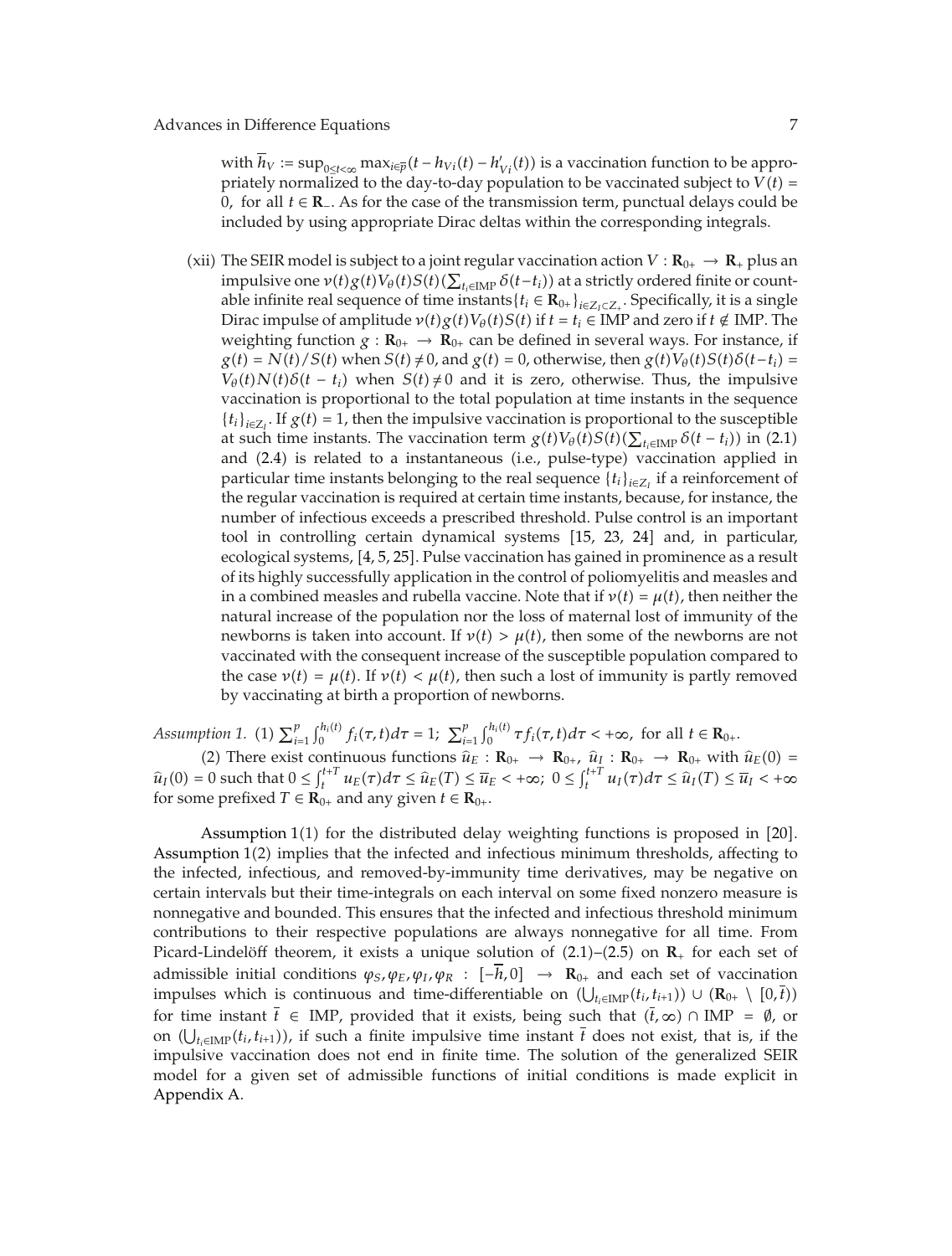# **3. Positivity and Boundedness of the Total Population Irrespective of the Vaccination Law**

In this section, the positivity of the solutions and their boundedness for all time under bounded non negative initial conditions are discussed. Summing up both sides on  $(2.1)$ – $(2.4)$ yields directly

$$
\dot{N}(t) = (\nu(t) - \mu(t))N(t) + \lambda(t) - \gamma(t)\rho(t)I(t); \quad \forall t \in \mathbf{R}_{0+},
$$
\n(3.1)

The unique solution of the above scalar equation for any given initial conditions obeys the formula

$$
N(t) = \Psi(t,0)N(0) + \int_0^t \Psi(t,\tau)u(\tau)d\tau = \Psi(t,0)N(0) + \int_0^t \Psi(\tau,0)u(t-\tau)d\tau; \quad \forall t \in \mathbf{R}_{0+},
$$
\n(3.2)

where  $\Psi(t, t_0) = e^{\int_{t_0}^t (\nu(\tau) - \mu(\tau)) d\tau}$  is the mild evolution operator which satisfies  $\Psi(t, t_0) = (\nu(t) - \nu(t))$  $\mu(t)$ ) $\Psi(t, t_0)$ ,  $\forall t \in \mathbb{R}_{0+}$  and  $u(t) = \lambda(t) - \gamma(t) \rho(t) I(t)$  is the forcing function in (3.1). This yields the following unique solution for  $(3.1)$  for given bounded initial conditions:

$$
N(t) = e^{\int_0^t (\nu(\tau) - \mu(\tau))d\tau} N(0) + \int_0^t e^{\int_\tau^t (\nu(\tau') - \mu(\tau'))d\tau'} (\lambda(\tau) - \gamma(\tau)\rho(\tau)I(\tau))d\tau; \quad \forall t \in \mathbf{R}_{0+}.
$$
 (3.3)

Consider a Lyapunov function candidate  $W(t) = N^2(t)$ , for all  $t \in \mathbb{R}_{0+}$  whose timederivative becomes

$$
\frac{W(t)}{2} = N(t)\dot{N}(t) = N(t) \left[ (\lambda(t) + (\nu(t) - \mu(t))N(t) - \gamma(t)\rho(t)I(t)) \right]
$$
  
= (\nu(t) - \mu(t))W(t) + (\lambda(t) - \gamma(t)\rho(t)I(t))W^{1/2}(t); \quad \forall t \in \mathbf{R}\_{0+}, (3.4)

Note that  $W(0) = N^2(0) > 0$ , and

*W*˙ *t*

$$
\frac{\dot{W}(0)}{2} = N(0) \left[ (\lambda(0) + (\nu(0) - \mu(0)) N(0) - \gamma(0) \rho(0) I(0)) \right]
$$
  
= (\nu(0) - \mu(0)) W(0) + (\lambda(0) - \gamma(0) \rho(0) I(0)) W<sup>1/2</sup>(0) \neq 0, (3.5)

if  $I(0) \neq (\lambda(0) + (\nu(0) - \mu(0))N(0))/\gamma(0)\rho(0)$ .

Decompose uniquely any nonnegative real interval [0, t) as the following disjoint union of subintervals

$$
[0,t) := \left(\bigcup_{i=1}^{\theta_t} J_i\right), \quad \forall t \in \mathbf{R}_+, \tag{3.6}
$$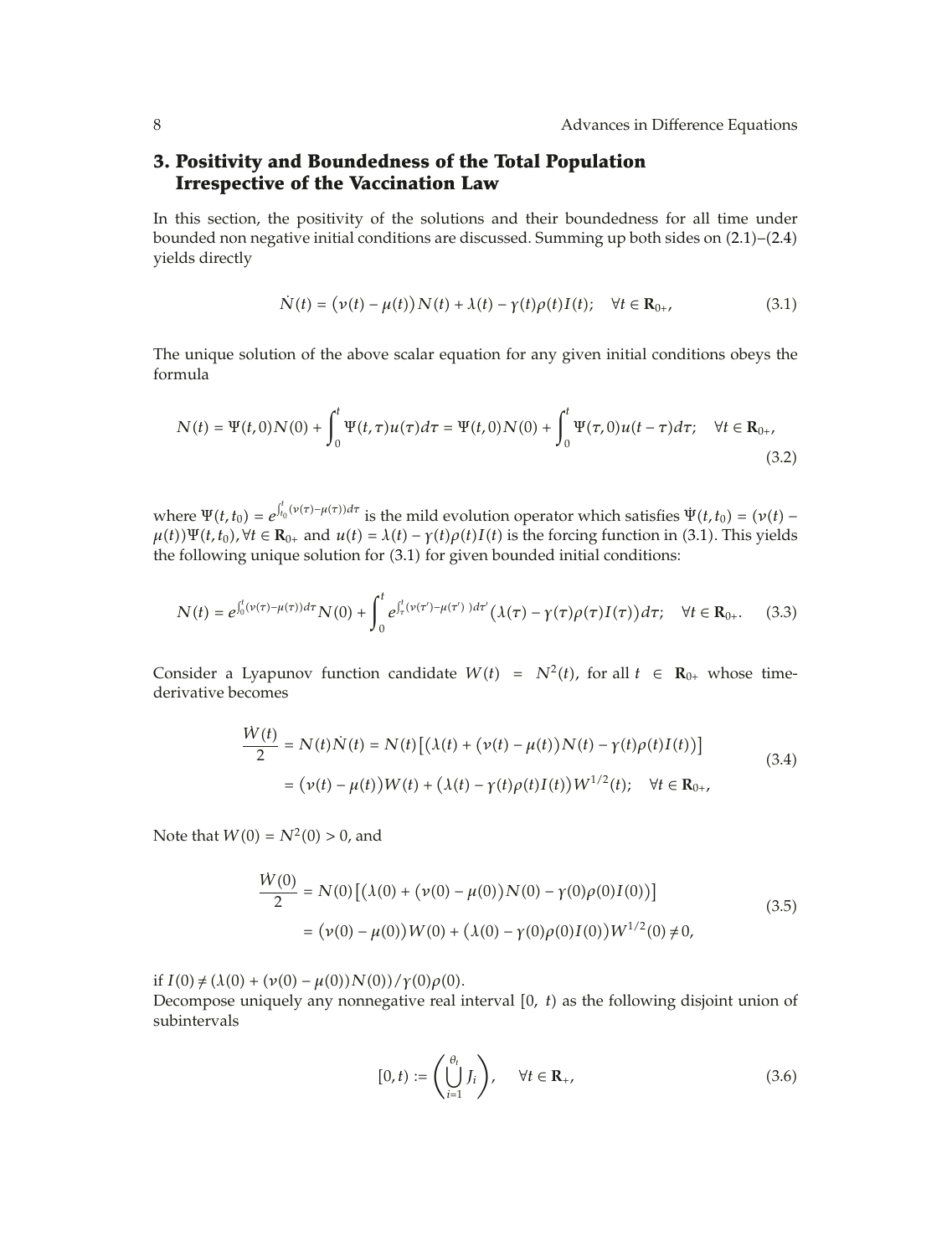where  $J_i := [T_i, T_{i+1})$  and  $J_{\theta_i} := [T_{\theta_i}, t)$  are all numerable and of nonzero Lebesgue measure with the finite or infinite real sequence ST :=  ${T_i}_{i \in \mathbb{Z}_{0+}}$  of all the time instants where the time derivative of the above candidate  $W(t)$  changes its sign which are defined by construction so that the above disjoint union decomposition of the real interval  $[0, t)$  is feasible for any real  $t \in \mathbb{R}_+$ , that is, if it consists of at least one element), as

$$
T_0 = 0; \quad T_{i+1} := \min\left(t \in \mathbf{R}_+ : (T > T_i) \land \text{(sgn } W(T) = -\text{sgn } W(T_i); \ \forall T_i \in ST\right)\right); \ \forall i (\leq \theta) \in \mathbf{Z}_+ \\
\theta := \{i \in \mathbf{Z}_+ : T_i \in ST\} \in \mathbf{Z}_+; \quad \theta_t := \{i \in \mathbf{Z}_+ : ST \ni T_i \leq t\} \subset \mathbf{Z}_+; \quad \forall t \in \mathbf{R}_+.\n\tag{3.7}
$$

Note that the identity of cardinals of sets card  $\theta$  = card ST holds since  $\theta$  is the indexing set of ST and, furthermore,

(a) the sequence ST trivially exists if and only if  $I(0) \neq (\lambda(0) + (\nu(0) - \mu(0))N(0))/$  $\gamma(0)\rho(0)$ . Then,  $[0,t) = (\bigcup_{i \in \theta_i^+} J_i) \cup (\bigcup_{i \in \theta_i^-} J_i)$ , for all  $t \in \mathbb{R}_+$  with at least one of the real interval unions being personate  $\theta^+ \theta^- \in \mathbb{Z}$  are disjoint subsets of  $\theta$ . the real interval unions being nonempty,  $\theta_t^+$ ,  $\theta_t^- \subset \mathbb{Z}_{0+}$  are disjoint subsets of  $\theta_t$ satisfying,

$$
1 \le \max \operatorname{card}(\theta_t^+, \theta_t^-) \le \operatorname{card} \theta_t,\tag{3.8}
$$

and defined as follows:

- (i) for any given ST ∋  $T_i \le t$ ,  $i \in \theta_t^+$  if and only if  $W(T_i) > 0$ ,
- (ii) for any given ST  $\ni$  *T<sub>i</sub>* ≤ *t, i* ∈  $\theta_t^-$  if and only if  $W(T_i) < 0$ , and define also  $\theta^+ := \bigcup_{t \in \mathbf{R}_{0+}} \theta_t^+, \theta^- := \bigcup_{t \in \mathbf{R}_{0+}} \theta_t^-,$
- (b)  $1 \leq$  card  $\theta_t \leq$  card  $\theta \leq \infty$ , for all  $t \in \mathbb{R}_+$ , where unit cardinal means that the timederivative of the candidate  $W(t)$  has no change of sign and infinite cardinal means that there exist infinitely many changes of sign in  $\dot{W}(t)$ ,
- (c) card  $\theta_t \leq$  card  $\theta < \infty$  if it exists a finite  $t^* \in \mathbb{R}_+$  such that  $W(t^*)W(t^* + \tau) > 0$  for all  $\tau \in \mathbb{R}_+$  and then the sequence  $ST$  is finite (i.e., the total number of 0*,* for all *τ* ∈ **, and then, the sequence ST is finite (i.e., the total number of** changes of sign of the time derivative of the candidate is finite) as they are the  $\operatorname{sets}\theta^+_t$ ,  $\theta^-_t$ ,  $\theta^+$ ,  $\theta^-$ ,
- (d) card  $\theta = \infty$  if there is no finite  $t^* \in \mathbb{R}_+$  such that  $W(t^*)W(t^* + \tau) > 0$ , for all  $\tau \in \mathbb{R}_+$  and then the sequence  $ST$  is infinite and the set  $\theta^* + \theta^-$  has  $\mathbf{R}_{0+}$ , for all  $t \in \mathbf{R}_+$  and, then, the sequence ST is infinite and the set  $\theta^+ \cup \theta^-$  has infinite cardinal.

It turns out that

$$
\frac{W(t)}{2} = \frac{W(0)}{2} + \int_0^t \Big( (\nu(\tau) - \mu(\tau))W(\tau) + (\lambda(\tau) - \gamma(\tau)\rho(\tau)I(\tau))W^{1/2}(\tau) \Big) d\tau \n= \frac{W(0)}{2} + \sum_{i \in \theta_t^+} \int_{T_i}^{T_{i+1}} \Big( (\nu(\tau) - \mu(\tau))W(\tau) + (\lambda(\tau) - \gamma(\tau)\rho(\tau)I(\tau))W^{1/2}(\tau) \Big) d\tau \n- \sum_{i \in \theta_t^+} \Big| \int_{T_i}^{T_{i+1}} (\nu(\tau) - \mu(\tau))W(\tau) + (\lambda(\tau) - \gamma(\tau)\rho(\tau)I(\tau))W^{1/2}(\tau) \Big| d\tau; \quad \forall t \in \mathbb{R}_{0+}.
$$
\n(3.9)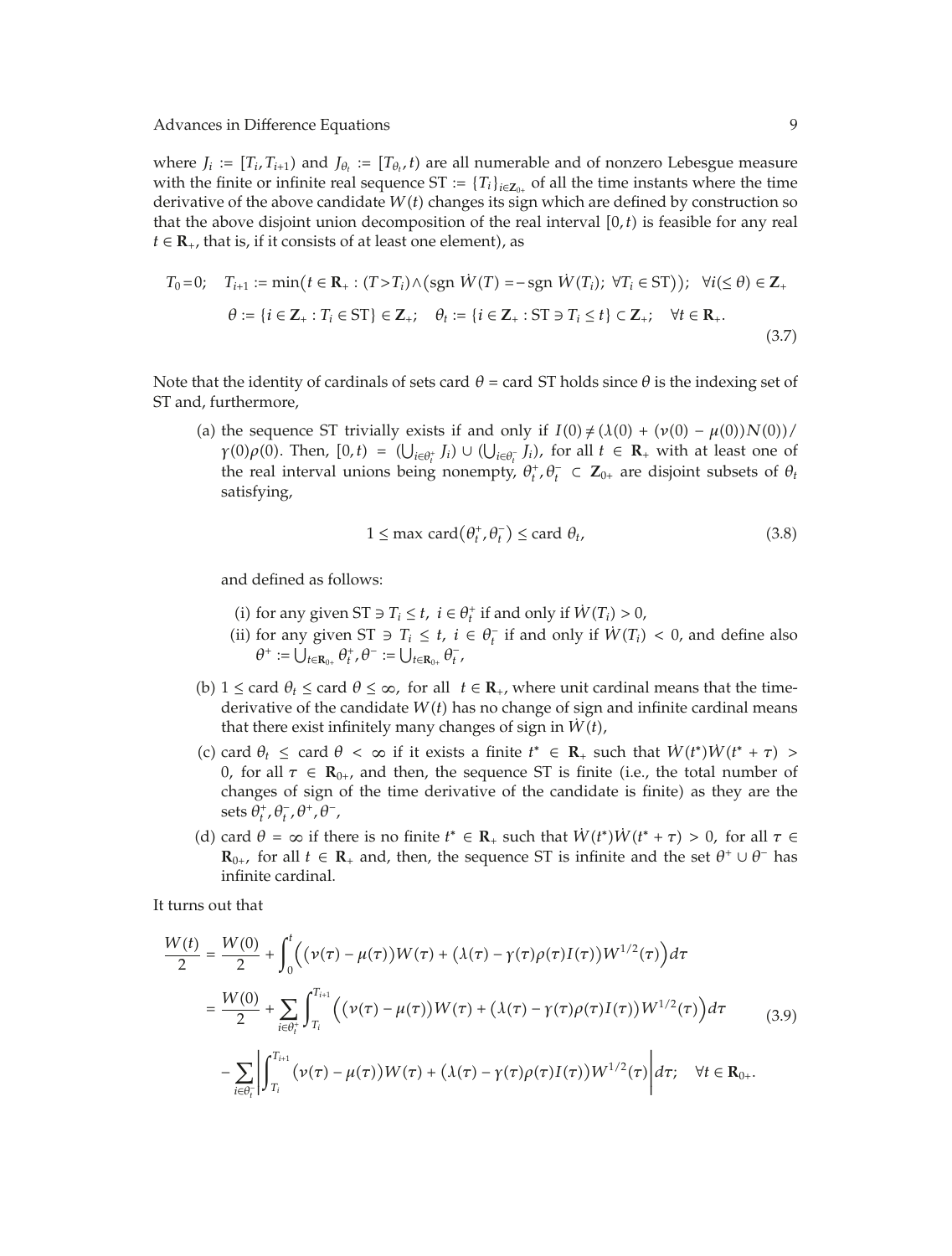The following result is obtained from the above discussion under conditions which guarantee that the candidate  $W(t)$  is bounded for all time.

**Theorem 3.1.** *The total population <sup>N</sup>t of the SEIR model is nonnegative and bounded for all time irrespective of the vaccination law if and only if*

$$
0 \leq \sum_{i \in \theta_i^+} \int_{T_i}^{T_{i+1}} \Big( \big( \nu(\tau) - \mu(\tau) \big) W(\tau) + \big( \lambda(\tau) - \gamma(\tau) \rho(\tau) I(\tau) \big) W^{1/2}(\tau) \Big) d\tau
$$
  
- 
$$
\sum_{i \in \theta_i^-} \int_{T_i}^{T_{i+1}} \Big| \big( \nu(\tau) - \mu(\tau) \big) W(\tau) + \big( \lambda(\tau) - \gamma(\tau) \rho(\tau) I(\tau) \big) W^{1/2}(\tau) \Big| d\tau < +\infty; \quad \forall t \in \mathbb{R}_+.
$$
  
(3.10)

*Remark 3.2.* Note that Theorem 3.1 may be validated since both the total population used in the construction of the candidate  $W(t)$  and the infectious one (exhibiting explicit disease symptoms) can be either known or tightly estimated by direct inspection of the disease evolution data. Theorem 3.1 gives the most general condition of boundedness through time of the total population. It is allowed for  $\dot{N}(t)$  to change through time provided that the intervals of positive derivative are compensated with sufficiently large time intervals of negative time derivative. Of course, there are simpler sufficiency-type conditions of fulfilment of Theorem 3.1 as now discussed. Assume that  $N(t) \rightarrow +\infty$  as  $t \rightarrow +\infty$  and  $I(t) \ge$ 0, for all  $t \in \mathbf{R}_{0+}$ . Thus, from (3.4):

$$
\frac{\dot{W}(t)}{2} = N(t)\dot{N}(t) = [(\nu(t) - \mu(t))N(t) + \lambda(t)]N(t) - \gamma(t)\rho(t)I(t)N(t)
$$
\n
$$
\leq [(\nu(t) - \mu(t))N(t) + \lambda(t)]N(t)
$$
\n(3.11)

leads to  $\limsup_{t\to+\infty} W(t) = -\infty < 0$  if  $\limsup_{t\to+\infty} (\nu(t) - \mu(t)) < 0$ , irrespective of  $\lambda(t)$ since  $\lambda$  :  $\mathbf{R}_{0+} \to \mathbf{R}$  is bounded, so that  $W(t)$  and then  $N(t)$  cannot diverge what leads to a contradiction. Thus, a sufficient condition for Theorem 3.1 to hold, under the ultimate boundedness property, is that  $\limsup_{t\to+\infty} (\nu(t) - \mu(t)) < 0$  if the infectious population is non negative through time. Another less tighter bound of the above expression for  $N(t) \rightarrow +\infty$ is bounded by taking into account that  $N^2(t)$  (>  $N(t)$ )  $\rightarrow +\infty$  as  $t \rightarrow +\infty$  since  $N^2(t) = N(t)$ if and only if  $N(t) = 1$ . Then,

$$
\frac{W(t)}{2} \leq \left[\nu(t) - \mu(t) + \lambda(t)\right]N^2(t),\tag{3.12}
$$

what leads to  $\limsup_{t\to+\infty} \dot{W}(t) = -\infty < 0$  if  $\limsup_{t\to+\infty} (v(t) - \mu(t) + \lambda(t)) < 0$  which again contradicts that  $N(t) \rightarrow +\infty$  as  $t \rightarrow +\infty$  and it is a weaker condition than the above one.

*W*˙ *t*

Note that the above condition is much more restrictive in general than that of Theorem 3.1 although easier to test.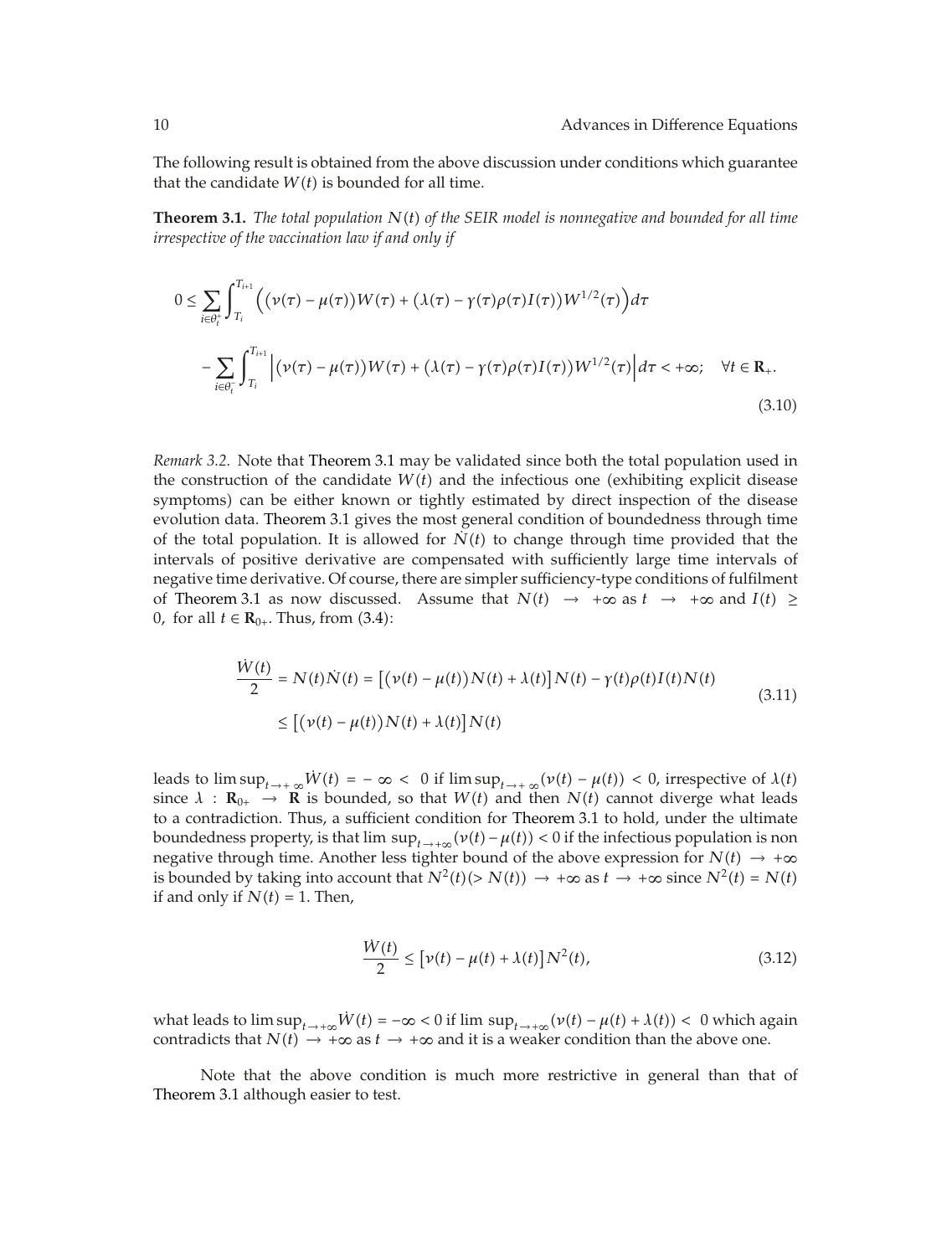Since the impulsive-free SEIR model  $(2.1)$ – $(2.5)$  has a unique mild solution (then being necessarily continuous) on  $\mathbf{R}_{0+}$ , it is bounded for all finite time so that Theorem 3.1 is guaranteed under an equivalent simpler condition as follows.

**Corollary 3.3.** *Theorem 3.1 holds if and only if*

$$
0 \leq \sum_{i \in \theta^+} \int_{T_i}^{T_{i+1}} \Big( \big( \nu(\tau) - \mu(\tau) \big) W(\tau) + \big( \lambda(\tau) - \gamma(\tau) \rho(\tau) I(\tau) \big) W^{1/2}(\tau) \Big) d\tau
$$
\n
$$
- \sum_{i \in \theta^-} \int_{T_i}^{T_{i+1}} \Big| \big( \nu(\tau) - \mu(\tau) \big) W(\tau) + \big( \lambda(\tau) - \gamma(\tau) \rho(\tau) I(\tau) \big) W^{1/2}(\tau) \Big| d\tau < +\infty,
$$
\n(3.13)

*and, equivalently,*

$$
\limsup_{t \to +\infty} \left( \sum_{i \in \theta_i^+} \int_{T_i}^{T_{i+1}} \left( (\nu(\tau) - \mu(\tau)) W(\tau) + (\lambda(\tau) - \gamma(\tau) \rho(\tau) I(\tau)) W^{1/2}(\tau) \right) d\tau \right. \\
\left. - \sum_{i \in \theta_i^-} \int_{T_i}^{T_{i+1}} \left| (\nu(\tau) - \mu(\tau)) W(\tau) + (\lambda(\tau) - \gamma(\tau) \rho(\tau) I(\tau)) W^{1/2}(\tau) \right| d\tau \right) < +\infty,
$$
\n(3.14)\n
$$
\liminf_{t \to +\infty} \left( \sum_{i \in \theta_i^+} \int_{T_i}^{T_{i+1}} \left( (\nu(\tau) - \mu(\tau)) W(\tau) + (\lambda(\tau) - \gamma(\tau) \rho(\tau) I(\tau)) W^{1/2}(\tau) \right) d\tau \right. \\
\left. - \sum_{i \in \theta_i^-} \int_{T_i}^{T_{i+1}} \left| (\nu(\tau) - \mu(\tau)) W(\tau) + (\lambda(\tau) - \gamma(\tau) \rho(\tau) I(\tau)) W^{1/2}(\tau) \right| d\tau \right) \ge 0.
$$

Corollary 3.3 may also be simplified to the light of more restrictive alternative and dependent on the parameters conditions which are easier to test, as it has been made in Theorem 3.1. The following result, which is weaker than Theorem 3.1, holds.

**Theorem 3.4.** *Assume that*

 $\mathbf{0}$ 

(1) there exists 
$$
\rho_0 \in \mathbb{R}_+
$$
 such that  $\int_0^t (\nu(\tau) - \mu(\tau)) d\tau \le -\rho_0 t$ ,  
\n(2) and\n
$$
\int_0^t (\lambda(\tau) - \gamma(\tau)\rho(\tau)I(\tau))^2 d\tau \le Ke^{-2\epsilon t},
$$
\n(3.15)

*for some constants*  $K, \rho, \varepsilon \in \mathbf{R}_+$ , *for all*  $t(\geq t_\alpha) \in \mathbf{R}_{0+}$  *and some prefixed finite*  $t_\alpha \in \mathbf{R}_{0+}$ . *Then, the total population Nt of the SEIR model is nonnegative and bounded for all time, and asymptotically extinguishes at exponential rate irrespective of the vaccination law.*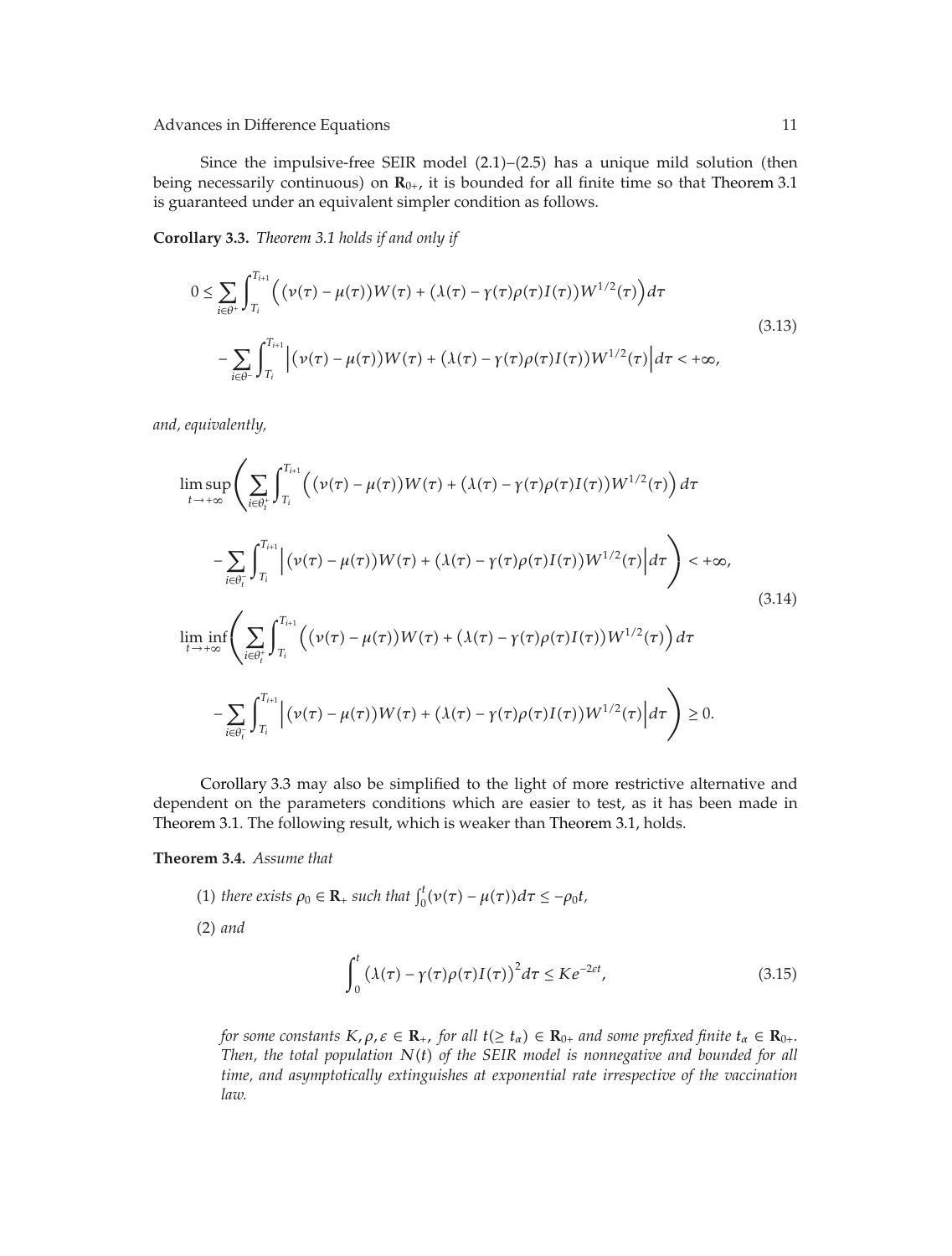*If the second condition is changed to*

$$
\int_0^t \left(\lambda(\tau) - \gamma(\tau)\rho(\tau)I(\tau)\right)^2 d\tau \le K; \quad \forall t (\ge t_\alpha) \in \mathbf{R}_{0+},\tag{3.16}
$$

*then the total population Nt of the SEIR model is nonnegative and bounded for all time.*

The proof of Theorem 3.4 is given in Appendix B. The proofs of the remaining results which follow requiring mathematical proofs are also given in Appendix B. Note that the extinction condition of Theorem 3.4 is associated with a sufficiently small natural growth rate compared to the infection propagation in the case that the average immediate vaccination of new borns (of instantaneous rate $(v(t) - \mu(t))$ ) is less than zero. Another stability result based on Gronwall's Lemma follows.

**Theorem 3.5.** *Assume that*  $\rho_0 \in \mathbb{R}_+$  *exists such that* 

$$
\int_0^t \left(\mu(\tau) - \nu(\tau)\right) d\tau \ge \rho_0 t \ge \int_0^t \left(\lambda(\tau) - \gamma(\tau)\rho(\tau)I(\tau)\right) d\tau; \quad \forall t (\ge t_\alpha) \in \mathbf{R}_{0+},\tag{3.17}
$$

*for some prefixed finite*  $t_{\alpha} \in \mathbf{R}_{0+}$ . Then, the total population  $N(t)$  *of the SEIR model is nonnegative and bounded for all time irrespective of the vaccination law. Furthermore, Nt converges to zero at an exponential rate if the above second inequality is strict within some subinterval of tα,* ∞ *of infinite Lebesgue measure.*

*Remark 3.6.* Condition (3.17) for Theorem 3.5 can be fulfilled in a very restrictive, but easily testable fashion, by fulfilling the comparisons for the integrands for all time for the following constraints on the parametrical functions:

$$
\mu(t) = \nu(t) + \rho_0 > \nu(t) + \lambda(t) \ge \nu(t); \quad \forall t \in \mathbf{R}_{0+}, \tag{3.18}
$$

which is achievable, irrespective of the infectious population evolution provided that  $\lambda(t) \leq$  $\rho_0$ , for all  $t \in \mathbf{R}_{0+}$ , by vaccinating a proportion of newborns at birth what tends to decrease the susceptible population by this action compared to the typical constraint  $\mu(t) = \nu(t)$ . See Remark 3.2 concerning a sufficient condition for Theorem 3.1 to hold. Another sufficiencytype condition, alternative to 3.17, to fulfil Theorem 3.5, which involves the infectious population is

$$
I(t) \ge \frac{\lambda(t) - \rho_0}{\gamma(t)\rho(t)}
$$
 if  $I(t) > 0$ ,  $\lambda(t) > \rho_0$ ,  $\gamma(t)\rho(t) > 0$ ;  $\lambda(t) \le \rho_0$  if  $\gamma(t)\rho(t)I(t) = 0$ . (3.19)

Note that the infectious population is usually known with a good approximation (see Remark 3.2).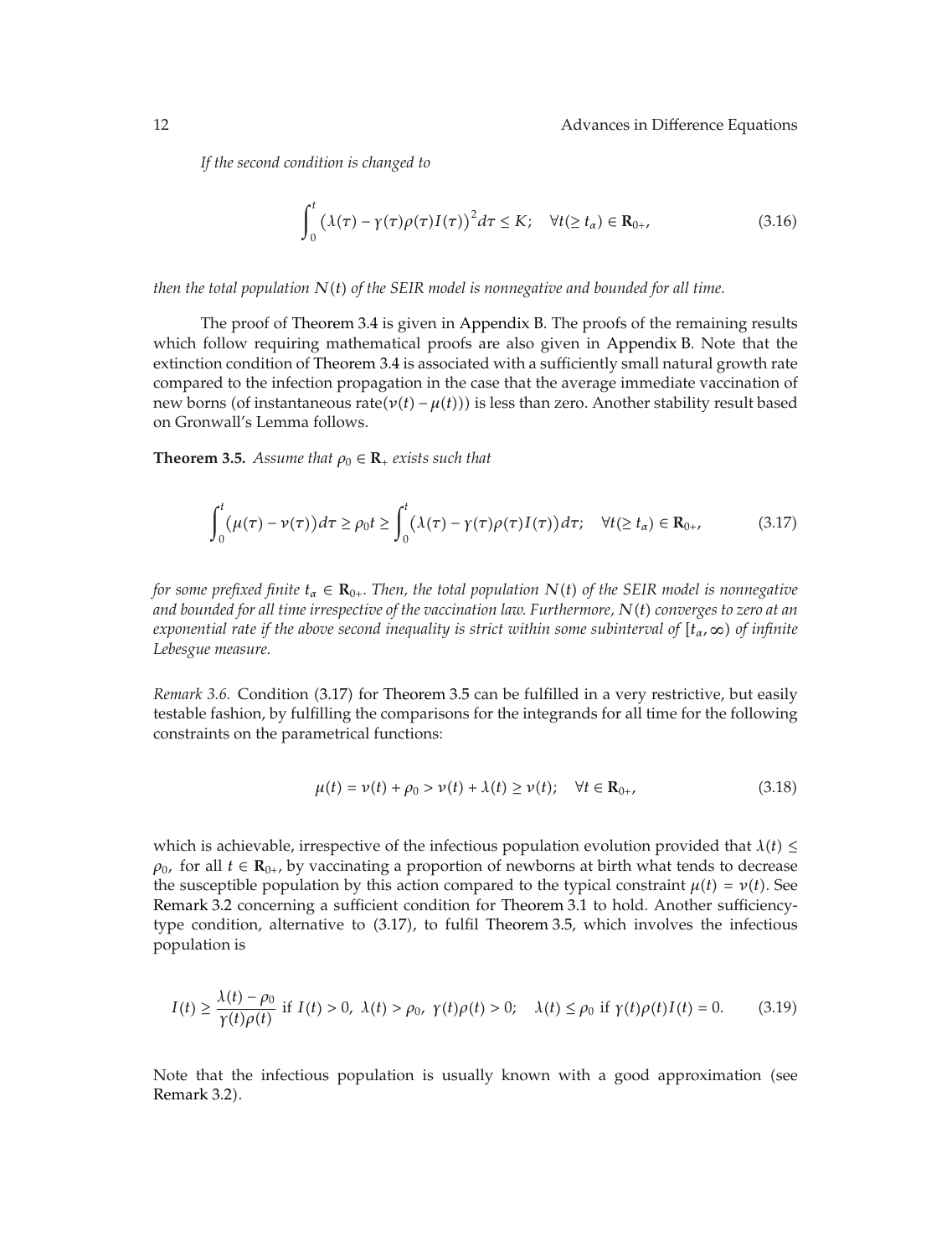### **4. Positivity of the SEIR Generalized Model**  $(2.1)$ – $(2.5)$

The vaccination effort depends on the total population and has two parts, the continuoustime one and the impulsive one (see  $(2.1)$  and  $(2.4)$ ).

### *4.1. Positivity of the Susceptible Population of the Generalized SEIR Model*

The total infected plus infectious plus removed-by-immunity populations obeys the differential equation

$$
\dot{E}(t) + \dot{I}(t) + \dot{R}(t) = -\mu(t)(E(t) + I(t) + R(t)) - u_{\text{EIR}}(t) + \overline{V}(t) + \overline{V}_{\delta}(t)
$$
\n
$$
= -\mu(t)(E(t) + I(t) + R(t))
$$
\n
$$
+ \frac{\beta(t)S(t)}{N(t)} \left( \sum_{i=1}^{p} \int_{0}^{h_{i}(t)} f_{i}(\tau, t)I(t - \tau)d\tau \right)
$$
\n
$$
- \omega(t)R(t) - \gamma(t)\rho(t)I(t) + |\eta(t)| + \overline{V}(t) + \overline{V}_{\delta}(t),
$$
\n(4.1)

where

$$
u_{\text{EIR}}(t) := -\mu(t)(N(t) - S(t)) - (N(t) - \dot{S}(t)) + \overline{V}(t) + \overline{V}_{\delta}(t)
$$
  
\n
$$
= \omega(t)R(t) - \frac{\beta(t)S(t)}{N(t)} \left(\sum_{i=1}^{p} \int_{0}^{h_i(t)} f_i(\tau, t)I(t - \tau)d\tau\right)
$$
(4.2a)  
\n
$$
- |\eta(t)| + \gamma(t)\rho(t)I(t),
$$
  
\n
$$
\overline{V}(t) = \nu(t)N(t) \left(\sum_{i=1}^{q} \int_{t-h_{Vi}(t)-h'_{Vi}(t)}^{t-h_{Vi}(t)} f_{Vi}(\tau, t)V(t)d\tau\right),
$$
(4.2b)

$$
\overline{V}_{\delta}(t) = \nu(t)g(t)V_{\theta}(t)S(t)\delta(t-t_i). \qquad (4.2c)
$$

The non-negativity of any considered partial population is equivalent to the sum of the other three partial populations being less than or equal to the total population. Then, the following result holds from 3.3 and 4.1 concerning the non negative of the solution of the susceptible population for all time.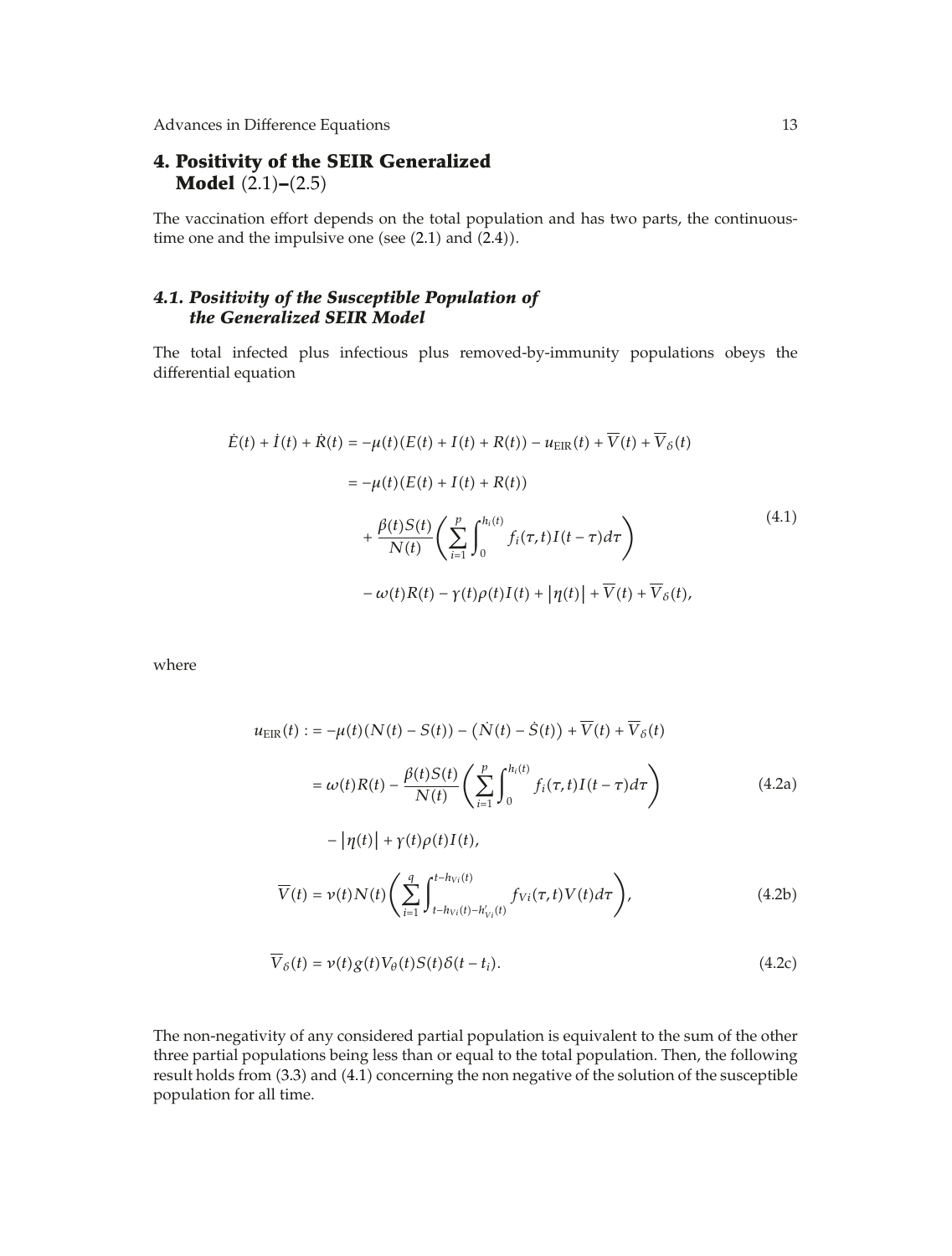*Assertion 1. S*(*t*) ≥ 0, for all *t* ∈ **R**<sub>0+</sub> in the SEIR generalized model (2.1)–(2.5) if and only if

$$
N(t) - e^{-\int_0^t \mu(\tau) d\tau} (N(0) - S(0)) + \int_0^t e^{-\int_\tau^t \mu(\tau') d\tau'} \Big( u_{\text{EIR}}(\tau) - \overline{V}(\tau) - \overline{V}_{\delta}(\tau) \Big) d\tau
$$
  
\n
$$
= e^{-\int_0^t \mu(\tau) d\tau} \Big( e^{\int_\tau^t \nu(\tau) d\tau} - 1 \Big) N(0) + e^{-\int_0^t \mu(\tau) d\tau} S(0)
$$
  
\n
$$
+ \int_0^t e^{-\int_\tau^t \mu(\tau') d\tau'} \Big( \Big( e^{\int_\tau^t \nu(\tau') d\tau'} \big( \lambda(\tau) - \gamma(\tau) \rho(\tau) I(\tau) \big) \Big) + u_{\text{EIR}}(\tau) - \overline{V}(\tau) - \overline{V}_{\delta}(\tau) \Big)
$$
  
\n
$$
\times d\tau \ge 0; \quad \forall t \in \mathbf{R}_{0+}.
$$
\n(4.3)

## *4.2. Positivity of the Infected Population of the Generalized SEIR Model*

The total susceptible plus infectious plus removed obeys the differential equation

$$
S(t) + I(t) + R(t) = (\nu(t) - \mu(t))(S(t) + I(t) + R(t)) + \lambda(t) - \gamma(t)\rho(t)I(t) - u_{SIR}(t)
$$
  
\n
$$
= (\nu(t) - \mu(t))(S(t) + I(t) + R(t)) + \lambda(t) + (\nu(t) + \sigma(t))E(t)
$$
  
\n
$$
- \gamma(t)\rho(t)I(t) - u_E(t)
$$
  
\n
$$
- |\eta(t)| - \frac{\beta(t)S(t)}{N(t)} \left( \sum_{i=1}^p \int_0^{h_i(t)} f_i(\tau, t)I(t - \tau)d\tau \right)
$$
  
\n
$$
+ \frac{\beta(t - h_E(t))k_E(t - h_E(t))}{N(t - h_E(t))} S(t - h_E(t))I(t - h_E(t)),
$$
\n(4.4)

where

$$
u_{\text{SIR}}(t) := |\eta(t)| + u_E(t) - (\nu(t) + \sigma(t))E(t)
$$
  
+ 
$$
\frac{\beta(t)S(t)}{N(t)} \left( \sum_{i=1}^p \int_0^{h_i(t)} f_i(\tau, t) I(t - \tau) d\tau \right)
$$
  
- 
$$
\frac{\beta(t - h_E(t))k_E(t - h_E(t))}{N(t - h_E(t))} S(t - h_E(t))I(t - h_E(t)).
$$
 (4.5)

Then, the following result holds concerning the non negativity of the infected population.

*Assertion 2.*  $E(t) \geq 0$ , for all  $t \in \mathbf{R}_{0+}$  if and only if

$$
e^{\int_0^t (\nu(\tau) - \mu(\tau))d\tau} E(0) + \int_0^t e^{\int_\tau^t (\nu(\tau') - \mu(\tau'))d\tau'} u_{\text{SIR}}(\tau) d\tau \ge 0; \quad \forall t \in \mathbf{R}_{0+}.
$$
 (4.6)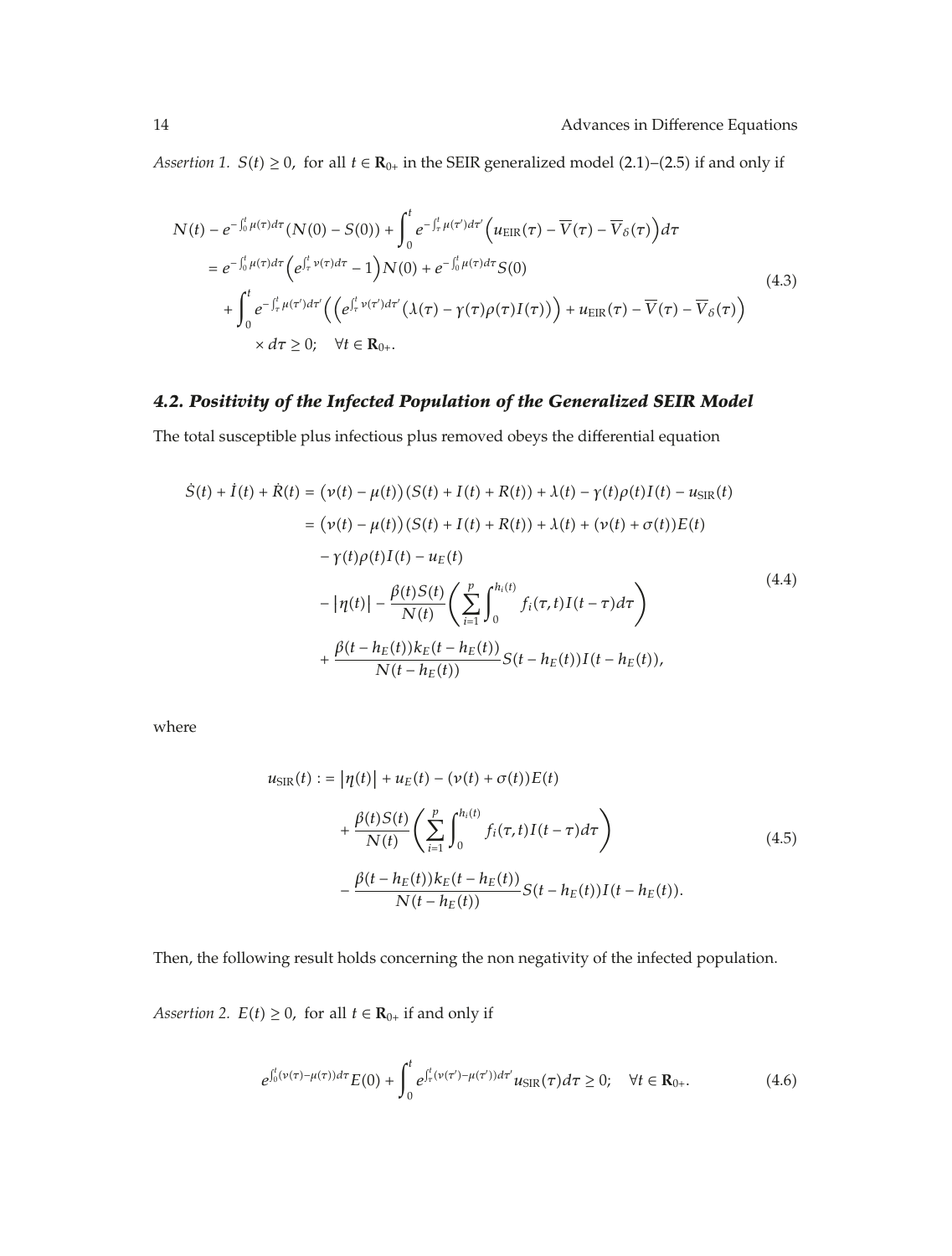# *4.3. Positivity of the Infectious Population of the Generalized SEIR Model*

The total susceptible plus infected plus removed population obeys the following differential equation:

$$
S(t) + \dot{E}(t) + \dot{R}(t)
$$
  
\n
$$
= (\nu(t) - \mu(t))(S(t) + E(t) + R(t)) + \lambda(t) - \gamma(t)\rho(t)I(t) - u_{\text{SER}}(t)
$$
  
\n
$$
= -\mu(t)(S(t) + E(t) + R(t)) + \nu(t)N(t)
$$
  
\n
$$
+ \lambda(t) - \sigma(t)E(t) + \gamma(t)(1 - \rho(t))I(t) + u_E(t) - u_I(t)
$$
  
\n
$$
- \frac{\beta(t - h_E(t))k_E(t - h_E(t))}{N(t - h_E(t))}S(t - h_E(t))I(t - h_E(t))
$$
  
\n
$$
+ \frac{\beta(t - h_E(t) - h_I(t))k_I(t - h_E(t) - h_I(t))}{N(t - h_E(t) - h_I(t))}S(t - h_E(t) - h_I(t))I(t - h_E(t) - h_I(t))
$$
  
\n
$$
= (\nu(t) - \mu(t))N(t) + (\mu(t) + \gamma(t)(1 - \rho(t)))I(t)
$$
  
\n
$$
+ \lambda(t) - \sigma(t)E(t) + u_E(t) - u_I(t) - \frac{\beta(t - h_E(t))k_E(t - h_E(t))}{N(t - h_E(t))}S(t - h_E(t))I(t - h_E(t))
$$
  
\n
$$
+ \frac{\beta(t - h_E(t) - h_I(t))k_I(t - h_E(t) - h_I(t))}{N(t - h_E(t) - h_I(t))}S(t - h_E(t) - h_I(t))I(t - h_E(t) - h_I(t)),
$$
  
\n(4.7)

where

$$
u_{\text{SER}}(t) := \sigma(t)E(t) - (\nu(t) + \gamma(t))I(t) + u_I(t) - u_E(t)
$$
  
+ 
$$
\frac{\beta(t - h_E(t))k_E(t - h_E(t))}{N(t - h_E(t))}S(t - h_E(t))I(t - h_E(t))
$$
  
- 
$$
\frac{\beta(t - h_E(t) - h_I(t))k_I(t - h_E(t) - h_I(t))}{N(t - h_E(t) - h_I(t))}S(t - h_E(t) - h_I(t))I(t - h_E(t) - h_I(t)).
$$
(4.8)

Thus, we have the following result concerning the non negativity of the infectious population. *Assertion 3. I*(*t*) ≥ 0, for all *t*  $\in$  **R**<sub>0+</sub> in the SEIR generalized model (2.1)–(2.5) if and only if

$$
e^{\int_0^t (\nu(\tau) - \mu(\tau))d\tau} I(0) + \int_0^t e^{\int_\tau^t (\nu(\tau') - \mu(\tau'))d\tau'} u_{\text{SER}}(\tau) d\tau \ge 0; \quad \forall t \in \mathbf{R}_{0+}.
$$
 (4.9)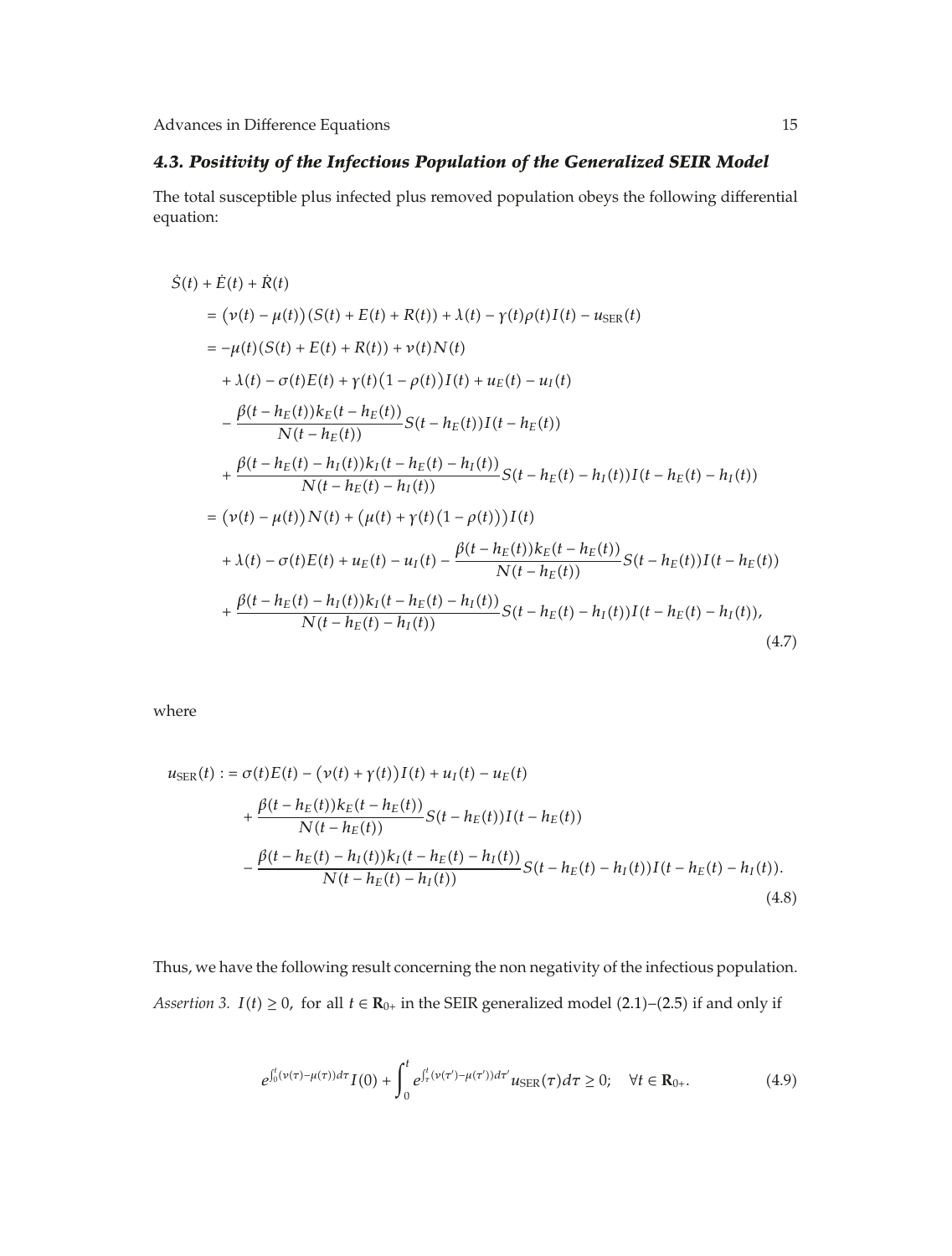# *4.4. Positivity of the Removed by Immunity Population of the Generalized SEIR Model*

The total numbers of susceptible, infected, and infectious populations obey the following differential equation

$$
S(t) + \dot{E}(t) + \dot{I}(t)
$$
  
\n
$$
= -\mu(t)(S(t) + E(t) + I(t)) + \lambda(t) - \gamma(t)I(t) + \omega(t)R(t) + u_I(t)
$$
  
\n
$$
- \frac{\beta(t - h_E(t) - h_I(t))k_I(t - h_E(t) - h_I(t))}{N(t - h_E(t) - h_I(t))}S(t - h_E(t) - h_I(t))I(t - h_E(t) - h_I(t))
$$
  
\n
$$
+ \nu(t)N(t) - \overline{V}(t) - \overline{V}_{\delta}(t)
$$
  
\n
$$
= (\nu(t) - \mu(t))N(t) + \lambda(t) - \gamma(t)I(t) + (\mu(t) + \omega(t))R(t) + u_I(t)
$$
  
\n
$$
- \frac{\beta(t - h_E(t) - h_I(t))k_I(t - h_E(t) - h_I(t))}{N(t - h_E(t) - h_I(t))}S(t - h_E(t) - h_I(t))I(t - h_E(t) - h_I(t))
$$
  
\n
$$
- \overline{V}(t) - \overline{V}_{\delta}(t)
$$
  
\n
$$
= \dot{N}(t) - \gamma(t)(1 - \rho(t))I(t) + (\mu(t) + \omega(t))R(t) + u_I(t)
$$
  
\n
$$
- \frac{\beta(t - h_E(t) - h_I(t))k_I(t - h_E(t) - h_I(t))}{N(t - h_E(t) - h_I(t))}S(t - h_E(t) - h_I(t))I(t - h_E(t) - h_I(t))
$$
  
\n
$$
- \overline{V}(t) - \overline{V}_{\delta}(t)
$$
  
\n
$$
= (\nu(t) - \mu(t))(S(t) + E(t) + I(t)) + \lambda(t) - \gamma(t)I(t) + (\nu(t) + \omega(t))R(t) + u_I(t)
$$
  
\n
$$
- \frac{\beta(t - h_E(t) - h_I(t))k_I(t - h_E(t) - h_I(t))}{N(t - h_E(t) - h_I(t))}S(t - h_E(t) - h_I(t))I(t - h_E(t) - h_I(t))
$$
  
\n
$$
- \overline{V}(t) - \overline{V}_{\delta}(t)
$$
  
\n
$$
= (\nu(t) - \mu(t))(S(t) + E(t) + I(t)) + \lambda(t) - \gamma(t)\rho(t)I(t) - u_{\text{SEI}}(t) - \overline{
$$

where

$$
u_{\text{SEI}}(t) := -(\nu(t) + \omega(t))R(t) - u_I(t) + \gamma(t)(1 - \rho(t))I(t) + \frac{\beta(t - h_E(t) - h_I(t))k_I(t - h_E(t) - h_I(t))}{N(t - h_E(t) - h_I(t))}S(t - h_E(t) - h_I(t))I(t - h_E(t) - h_I(t)).
$$
\n(4.11)

Then, the following result holds concerning the non negativity of the immune population. *Assertion 4.*  $R(t) \ge 0$ , for all  $t \in \mathbb{R}_{0+}$  in the SEIR generalized model (2.1)–(2.5) if and only if

$$
e^{\int_0^t (\nu(\tau)-\mu(\tau))d\tau} R(0) + \int_0^t e^{\int_\tau^t (\nu(\tau')-\mu(\tau'))d\tau'} \left(\overline{V}(\tau)+\overline{V}_\delta(\tau)+u_{\text{SEI}}(\tau)\right) d\tau \ge 0. \tag{4.12}
$$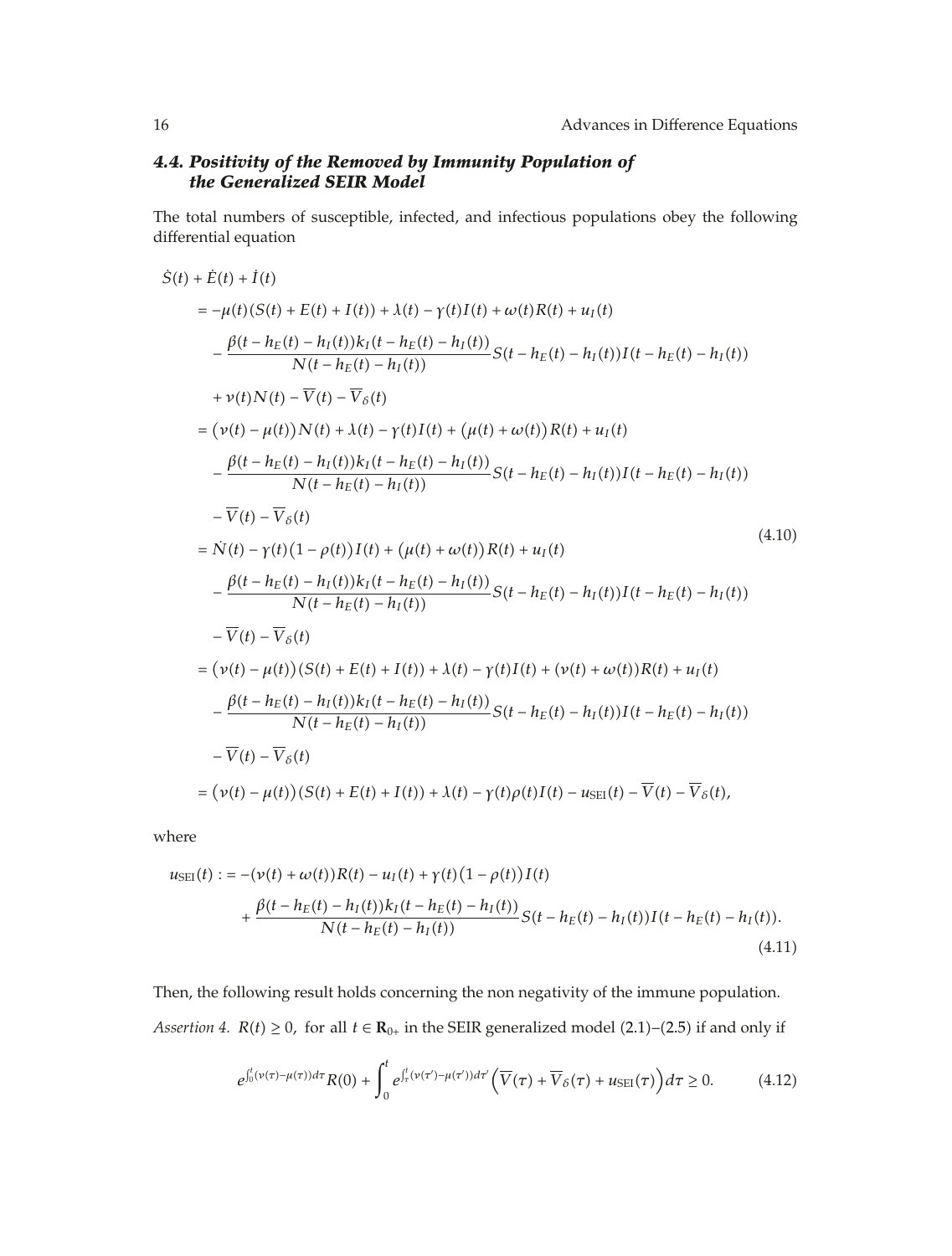Assertions 1–4, Theorem 3.1, Corollary 3.3, and Theorems 3.4-3.5 yield directly the following combined positivity and stability theorem whose proof is direct from the above results.

**Theorem 4.1.** *The following properties hold.*

- (i) If Assertions 1–4 hold jointly, then, the populations  $S(t)$ ,  $E(t)$ ,  $I(t)$ , and  $R(t)$  in the *generalized SEIR model* 2.1*–*2.5 *are lower bounded by zero and upper bounded by N*(*t*), for all *t* ∈  $\mathbf{R}_{0+}$ *. If, furthermore, either Theorem 3.1, or Corollary 3.3, or Theorem 3.4 or Theorem 3.5 holds, then*  $S(t)$ *,*  $E(t)$ *,*  $I(t)$ *, and*  $R(t)$  *are bounded for all*  $t \in \mathbf{R}_{0+}$ .
- (ii) *Assume that* 
	- (1) for each time instant  $t$  ∈  $R_{0+}$ , any three assertions among weakly formulated *Assertions 1–4 hold jointly in the sense that their given statements are reformulated for such a time instant*  $t \in \mathbf{R}_{0+}$  *instead for all time,*
	- 2 *the three corresponding inequalities within the set of four inequalities* 4.3*,* 4.6*,* 4.9*, and* 4.12 *are, furthermore, upper bounded by Nt for such a time instant*  $t \in \mathbf{R}_{0+}$
	- 3 *either Theorem 3.1, or Corollary 3.3, or Theorem 3.4 or Theorem 3.5 holds, then St, E*(*t*), *I*(*t*) and *R*(*t*) are bounded for all  $t \in \mathbf{R}_{0+}$ .

*Then, the populations St, Et, It, and Rt of the generalized SEIR model* 2.1*–*2.5 *are lower bounded by zero and upper bounded by*  $N(t)$  *what is, in addition, bounded, for all*  $t \in \mathbb{R}_{0+}$ *.* 

#### *4.5. Easily Testable Positivity Conditions*

The following positivity results for the solution of  $(2.1)$ – $(2.4)$ , subject to  $(2.5)$ , are direct and easy to test.

*Assertion 5.* Assume that  $\min(S(t), E(t), I(t), R(t)) \geq 0$ , for all  $t \in [-\overline{h}, 0]$ . Then,  $S(t) \geq 0$ 0*,* for all *t* ∈  $\mathbf{R}_{0+}$  if and only if the conditions below hold:

(a) 
$$
[(S(t) > 0 \land V_{\theta}(t) \leq \frac{1}{\psi(t)g(t)}) \lor S(t) = 0
$$
; for all  $t \in \text{IMP}$  and (b)

 $S(t) = 0$  for  $t \in \mathbf{R}_{0+} \setminus \text{IMP}$ 

$$
\Rightarrow \left\{ \left[ \dot{S}(t) \equiv \lambda(t) + \omega(t)R(t) + \nu(t)N(t) \right. \right.\times \left( 1 - \sum_{i=1}^{q} \int_{t-h_{Vi}(t)-h_{Vi}'(t)}^{t-h_{Vi}(t)} f_{Vi}(\tau, t)V(t) d\tau \right) - |\eta(t)| > 0 \right\}\vee \left[ \dot{S}(t') \equiv \lambda(t') + \omega(t')R(t') + \nu(t')N(t')\right.\times \left( 1 - \sum_{i=1}^{q} \int_{t'-h_{Vi}(t')-h_{Vi}'(t')}^{t'-h_{Vi}(t')} f_{Vi}(\tau, t')V(t) d\tau \right) - |\eta(t')| \ge 0; \quad \forall t' \in (t, t + \overline{\varepsilon}) \right] \right\}
$$
(4.13)

for some sufficiently small  $\overline{\varepsilon} \in \mathbb{R}_+$ .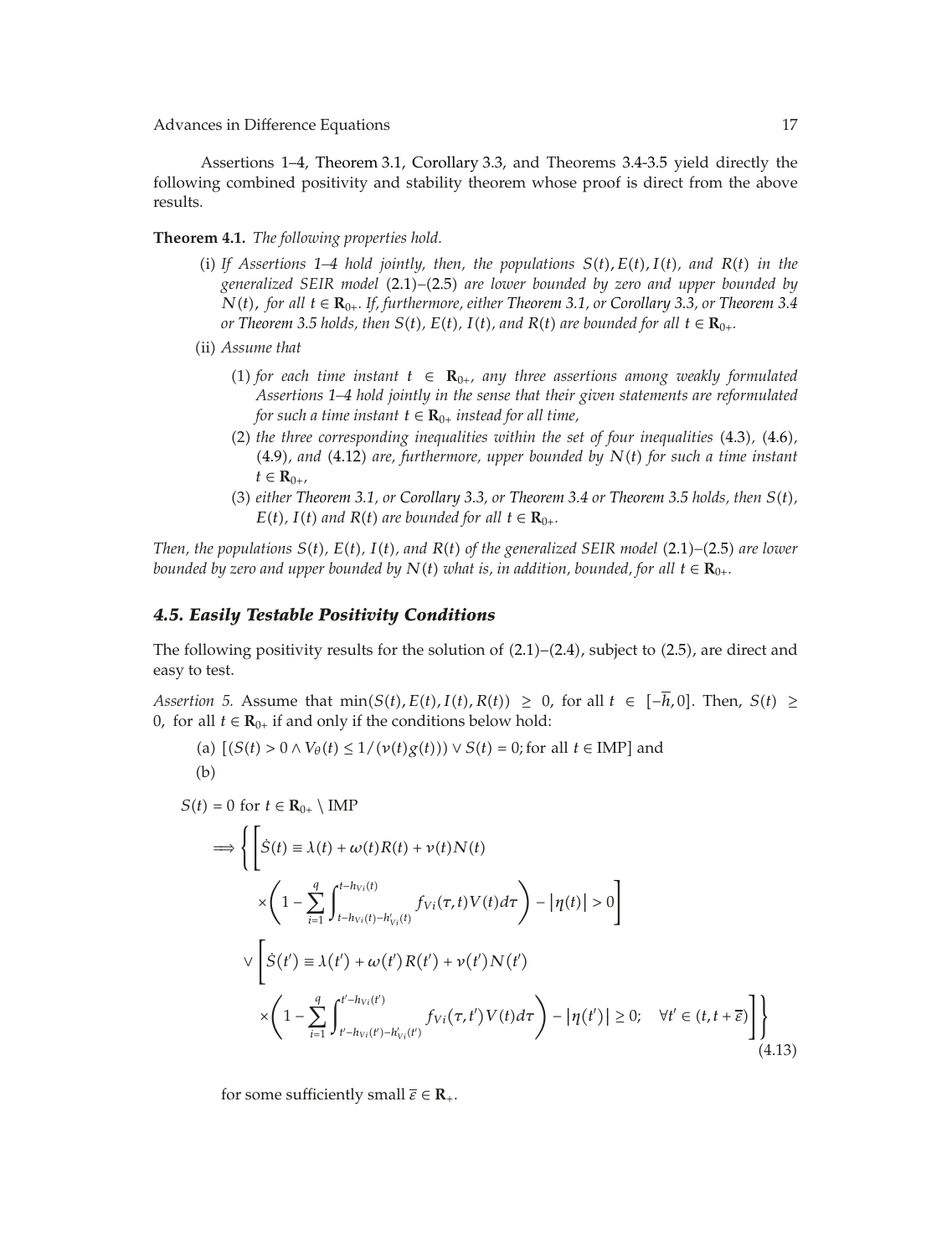*Remark 4.2.* The positivity of the susceptible population has to be kept also in the absence of vaccination. In this way, note that if Assertion 5 holds for a given vaccination function *V* and a given impulsive vaccination distribution *Vθ*, then it also holds if those vaccination function and distribution are identically zero.

*Assertion 6.* Assume that  $\min(S(t), E(t), I(t), R(t)) \ge 0$ , for all  $t \in [-\overline{h}, 0]$ . Then,  $E(t) \ge$ 0, for all  $t \in \mathbf{R}_{0+}$  if and only if

$$
E(t) = 0, \quad \text{for } t \in \mathbf{R}_{0+}
$$
\n
$$
\implies \left\{ \left[ 0 \le k_E(t - h_E(t)) < \frac{N(t - h_E(t))}{\beta(t - h_E(t))S(t - h_E(t))I(t - h_E(t))} \frac{\beta(t)S(t)}{N(t)} \right] \right\}
$$
\n
$$
\times \left( \sum_{i=1}^p \int_0^{h_i(t)} f_i(\tau, t)I(t - \tau) d\tau + u_E(t) + |\eta(t)| \right) \right\}
$$
\n
$$
\vee \left[ 0 \le k_E(t' - h_E(t')) \le \frac{N(t' - h_E(t'))}{\beta(t' - h_E(t'))S(t' - h_E(t'))I(t' - h_E(t'))} \frac{\beta(t')S(t')}{N(t')} \right] \times \left( \sum_{i=1}^p \int_0^{h_i(t')} f_i(\tau, t')I(t' - \tau) d\tau + u_E(t') + |\eta(t')| \right);
$$
\n
$$
\forall t' \in (t - h_E(t), t - h_E(t) + \overline{\epsilon}) \right] \}
$$
\n(4.14)

for some sufficiently small  $\overline{\varepsilon} \in \mathbb{R}_+$ .

*Assertion 7.* Assume that  $\min(S(t), E(t), I(t), R(t)) \ge 0$ , for all  $t \in [-\overline{h}, 0]$ . Then,  $I(t) \ge$ 0, for all  $t \in \mathbf{R}_{0+}$  if and only if

$$
I(t) = 0, \quad \text{for } t \in \mathbf{R}_{0+}
$$
\n
$$
\implies \left\{ \left[ 0 \le k_I(t - h_E(t) - h_I(t)) - \frac{N(t - h_E(t) - h_I(t))}{\beta(t - h_E(t) - h_I(t))S(t - h_E(t) - h_I(t))I(t - h_E(t) - h_I(t))} \right] \right\}
$$
\n
$$
\times \left( \frac{\beta(t - h_E(t))k_E(t - h_E(t))}{N(t - h_E(t))} S(t - h_E(t))I(t - h_E(t)) + \sigma(t)E(t) + u_I(t) - u_E(t)) \right\}
$$
\n
$$
\vee \left[ 0 \le k_I(t - h_E(t') - h_I(t')) - \frac{N(t' - h_E(t') - h_I(t'))}{N(t' - h_E(t') - h_I(t'))I(t' - h_E(t') - h_I(t'))} \right]
$$
\n
$$
\times \left( \frac{\beta(t' - h_E(t'))k_E(t' - h_E(t'))}{N(t' - h_E(t'))} S(t' - h_E(t'))I(t' - h_E(t')) + \sigma(t')E(t') + u_I(t') - u_E(t') \right), \forall t' \in (t - h_E(t) - h_I(t), t - h_E(t) - h_I(t) + \bar{\epsilon}) \right] \right\},
$$
\n(4.15)

for some sufficiently small  $\overline{\varepsilon} \in \mathbb{R}_+$ .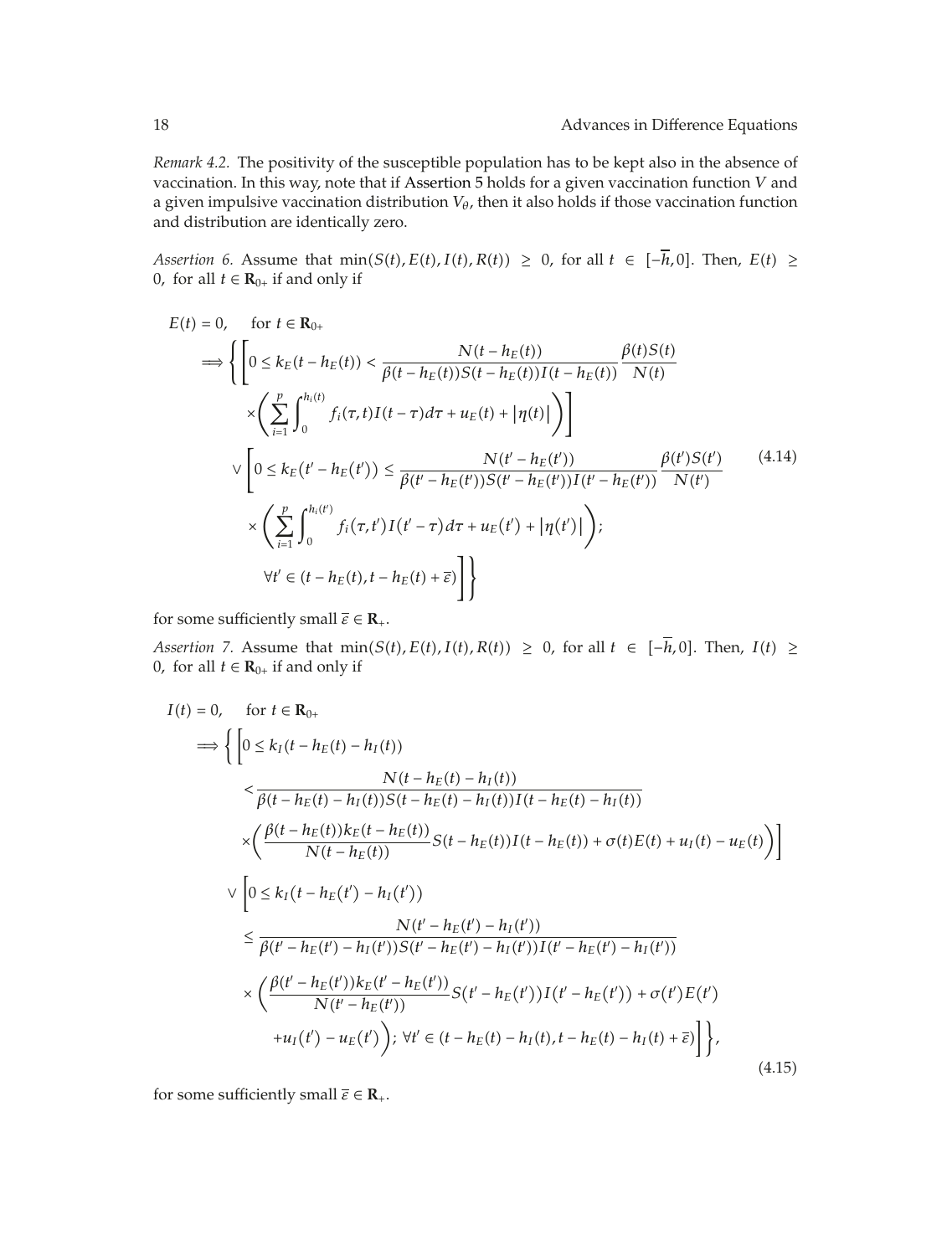The following result follows from  $(2.3)$  and it is proved in a close way to the proof of Assertions 5–7.

*Assertion 8.* Assume that  $\min(S(t), E(t), I(t), R(t)) \ge 0$ , for all  $t \in [-\overline{h}, 0]$ . Then,  $R(t) \ge$ 0, for all  $t \in \mathbf{R}_{0+}$  for any given vaccination law satisfying  $V : \mathbf{R}_{0+} \to \mathbf{R}_{0+}$  and  $V_{\theta} : \mathbf{R}_{0+} \to \mathbf{R}_{0+}$ if

$$
R(t) = 0, \quad \text{for } t \in \mathbf{R}_{0+}
$$
\n
$$
\implies \left\{ \left[ k_{I}(t - h_{E}(t) - h_{I}(t)) > \frac{N(t - h_{E}(t) - h_{I}(t))}{\beta(t - h_{E}(t) - h_{I}(t))S(t - h_{E}(t) - h_{I}(t))I(t - h_{E}(t) - h_{I}(t))} \right] \times \left( u_{I}(t) - \gamma(t)(1 - \rho(t))I(t) - \gamma(t)N(t) \left( \sum_{i=1}^{d} \int_{t - h_{V_{i}}(t)}^{t - h_{V_{i}}(t)} f_{V_{i}}(\tau, t)V(t) d\tau \right) \right) \right]
$$
\n
$$
\vee \left[ k_{I}(t' - h_{E}(t') - h_{I}(t')) \right\}
$$
\n
$$
\geq \frac{N(t' - h_{E}(t') - h_{I}(t'))}{\beta(t' - h_{E}(t') - h_{I}(t'))S(t' - h_{E}(t') - h_{I}(t'))I(t' - h_{E}(t') - h_{I}(t'))}
$$
\n
$$
\times \left( u_{I}(t') - \gamma(t')(1 - \rho(t'))I(t') - \gamma(t')N(t') \right)
$$
\n
$$
\times \left( \sum_{i=1}^{d} \int_{t' - h_{V_{i}}(t') - h'_{V_{i}}(t)}^{t' - h_{V_{i}}(t)} f_{V_{i}}(\tau, t')V(t') d\tau \right) \right);
$$
\n
$$
\forall t' \in (t - h_{E}(t) - h_{I}(t), t - h_{E}(t) - h_{I}(t) + \overline{\epsilon}) \right] \right\}
$$
\n(4.16)

for some sufficiently small  $\overline{\varepsilon} \in \mathbb{R}_+$ .

The subsequent result is related to the first positivity interval of all the partial susceptible, infected, infectious, and immune populations under not very strong conditions requiring the (practically expected) strict positivity of the susceptible population at  $t = 0$ , the infected-infectious threshold constraint  $u_I(0) \ge u_E(0) > 0$  and a time first interval monitored boundedness of the infectious population which is feasible under the technical assumption that the infection spread starts at time zero.

*Assertion 9.* Assume that

1 the set of absolutely continuous with eventual bounded discontinuities functions of initial conditions  $\varphi_S$ ,  $\varphi_E$ ,  $\varphi_I$ ,  $\varphi_R$  :  $[-\bar{h}, 0] \to \mathbf{R}_{0+}$  satisfy, furthermore, the subsequent constraints:

$$
N(t) \ge S(t) = \varphi_S(t) = S(0) = \varphi_S(0) > 0, \quad \forall \ t \in \left[ -\overline{h}, 0 \right], E(0) = \varphi_E(0) = I(0) = \varphi_I(0) = 0,\tag{4.17}
$$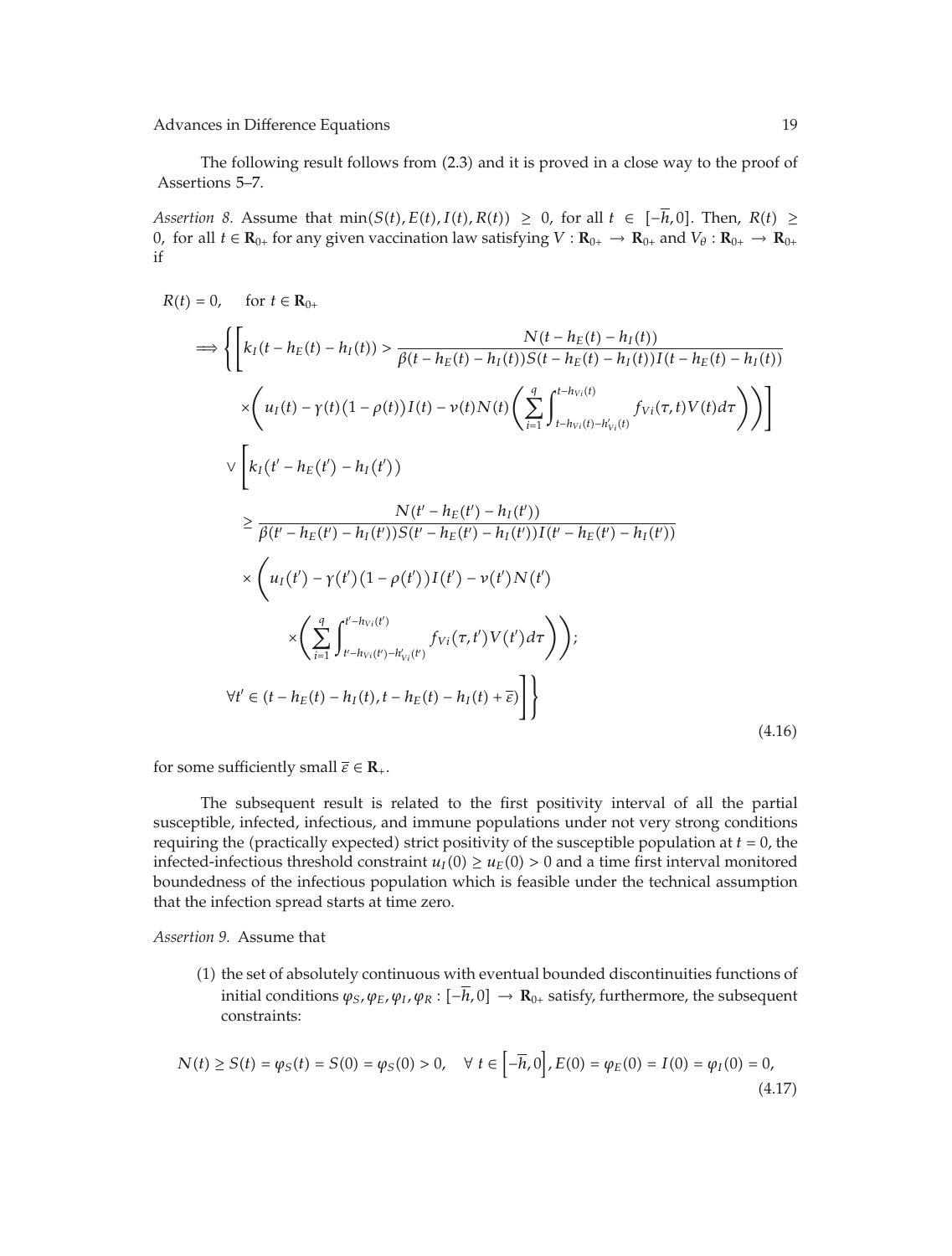(2)  $u_I(0) \ge u_E(0) > 0, 0 \notin \text{IMP and, furthermore, it exists } T_I \in \mathbb{R}_+ \text{ such that the }$ infectious population satisfies the integral inequality,

$$
\int_0^t (\gamma(\tau)(1-\rho(\tau))I(\tau)-u_I(\tau))d\tau \ge 0; \quad \forall t \in [0,T_I].
$$
\n(4.18)

Then,  $N(t) \ge S(t) \ge 0$ ,  $N(t) \ge E(t) \ge 0$ ,  $N(t) \ge I(t) \ge 0$ , and  $N(t) \ge R(t) \ge 0$ 0, for all *t* ∈ [0,  $T_I$ ] irrespective of the delays and vaccination laws that satisfy 0 ∉ IMP (even if the SEIR model  $(2.1)$ – $(2.5)$  is vaccination free). Furthermore,  $N(t) \geq$  $S(t) > 0$ ,  $N(t) \ge E(t) > 0$ ,  $N(t) \ge I(t) > 0$ , for all  $t \in (0, T_I]$  irrespective of the delays and vaccination law even if the SEIR model  $(2.1)$ – $(2.5)$  is vaccination-free.

Note that  $IMP(t<sup>+</sup>) = IMP(t)$ , that is, the set of impulsive time instants in [0,*t*] is identical to that in  $[0, t)$  if and only if  $t \notin \text{IMP}$  and  $\text{IMP}(t^+) := \{t_i \in \text{IMP} : t_i \leq t\}$  includes *t* if and only if  $t \in \text{IMP}$ . Note also that  $R(t^+) = R(t)$  if and only if  $v(t)g(t)V_\theta(t)S(t) = 0$ , in particular, if  $t \notin$  IMP. A related result to Assertion 9 follows.

*Assertion 10.* Assume that the constraints of Assertion 9 hold except that  $E(0) = 0$  is replaced by  $(u_E(0) + |\eta(0)|)/(\mu(0) + \sigma(0)) > E(0) \ge 0$ . Then, the conclusion of Assertion 9 remains valid.

A positivity result for the whole epidemic model  $(2.1)$ – $(2.5)$  follows.

Theorem 4.3. *Assume that the SEIR model* (2.1)–(2.5) under any given set of absolutely continuous *initial conditions*  $\varphi_S$ ,  $\varphi_E$ ,  $\varphi_I$ ,  $\varphi_R$  :  $[-\overline{h}, 0] \rightarrow \mathbf{R}_{0+}$ , eventually subject to a set of isolated bounded *discontinuities, is impulsive vaccination free, satisfies Assumptions 1, the constraints* 4.14*–*4.16 *and, furthermore,*

$$
0 \leq \sup_{t \in \text{cl } \mathbf{R}_{0+}} V(t) \leq 1; \quad \lambda(t) \geq |\eta(t)|; \quad \forall t \in \mathbf{R}_{0+}.
$$
 (4.19)

*Then, its unique mild solution is nonnegative for all time.*

Theorem 4.3 is now directly extended to the presence of impulsive vaccination as follows. The proof is direct from that of Theorem 4.3 and then omitted.

**Theorem 4.4.** *Assume that the hypotheses of Theorem 4.3 hold and, furthermore,*  $V_{\theta}(t) \leq$  $1/(\nu(t)g(t))$ , for all  $t \in \text{IMP}$  such that  $S(t) \neq 0$ . Then, the solution of the SEIR model (2.1)–(2.5) is *nonnegative for all time.*

### **5. Vaccination Law for the Achievement of a Prescribed Infectious Trajectory Solution**

A problem of interest is the calculation of a vaccination law such that a prescribed suitable infectious trajectory solution is achieved for all time for any given set of initial conditions of the SEIR model  $(2.1)$ – $(2.5)$ . The remaining solution trajectories of the various populations in  $(2.1)$ – $(2.4)$  are obtained accordingly. In this section, the infected trajectory is calculated so that the infectious one is the suitable one for the given initial conditions. Then, the suited susceptible trajectory is such that the infected and infectious ones are the suited prescribed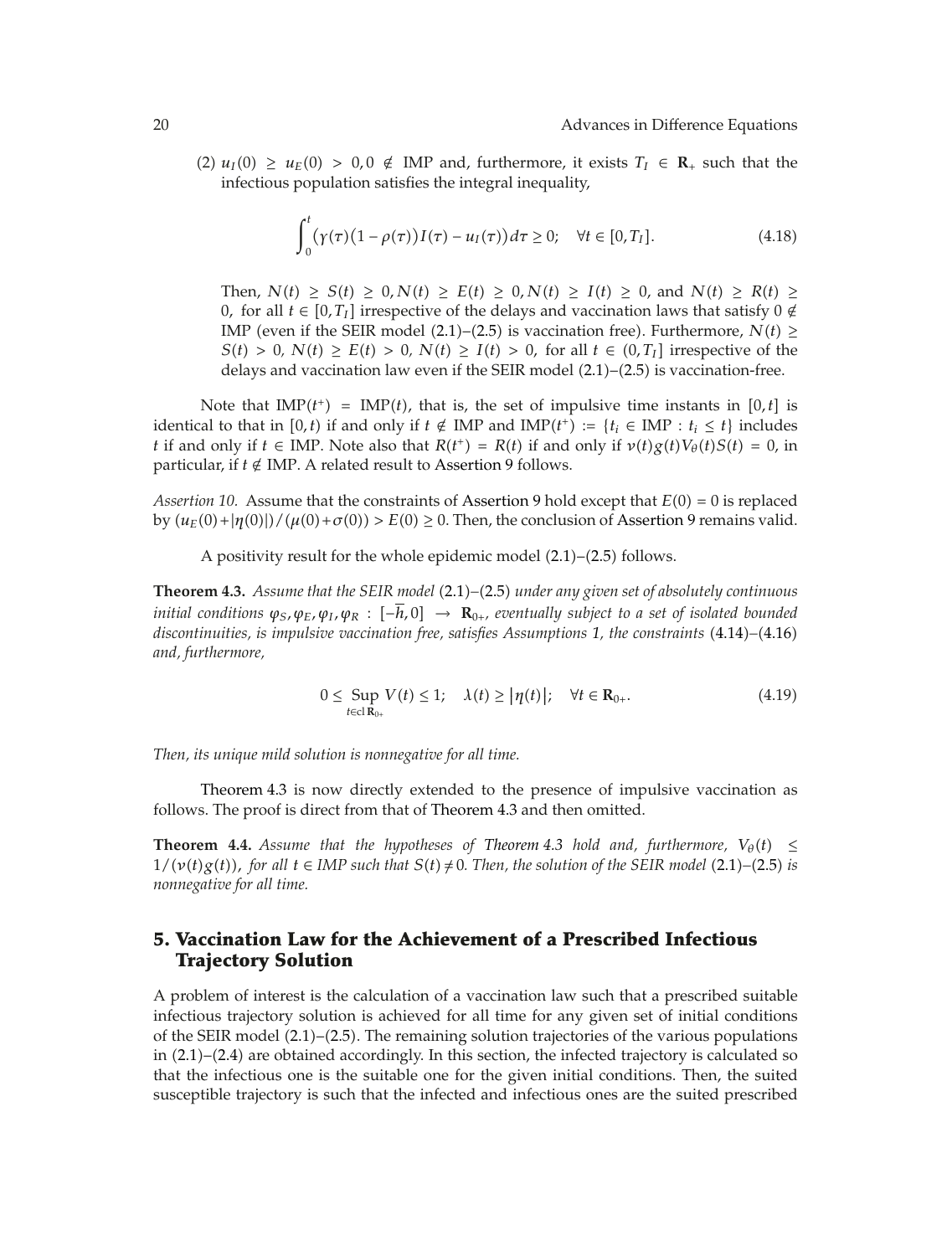ones. Finally, the vaccination law is calculated to achieve the immune population trajectory such that the above suited susceptible trajectory is calculated. In this way, the whole solution of the SEIR model is a prescribed trajectory solution which makes the infectious trajectory to be a prescribed suited one (for instance, exponentially decaying) for the given delay interval-type set of initial condition functions. The precise mathematical discussion of this topic follows through Assertions 11–13 and Theorem 5.1 below.

*Assertion 11.* Consider any prescribed suitable infectious trajectory  $I^*$  :  $[-h, 0] \cup \mathbb{R}_+ \to \mathbb{R}_{0+}$ fulfilling *I*<sup>∗</sup> ∈ PC<sup>(1)</sup>( $\mathbf{R}_{0+}$ ,  $\mathbf{R}$ ) and assume that the infected population trajectory is given by the expression: expression:

$$
E^*(t) = \sigma^{-1}(t) \left\{ I^*(t) + (\mu(t) + \gamma(t))I^*(t) - \frac{\beta(t - h_E(t))k_E(t - h_E(t))}{N^*(t - h_E(t))} \times S(t - h_E(t))I^*(t - h_E(t)) + \frac{\beta(t - h_E(t) - h_I(t))k_I(t - h_E(t) - h_I(t))}{N^*(t - h_E(t) - h_I(t))} \right\}
$$
(5.1)  
× $S(t - h_E(t) - h_I(t))I^*(t - h_E(t) - h_I(t)) + u_E(t) - u_I(t) \left.\right\}; \quad \forall t \in \mathbb{R}_+$ ,

which is in  $PC^{(0)}(\mathbf{R}_{0+}, \mathbf{R})$  for any susceptible trajectory  $S : [-\overline{h}, 0] \cup \mathbf{R}_{+} \to \mathbf{R}_{0+}$  under initial association  $M(h) = \mu(h)$  is  $\overline{h}, 0] \to \mathbf{R}_{-}$  where the desired tatal association  $M(h)$ conditions  $\varphi_S$ ,  $\varphi_E$ ,  $\varphi_I^*(t) \equiv \varphi_I(t)$ ,  $\varphi_R : [-h, 0] \to \mathbb{R}_{0+}$ , where the desired total population  $N(t)$ <br>is calculated from (3.3) as the desired population  $N^*(t)$  is given by is calculated from  $(3.3)$  as the desired population  $N^*(t)$  is given by

$$
N^{*}(t) = e^{\int_{0}^{t} (\nu(\tau) - \mu(\tau))d\tau} N(0) + \int_{0}^{t} e^{\int_{\tau}^{t} (\nu(\tau') - \mu(\tau'))d\tau'} (\lambda(\tau) - \gamma(\tau)\rho(\tau)I^{*}(\tau))d\tau
$$
(5.2)

with initial conditions being identical to those of  $N(t) = \varphi_S(t) + \varphi_E(t) + \varphi_I(t) + \varphi_R(t)$ ,  $t \in$  $[-h, 0]$ . Then, the infected population trajectory (5.1) guarantees the exact tracking of the infectious population of the given reference infectious trajectory  $I(t) \equiv I^*(t)$ , for all  $t \in \mathbb{R}_+$ which furthermore satisfies the differential equation  $(2.3)$ .

*Assertion 12.* Assume that  $\sigma$ ,  $(\mu + \gamma)$ ,  $(\beta k_E)$ ,  $(u_E - u_I) \in \text{PC}^{(0)}(\mathbb{R}_{0+}, \mathbb{R})$  and that  $h_E : \mathbb{R}_{0+} \to \mathbb{R}_+$ . Consider the prescribed suitable infectious trajectory  $I^*$  :  $[-\overline{h}, 0] \cup \mathbb{R}_+ \to \mathbb{R}_{0+}$  of Assertion 11 and assume also that the infected population trajectory is given by (5.1). Then, the susceptible population trajectory given by the expression

$$
S^*(t) = \frac{N^*(t)}{\beta(t)\left(\sum_{i=1}^p \int_0^{h_i(t)} f_i(\tau, t) I^*(t-\tau) d\tau\right)} \times \left\{\dot{E}^*(t) + \frac{\beta(t-h_E(t))k_E(t-h_E(t))}{N^*(t-h_E(t))} S^*(t-h_E(t)) I^*(t-h_E(t)) + (\mu(t) + \sigma(t)) E^*(t) - u_E(t) - |\eta(t)|\right\}; \quad \forall t \in \mathbf{R}_+
$$
\n(5.3)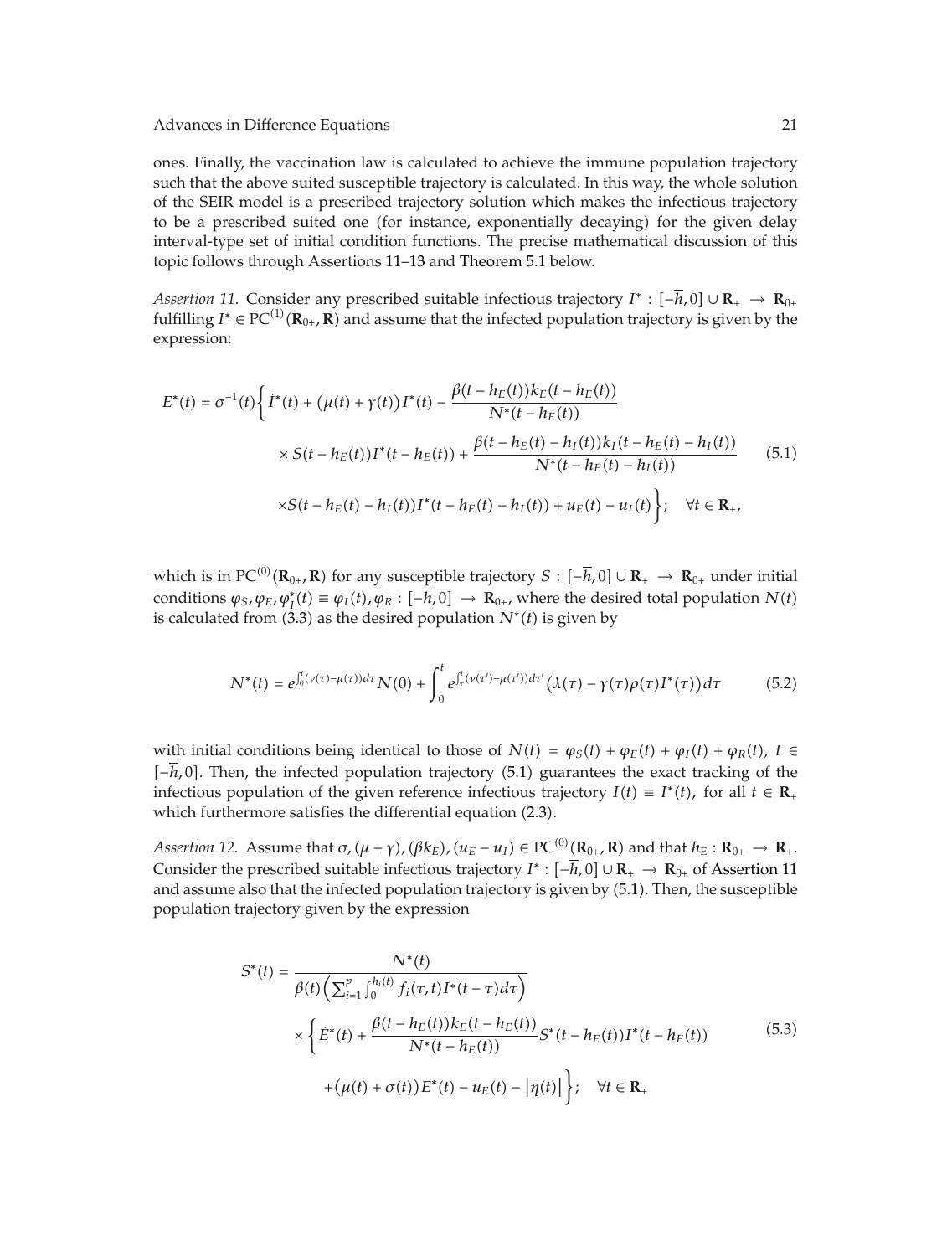is in PC<sup>(1)</sup>( $\mathbf{R}_{0+}$ ,  $\mathbf{R}$ ) under initial conditions  $\varphi_S$ ,  $\varphi_L^* \equiv \varphi_E$ ,  $\varphi_I^* \equiv \varphi_I$ ,  $\varphi_R$ :  $[-\overline{h}, 0] \rightarrow \mathbf{R}_{0+}$  with  $N^*$ :<br> $\mathbf{R} \rightarrow \mathbf{R}_{0+}$  being given by (5.2) with initial conditions  $N^*(t) = N(t)$  $\mathbf{R}_{+} \to \mathbf{R}_{0+}$  being given by (5.2) with initial conditions  $N^*(t) = N(t) = \varphi_S(t) + \varphi_E(t) + \varphi_I(t) + \varphi_I(t)$  $\varphi_R(t)$ ,  $t \in [-\overline{h}, 0]$ . Then, the susceptible population trajectory (5.3), subject to the infected one 5.1, guarantees the exact tracking of the infectious population of the given reference infectious trajectory  $I(t) \equiv I^*(t)$ , for all  $t \in \mathbb{R}_+$  with the suited reference infected population differential equation satisfying (2.2).

*Assertion 13.* Assume that  $\lambda$ ,  $\sigma$ ,  $(\mu+\gamma)$ ,  $(\beta k_E)$ ,  $(\beta k_I)$ ,  $(u_E-u_I)$ ,  $f_i \in PC^{(0)}(\mathbb{R}_0, \mathbb{R})$ , for all  $i \in \overline{p}$ <br>and that  $h_E : \mathbb{R}_2 \to \mathbb{R}$ , fulfile in addition  $h_E \in PC^{(1)}(\mathbb{R}_2, \mathbb{R})$ . Assume also that and that  $h_E: \mathbf{R}_{0+} \to \mathbf{R}_+$  fulfils in addition  $h_E \in \mathrm{PC}^{(1)}(\mathbf{R}_{0+}, \mathbf{R})$ . Assume also that

$$
\sum_{i=1}^{q} \int_{t-h_{Vi}(t)-h'_{Vi}(t)}^{t-h_{Vi}(t)} f_{V_i}(\tau, t) d\tau \geq \underline{f} > 0; \quad \forall \ t \in \mathbf{R}_{0+}.
$$
 (5.4)

Consider the prescribed suitable infectious trajectory  $I^*$  :  $[-\overline{h}, 0] \cup \mathbb{R}_+ \rightarrow \mathbb{R}_{0+}$  of Assertions 11–12 under initial conditions  $\varphi_S, \varphi_E^* \equiv \varphi_E, \varphi_I^* \equiv \varphi_I, \varphi_R : [-h, 0] \rightarrow \mathbb{R}_{0+}$  with  $N \cdot \mathbb{R} \rightarrow \mathbb{R}_{0+}$  being given by (5.2) with initial conditions. Then the vaccination law  $N: \mathbf{R}_{+} \to \mathbf{R}_{0+}$  being given by (5.2) with initial conditions. Then, the vaccination law

$$
V(t) = \frac{1}{\nu(t)N^*(t)\left(\sum_{i=1}^q \int_{t-h_{Vi}(t)}^{t-h_{Vi}(t)} f_{Vi}(\tau, t) d\tau\right)}
$$
  
\n
$$
\times \left\{\lambda(t) + \nu(t)N^*(t) - \dot{S}^*(t) - \mu(t)S^*(t) - \frac{\beta(t)S^*(t)}{N^*(t)} \left(\sum_{i=1}^p \int_0^{h_i(t)} f_i(\tau, t)I^*(t-\tau) d\tau\right) - |\eta(t)| + \omega(t) \left[e^{-\int_{t_i}^t (\mu(\tau) + \omega(\tau)) d\tau} R^*(t_i^+) + \int_{t_i}^t e^{-\int_{\tau}^t (\mu(\tau') + \omega(\tau')) d\tau'}\right] \times \left[\gamma(\tau)(1-\rho(\tau))I^*(\tau) - u_I(\tau) + \nu(\tau)N(\tau)\right] \times \left(\sum_{i=1}^q \int_{\tau-h_{Vi}(\tau)}^{\tau-h_{Vi}(\tau)} f_{Vi}(\tau',\tau) V(\tau) d\tau'\right) + \frac{\beta(\tau-h_E(\tau)-h_I(\tau))k_I(\tau-h_E(\tau)-h_I(\tau))}{N^*(\tau-h_E(\tau)-h_I(\tau))} \times S^*(\tau-h_E(\tau)-h_I(\tau))I^*(\tau-h_E(\tau)-h_I(\tau))\right] d\tau\right]\};
$$
  
\n
$$
\forall t \in [t_i, t_{i+1}), \forall t_i, t_{i+1} \in \text{IMP such that } (t_i, t_{i+1}) \cap \text{IMP} = \emptyset,
$$
\n(5.5)

$$
V_{\theta}(t) = \begin{cases} \frac{R^*(t^+) - R^*(t)}{\nu(t)g(t)S^*(t)} & \text{if } (S^*(t) \neq 0 \land t \in \text{IMP}),\\ 0 & \text{otherwise}, \end{cases}
$$
(5.6)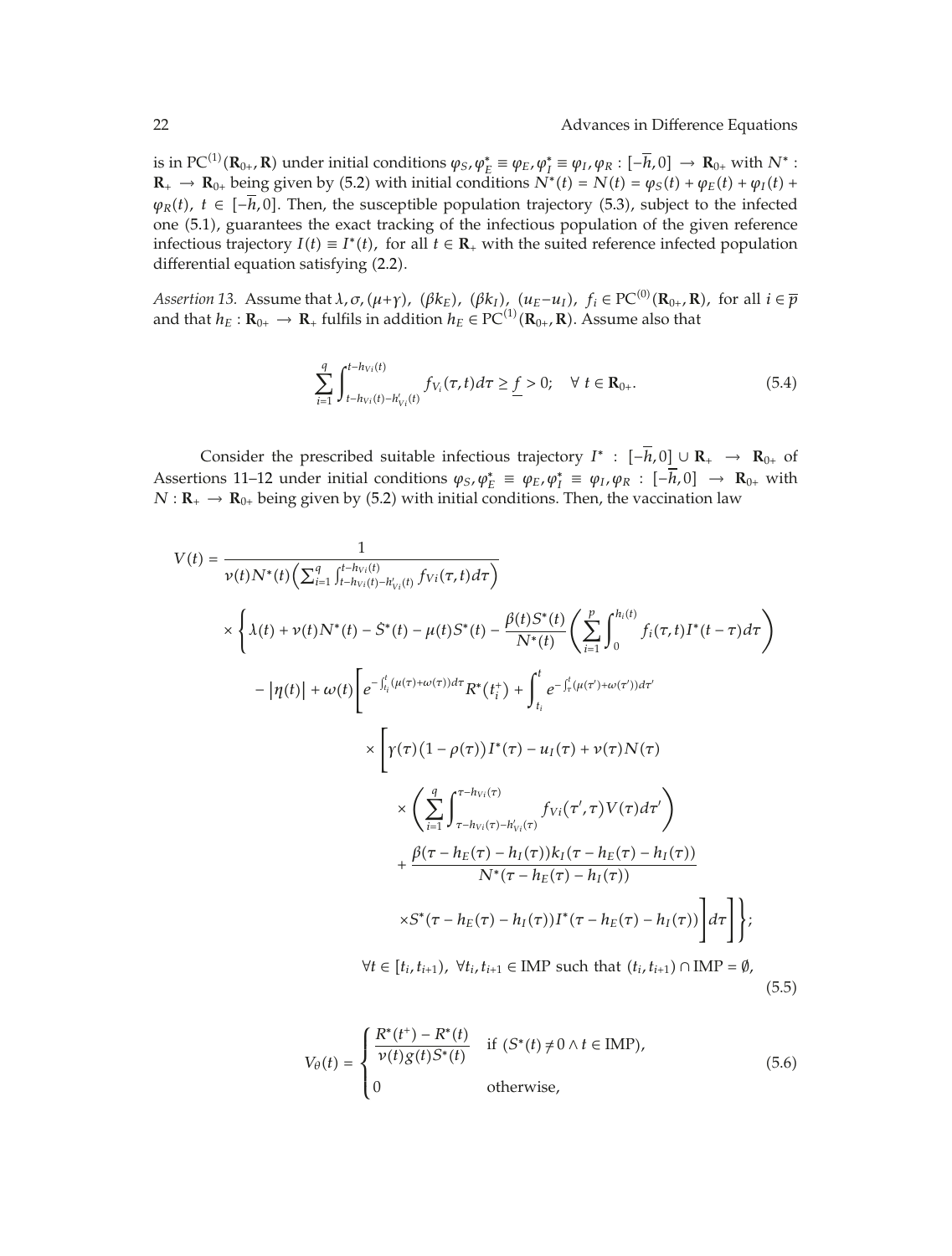makes the immune population trajectory to be given by the expression

$$
R^{*}(t) = \omega^{-1}(t) \times \left\{ S^{*}(t) - \lambda(t) + \mu(t)S^{*}(t) + \frac{\beta(t)S^{*}(t)}{N^{*}(t)} \times \left( \sum_{i=1}^{p} \int_{0}^{h_{i}(t)} f_{i}(\tau, t)I^{*}(t - \tau) d\tau \right) - \nu(t)N^{*}(t) + \nu(t)N^{*}(t) \left( \sum_{i=1}^{q} \int_{t - h_{Vi}(t) - h'_{Vi}(t)}^{t - h_{Vi}(t)} f_{Vi}(\tau, t) d\tau \right) V(t) + |\eta(t)| \right\};
$$
\n
$$
\forall t \in \mathbf{R}_{+} \setminus \text{IMP},
$$
\n(5.7)

$$
R^*(t^+) = R^*(t) + \nu(t)g(t)V_{\theta}(t)S^*(t), \quad \forall t \in \text{IMP},
$$
\n(5.8)

which follows from (2.1) and (A.8), such that  $R^* \in PC^{(0)}(\mathbb{R}_{0+}, \mathbb{R})$  and  $R^* \in PC^{(1)}(1)$  (t, t, a) **R**). Then the immune population trajectory (5.7), (5.8) subject to the  $PC^{(1)}(U_{t_i\in\text{IMP}}(t_i, t_{i+1}), \mathbf{R})$ . Then, the immune population trajectory (5.7)-(5.8), subject to the infection of the infections infected one (5.1) and the susceptible one (5.3), guarantees the exact tracking of the infectious population of the given reference infectious trajectory  $I(t) \equiv I^*(t)$ , for all  $t \in \mathbb{R}_+$  with the infected, susceptible, and immune population differential equations satisfying their reference ones  $(2.1)$ ,  $(2.3)$ , and  $(2.4)$ .

Note that the regular plus impulsive vaccination law  $(5.5)-(5.6)$  ensures that a suitable immune population trajectory  $(5.7)$ - $(5.8)$  is achieved. The combination of Assertions 11–13 yields the subsequent result.

**Theorem 5.1.** *The vaccination law* (5.5)–(5.6) *makes the solution trajectory of the SEIR model* (2.1)– 2.5*, to be identical to the suited reference one for all time provided that their functions of initial conditions are identical.*

The impulsive part of the vaccination law might be used to correct discrepancies between the SEIR model  $(2.1)$ – $(2.5)$  and its suited reference solution due, for instance, to an imperfect knowledge of the functions parameterizing  $(2.1)$ – $(2.4)$  which are introduced with errors in the reference model. The following result is useful in that context.

**Corollary 5.2.** *Assume that*  $(|t - \max(t_i \in \text{IMP}(t))| \ge \varepsilon_{imp}) \land (S^*(t) \neq 0)$  for some  $t \in \mathbb{R}_{0+}$  and any given  $\varepsilon_R$ ,  $\varepsilon_{imp} \in \mathbb{R}_+$ . Then,  $R(t) = R^*(t^+)$  (prescribed) if  $V_{\theta}(t) = (R^*(t^+) - R(t)) / (\nu(t)g(t)S^*(t))$ <br>with  $t \in IMR$  so that  $IMP(t^+) - IMP(t) + (H)$  $with t \in IMP$  *so that*  $IMP(t^+) = IMP(t) \cup \{t\}.$ 

Note that  $|t - \max(t_i \in \text{IMP}(t))|$  ≥  $\varepsilon_{\text{imp}} > 0$  guarantees the existence of a unique solution of 2.1–2.4 for each set of admissible initial conditions and a vaccination law. Corollary 5.2 is useful in practice in the following situation $|R(t) - R^*(t)| \ge \varepsilon_R$  due to errors in the SEIR model (2.1)–(2.5) for some prefixed unsuitable sufficiently large  $\varepsilon_R \in \mathbf{R}_+$ . Then, an impulsive vaccination at time *t* may be generated so that  $|R^*(t^+) - R(t)| < \varepsilon_R$ .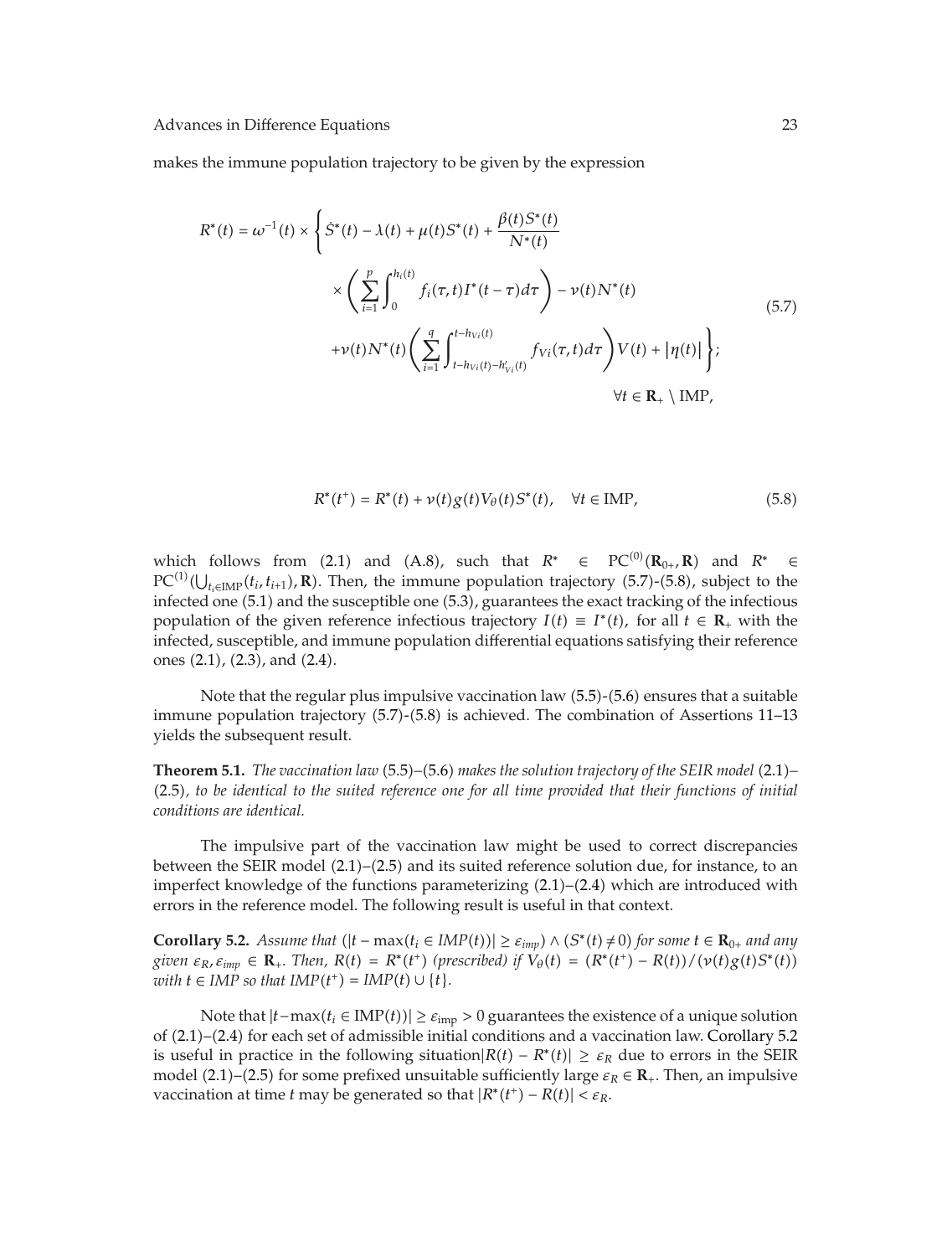Extensions of the proposed methodology could include the introduction of hybrid models combining continuous-time and discrete systems and resetting systems by jointly borrowing the associate analysis of positive dynamic systems involving delays 15, 16, 26– 28].

### **6. Simulation Example**

This section contains a simulation example concerning the vaccination policy presented in Section 5. The free-vaccination evolution and then vaccination policy given in  $(5.5)-(5.6)$ are studied. The case under investigation relies on the propagation of influenza with the elementary parameterization data previously studied for a real case in [7, 29], for timeinvariant delay-free SIR and SEIR models without epidemic threshold functions. In the first subsection below, the ideal case when the parameterization is fully known is investigated while in the second subsection, some extra simulations are given for the case where some parameters including certain delays are not fully known in order to investigate the robustness against uncertainties of the proposed scheme.

### *6.1. Ideal Case of Perfect Parameterization*

The time-varying parameters of the system described by equations  $(2.1)$ – $(2.4)$  are given by:  $\mu(t) = \mu_0(1 + 0.05 \cos(2\pi ft))$ ,  $\sigma(t) = \sigma_0(1 + 0.075 \cos(2\pi ft))$ ,  $\omega(t) = \omega_0(1 +$ **0.1** cos(2πft), γ(t) =  $\sigma(t)$ ,  $\beta(t) = \beta_0(1 + 0.15 \cos(2\pi ft))$ ,  $v(t) = 0.8\lambda(t)$ ,  $\lambda(t) = \lambda_0(1 + 0.15 \cos(2\pi ft))$ 0.05 cos( $2\pi ft$ ), which represent periodic oscillations around fixed values given by  $\beta_0 =$  $0.085 \rm{(days)}^{-1}$ ,  $1/\mu_0$  = 25550 days,  $\lambda_0$  = 11.75  $\mu_0$  (the natural growth rate is larger than the natural death rate),  $1/\sigma_0 = 2.2$  days,  $1/\omega_0 = 15$  days,  $\gamma_0 = \sigma_0$ , and  $\nu_0 = 0.8\lambda_0$ , which means that the 80% of newborns are immediately vaccinated. The frequency is  $f = 2\pi/T$ , where the period *T*, in the case of influenza, is fixed to one year. The remaining parameters are given by:  $k_E(t) = k_I(t) = e^{-5\mu(t)}$ ,  $\rho = 5 \cdot 10^{-5}$  per day,  $u_E = 2.24$  per day,  $u_I = 3$  per day,  $\eta(t) = -1$  (a constant total contribution of external infectious is assumed), and the delays  $h_E = 5$  days,  $h_I = 4$  days,  $h_1 = 3$  days,  $h_2 = 2$  days,  $h_{V1} = 1$  days, and  $h'_{V1} = 2$ days. The weighting functions are given by  $f_1 = f_2 = 0.4$ ,  $f_{V1} = 0.1$ ,  $g(t) = 1$ . The initial conditions are punctual at  $t = 0$  with  $E(0) = 678$ ,  $S(0) = 9172$ ,  $R(0) = 0$ , and  $I(0) = 150$ individuals and remain constant during the interval −5*,* 0 days. The population evolution behavior without vaccination is depicted in Figure 1 while the total population is given by Figure 2.

As it can be appreciated from Figure 2, the total population increases slightly with time as it corresponds to a situation where the natural growth rate is larger than the combination of the natural and illness-associated death rates. As Figure 1 points out, the infectious trajectory possesses a peak value of 2713 individuals and then it stabilizes at a constant value of 1074 individuals. The goals of the vaccination policy are twofold, namely, to decrease the trajectory peak and to reduce the number of infected individuals at the steady-state.

The vaccination policy of  $(5.5)-(5.6)$  is implemented to fulfil those objectives. The desired infectious trajectory to be tracked by the vaccination law is selected as shown in Figure 3. Note that the shape of the desired trajectory is similar to the vaccinationfree trajectory but with the above-mentioned goals incorporated: the peak and the steadystate values are much smaller. The partial populations are depicted in Figure 4 when the vaccination law  $(5.5)-(5.6)$  is implemented.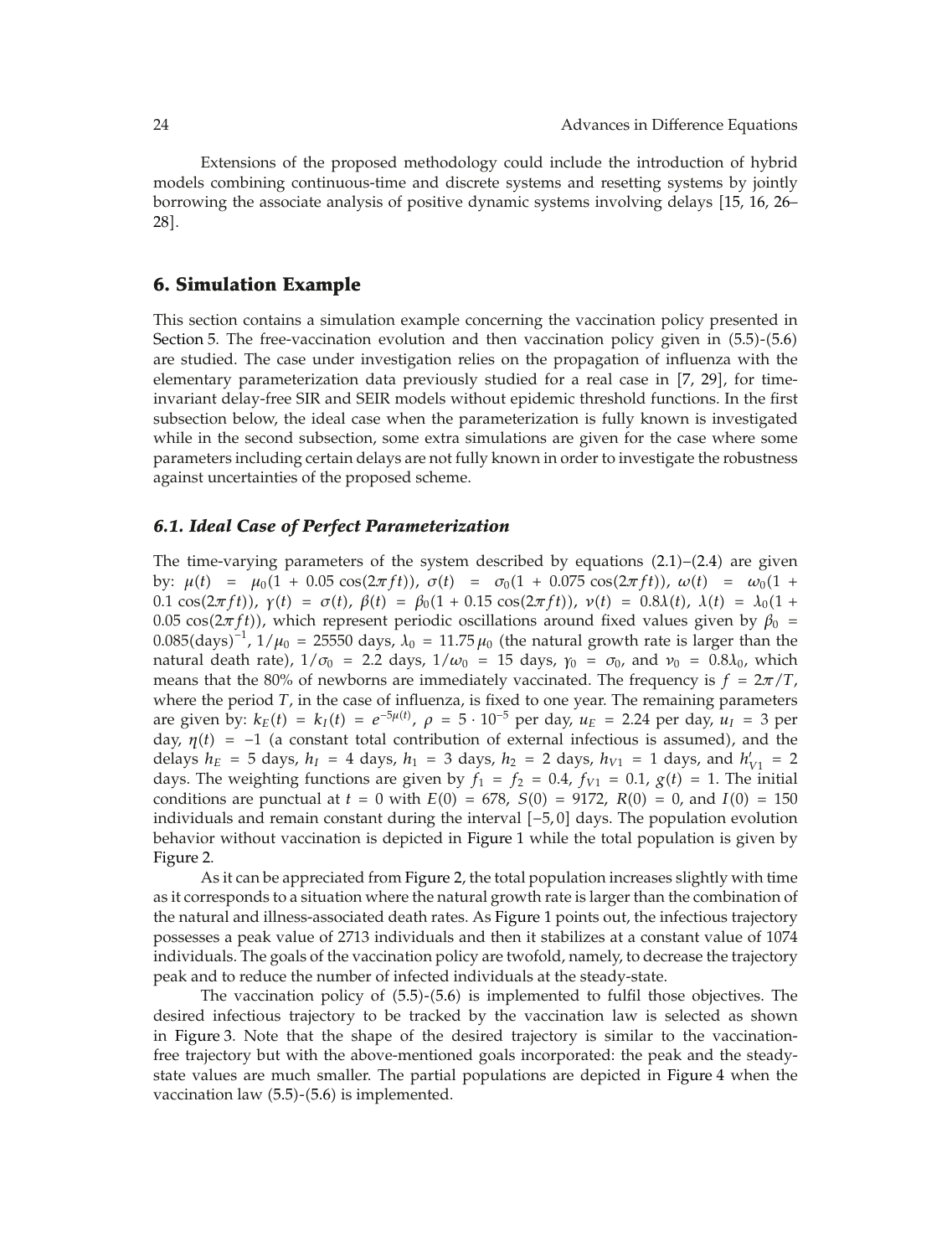

**Figure 1:** Evolution of the populations without vaccination.



**Figure 2:** Evolution of the total population.

On one hand, the populations reach the steady-state very quick. This occurs since the desired infectious trajectory reaches the steady-state in only 10 days. On the other hand, the above-proposed goals are fulfilled as Figure 5 following on the infectious trajectory shows.

The peak in the infectious reaches only 607 individuals while the steady-state value is 65 individuals. These results are obtained with the vaccination policy depicted in Figure 6.

The vaccination effort is initially very high in order to make the system satisfies the desired infectious trajectory. Afterwards, it converges to a constant value. Moreover, note that with this vaccination strategy, the immune population increases while the susceptible, infected, and infectious reduces in comparison with the vaccination-free case. However, since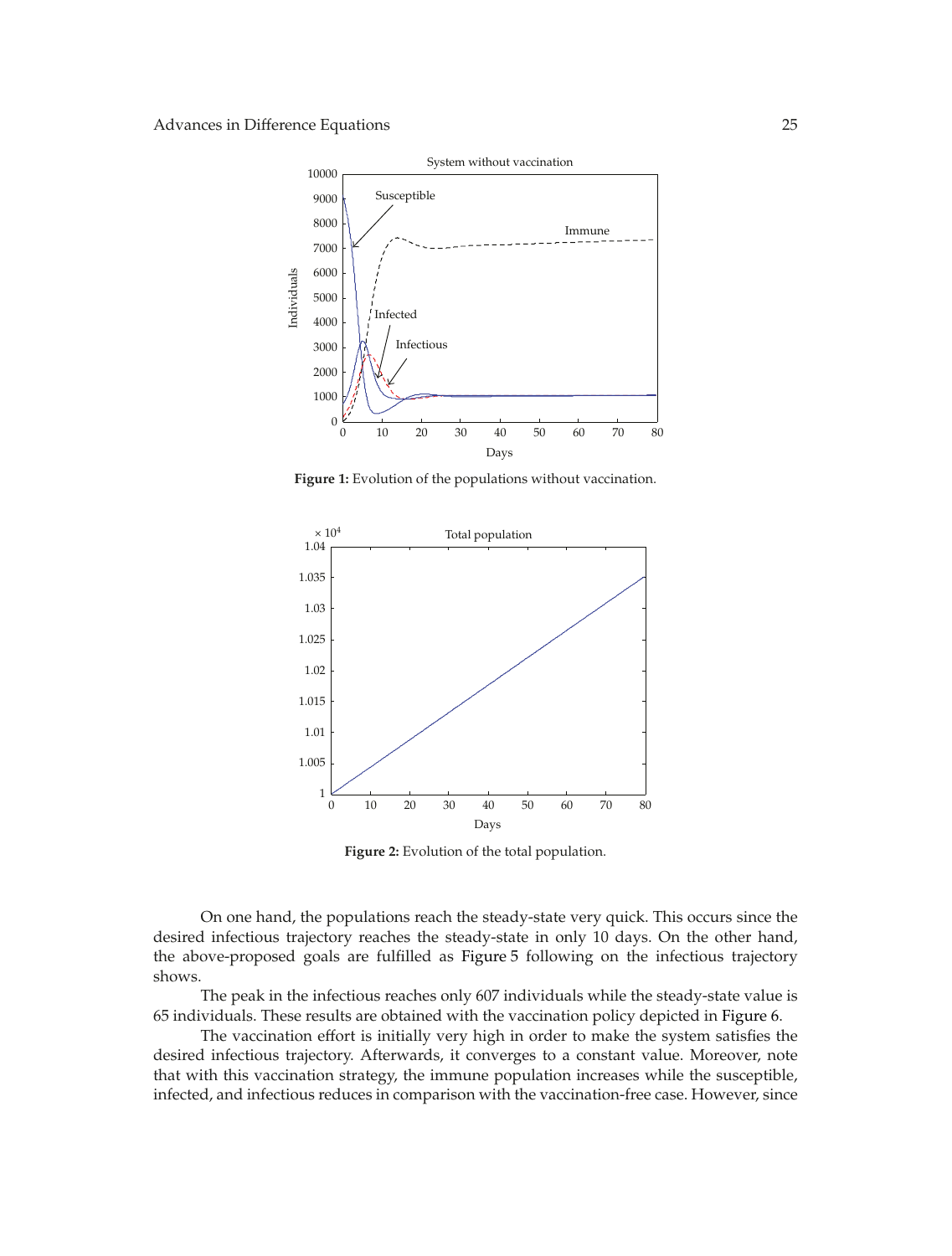

**Figure 3:** Desired infectious trajectory.



**Figure 4:** Populations under vaccination.

the total population increases in time (Figure 2), the number of susceptible and infected individuals would also increase through time as the infectious population remains constant. In order to reduce this effect, an impulse vaccination strategy is considered. The vaccination impulses according to the law 5.6 are injected in order to increase the immune population by 100 individuals while removing the same number of individuals from the susceptible. Figures 7 and 8 display a zoom on the immune and susceptible populations when the impulsive effect is considered. The vaccination law is shown in Figure 9.

Note that the impulsive vaccination allows to improve the numbers of the immune population at chosen time instants, for instance, in cases when the total population increases through time while the disease tends to spread rapidly.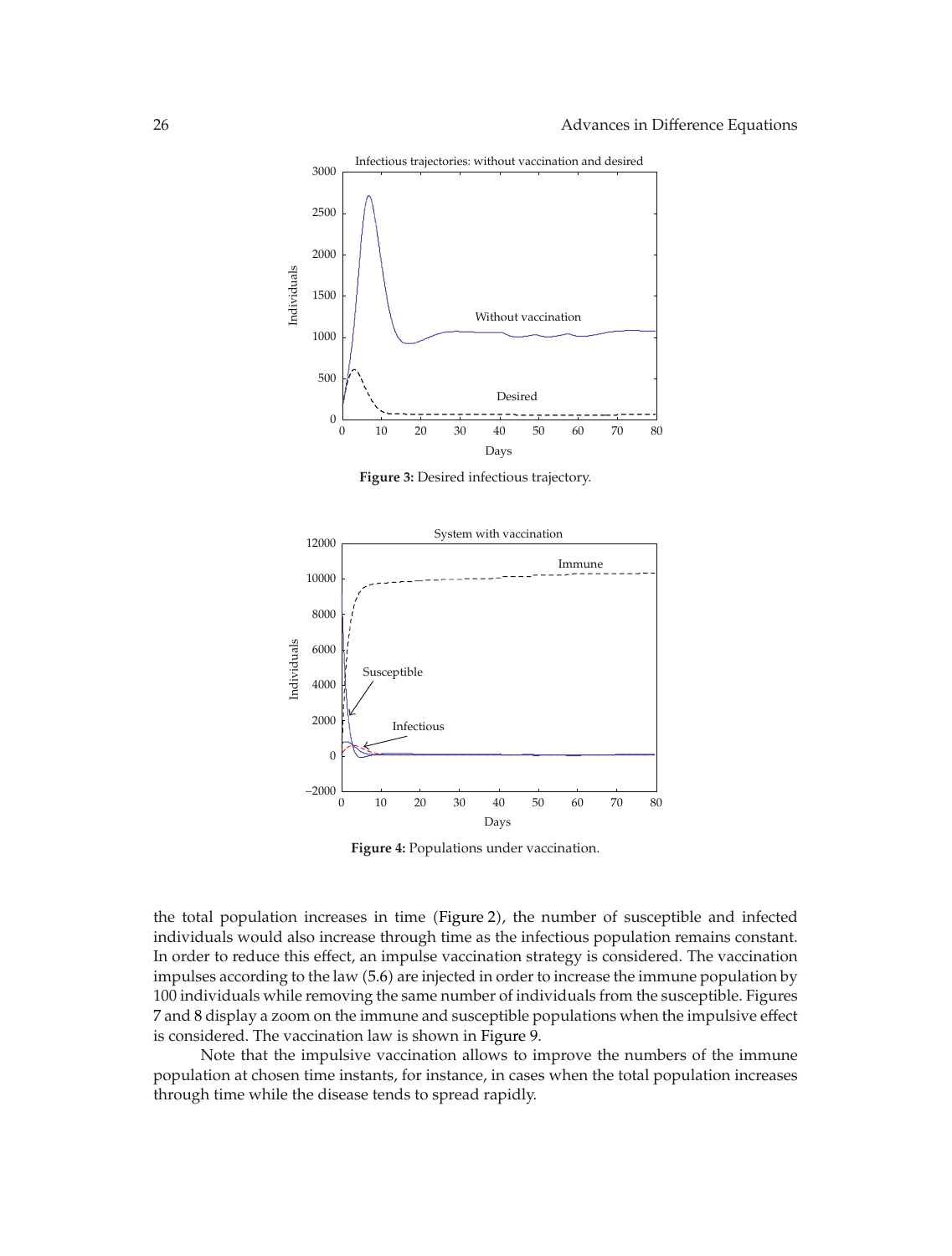

**Figure 5:** Comparison between real and desired trajectories.



**Figure 6:** Vaccination law.

### *6.2. Simulations with Uncertainties*

This subsection contains some numerical examples concerning the case when small uncertainties in some of the parameters of the system are present. In particular, the new values for the parameters are:  $1/\mu_0 = 22500$  days,  $v_0 = 0.4 \lambda_0$ ,  $u_E = 10 \text{ day}^{-1}$ ,  $u_I = 1 \text{ day}^{-1}$ , and especially, the modified delays are:  $h_E = 3$ ,  $h_I = 5$ ,  $h_1 = 4$ ,  $h_2 = 1$ ,  $h_{V1} = 4$ , and  $h'_{V1} = 3$ days. Furthermore, a small uncertainty in the initial susceptible and infected populations is considered with  $S(0) = 9150$  and  $I(0) = 172$  instead of 9172 and 150, respectively, taken as initial nominal values. The following Figures 10, 11, and 12 show the ideal responses for the infectious, infective, and immune and the ones obtained when the real system possesses different parameters (i.e., system with uncertainties).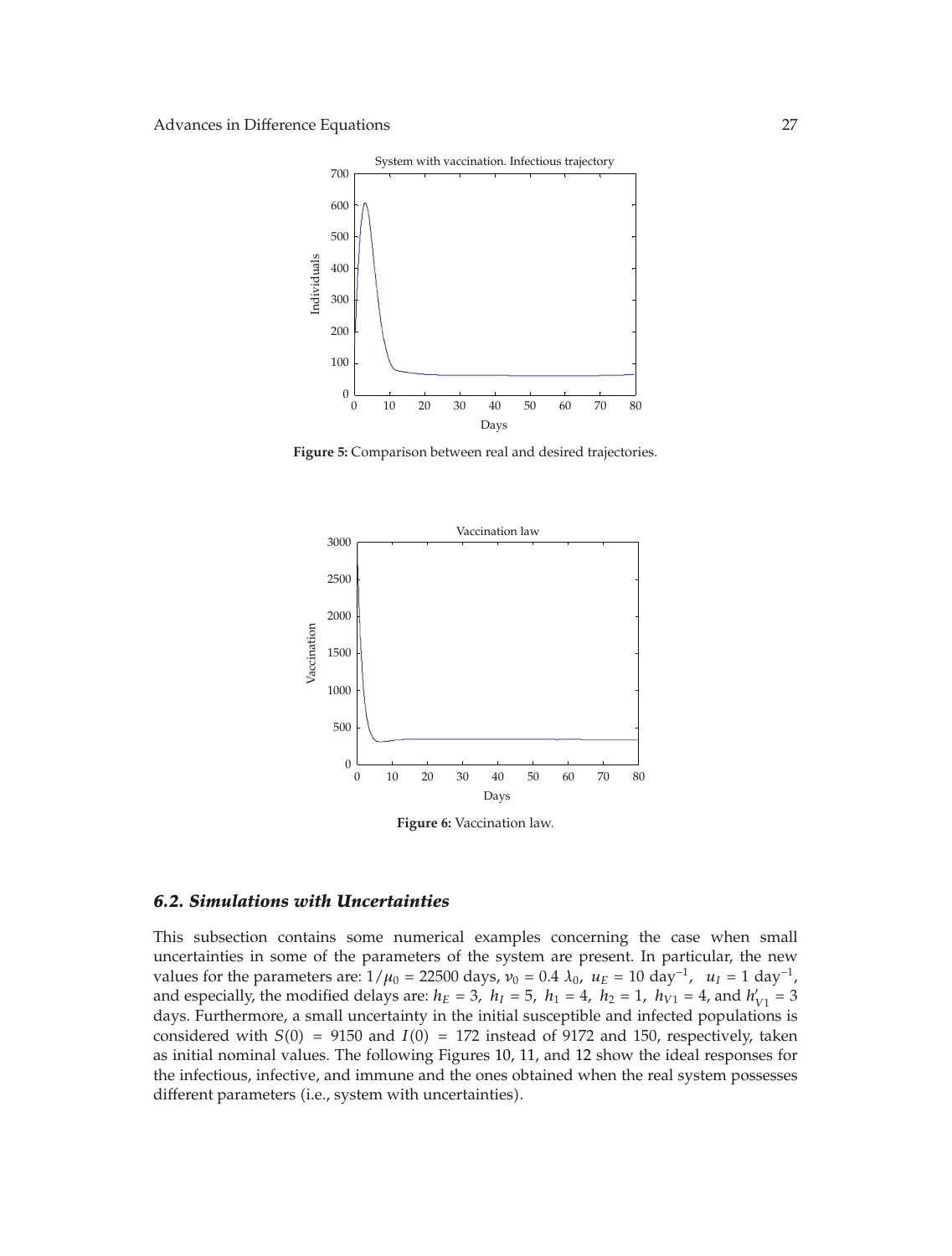

**Figure 7:** Immune population evolution with impulse vaccination.



**Figure 8:** Susceptible population evolution with impulse vaccination.

As it can be deduced from Figures 10, 11, and 12, the proposed vaccination strategy is robust to small uncertainties in its parameters, especially in the delays. Also, the impulsive vaccination possesses the same effect as in the example of the ideal case, that is, it increases the immune by 100 individuals at each impulsive instant and could be used to mitigate any potential deviation of the immune population due to the parameters mismatch. More technical solutions could be made for the case of presence of uncertainties, as for instance, the use of observers to estimate the state and the use of estimation-based adaptive control for the case of parametrical uncertainties.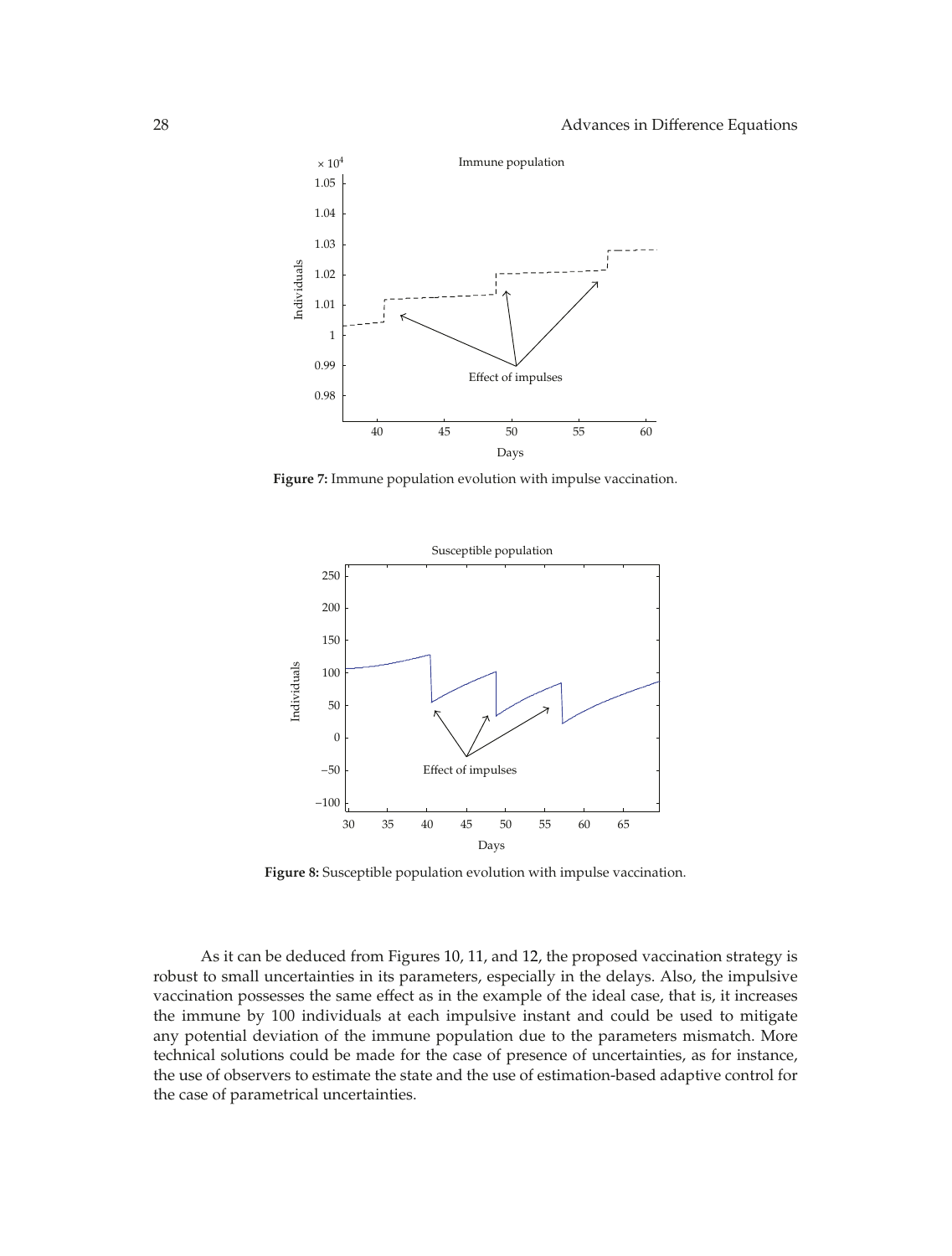

**Figure 9:** Vaccination law with impulses.



**Figure 10:** Infectious evolution in the presence of small uncertainties.

# **7. Concluding Remarks**

This paper has dealt with the proposal and subsequent investigation of a time-varying SEIR-type epidemic model of true mass-action type. The model includes time-varying point delays for the infected and infectious populations and distributed delays for the disease transmission effect in the model. The model also admits a potential mortality associated with the disease, a potential lost of immunity of newborns at birth, the presence of threshold population residuals in the infected and infectious populations as well as the contribution to the disease propagation in the local population of potential outsiders taking part of a floating population. A combined regular plus impulsive vaccination strategy has been proposed to remove the disease effects, the second one being used to correct major discrepancies with respect to the suitable population trajectories. The main issues have been concerned with the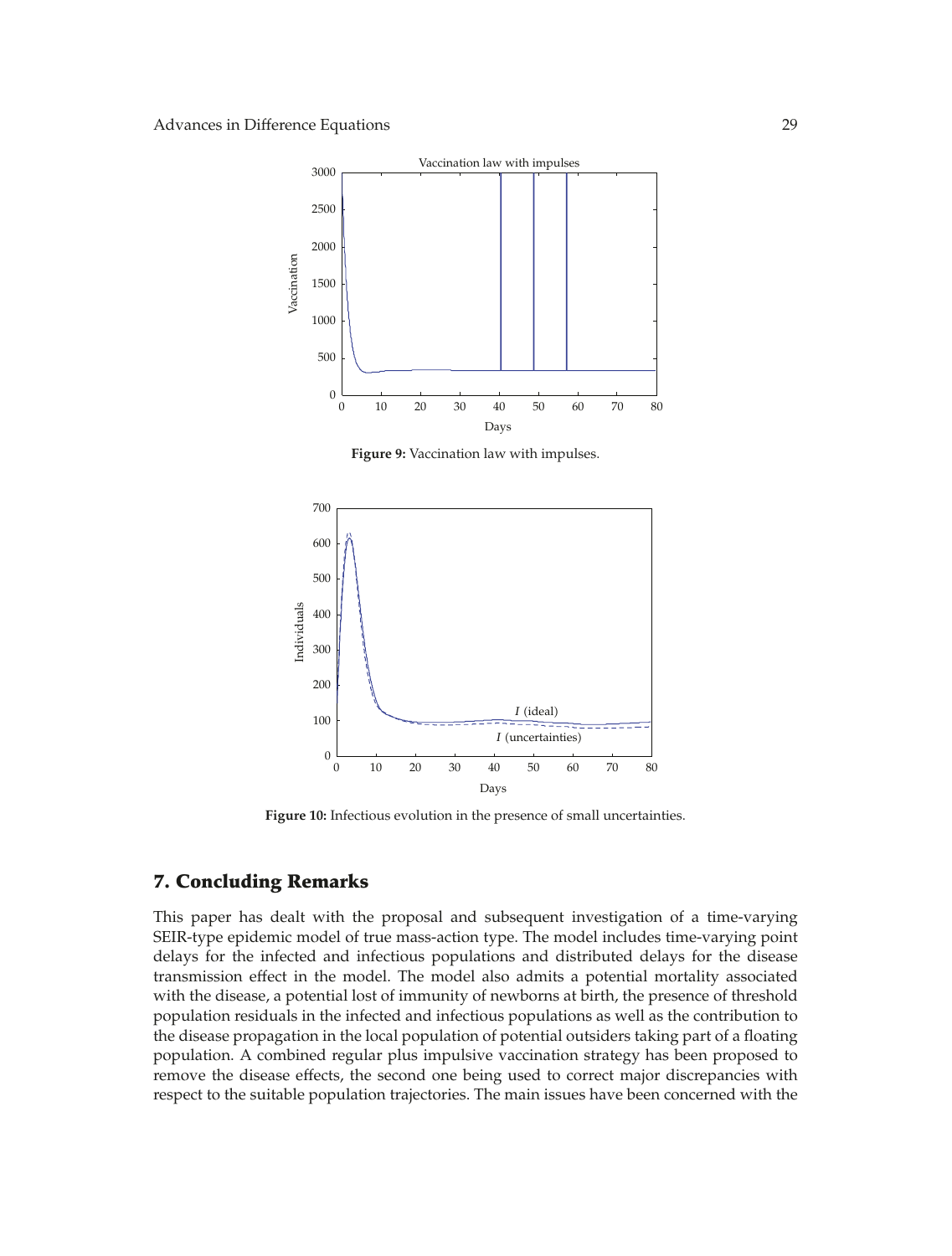

**Figure 11:** Infected evolution in the presence of small uncertainties.



**Figure 12:** Immune evolution in the presence of small uncertainties.

stability, positivity, and model-following of a suitable reference strategy via vaccination. Also, an example for the influenza disease has been given.

# **Appendices**

# **A. Explicit Solutions of the SEIR model**

A close discussion to that used to obtain the total population (3.3) from (3.1) applies for several of the remaining formulas for the nonimpulsive time instants or to the left of such instants. Assume that  $t_i, t_{i+1} \in \text{IMP}$  are two consecutive impulsive time instants, that is,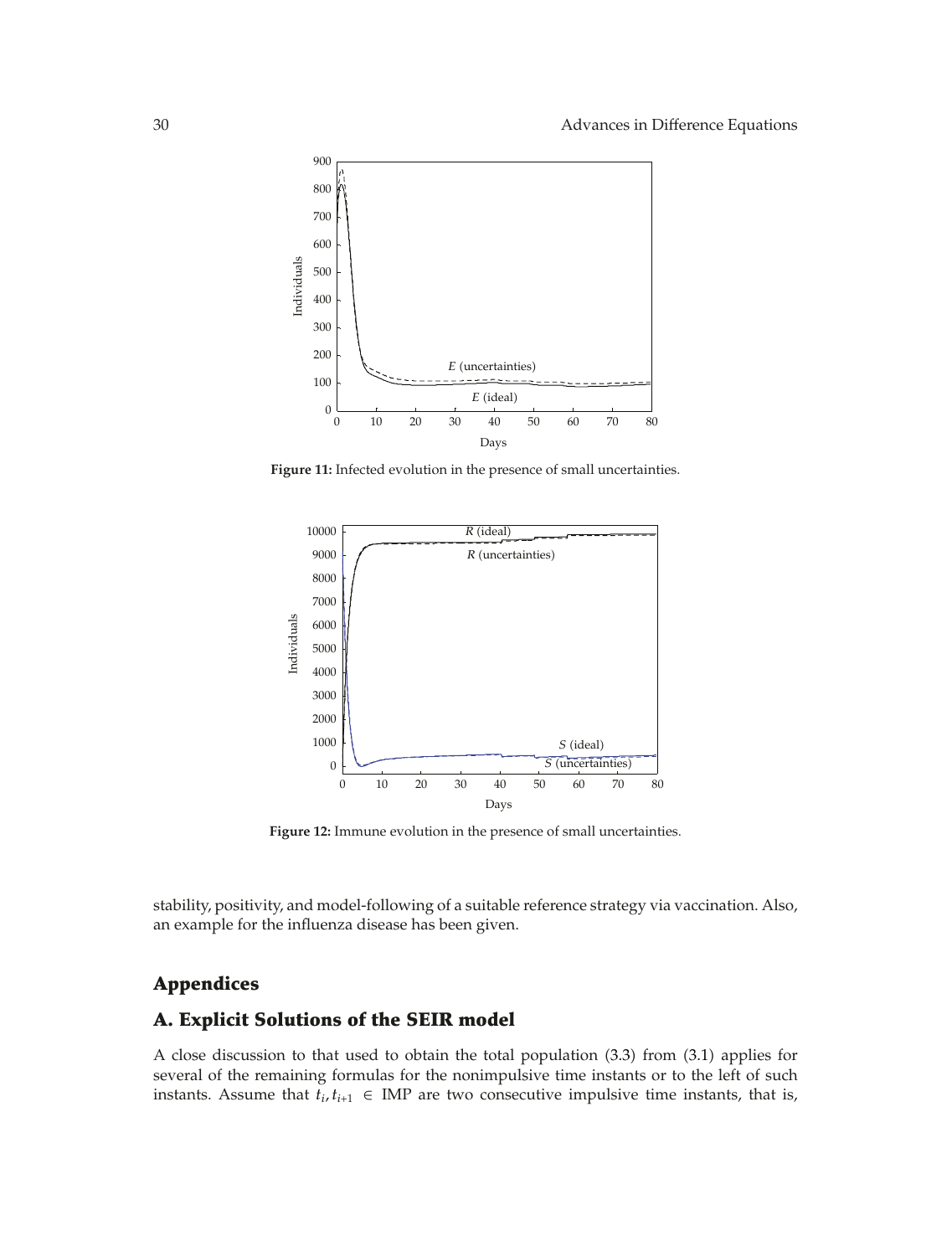$(t_i, t_{i+1})$  ∩ IMP =  $\emptyset$ . Direct calculations of the solutions of (2.1)–(2.4), subject to (2.5) and some admissible set of functions of initial conditions, yield

$$
S(t) = e^{-\int_{t_i}^{t} \mu(\tau) d\tau} S(t_i^+) + \int_{t_i}^{t} e^{-\int_{\tau}^{t} \mu(\tau') d\tau'} \left[ \lambda(\tau) + \omega(\tau) R(\tau) + \nu(\tau) N(\tau) \right. \times \left( 1 - \sum_{i=1}^{q} \int_{\tau - h_{Vi}(\tau) - h'_{Vi}(\tau)}^{\tau - h_{Vi}(\tau)} f_{Vi}(\tau', \tau) V(\tau) d\tau' \right) - \frac{\beta(\tau) S(\tau)}{N(\tau)} \left( \sum_{i=1}^{p} \int_{0}^{h_i(\tau)} f_i(\tau', \tau) I(\tau - \tau') d\tau' \right) - |\eta(\tau)| \right] d\tau; \forall t \in [t_i, t_{i+1}), \forall t_i, t_{i+1} \in \text{IMP},
$$

 $(A.1)$ 

$$
S(t_{i+1}^{+}) = (1 - \nu(t_{i+1})g(t_{i+1})V_{\theta}(t_{i+1}))S(t_{i+1}), \quad \forall t_{i}, t_{i+1} \in \text{IMP},
$$
\n(A.2)\n
$$
E(t) = e^{-\int_{t_{i}}^{t} (\mu(\tau) + \sigma(\tau))d\tau} E(t_{i}^{+})
$$
\n
$$
+ \int_{t_{i}}^{t} e^{-\int_{\tau}^{t} (\mu(\tau') + \sigma(\tau'))d\tau'} \left[ u_{E}(\tau) + |\eta(\tau)| + \frac{\beta(\tau)S(\tau)}{N(\tau)} \left( \sum_{i=1}^{p} \int_{0}^{h_{i}(\tau)} f_{i}(\tau',\tau)I(\tau-\tau')d\tau' \right) - \frac{\beta(\tau - h_{E}(\tau))k_{E}(\tau - h_{E}(\tau))}{N(\tau - h_{E}(\tau))} S(\tau - h_{E}(\tau))I(\tau - h_{E}(\tau)) \right] d\tau;
$$
\n
$$
\forall t \in [t_{i}, t_{i+1}), \forall t_{i}, t_{i+1} \in \text{IMP},
$$
\n(A.3)

$$
E(t_{i+1}^{+}) = E(t_{i+1}), \quad \forall t_{i}, t_{i+1} \in \text{IMP},
$$
\n
$$
I(t) = e^{-\int_{t_{i}}^{t} (\mu(\tau) + \gamma(\tau))d\tau} I(t_{i}^{+})
$$
\n
$$
+ \int_{t_{i}}^{t} e^{-\int_{\tau}^{t} (\mu(\tau') + \gamma(\tau'))d\tau'} \left[ \sigma(\tau)E(\tau) + u_{I}(\tau) - u_{E}(\tau) + \frac{\beta(\tau - h_{E}(\tau))k_{E}(\tau - h_{E}(\tau))}{N(\tau - h_{E}(\tau))}\right]
$$
\n
$$
\times S(\tau - h_{E}(\tau))I(\tau - h_{E}(\tau))
$$
\n
$$
- \frac{\beta(\tau - h_{E}(\tau) - h_{I}(\tau))k_{I}(\tau - h_{E}(\tau) - h_{I}(\tau))}{N(\tau - h_{E}(\tau) - h_{I}(\tau))}
$$
\n
$$
\times S(\tau - h_{E}(\tau) - h_{I}(\tau))I(\tau - h_{E}(\tau) - h_{I}(\tau))\right]d\tau;
$$
\n
$$
\forall t \in [t_{i}, t_{i+1}), \forall t_{i}, t_{i+1} \in \text{IMP},
$$
\n(A.5)

 $I(t_{i+1}^+) = I(t_{i+1}), \quad \forall t_i, t_{i+1} \in \text{IMP},$ (A.6)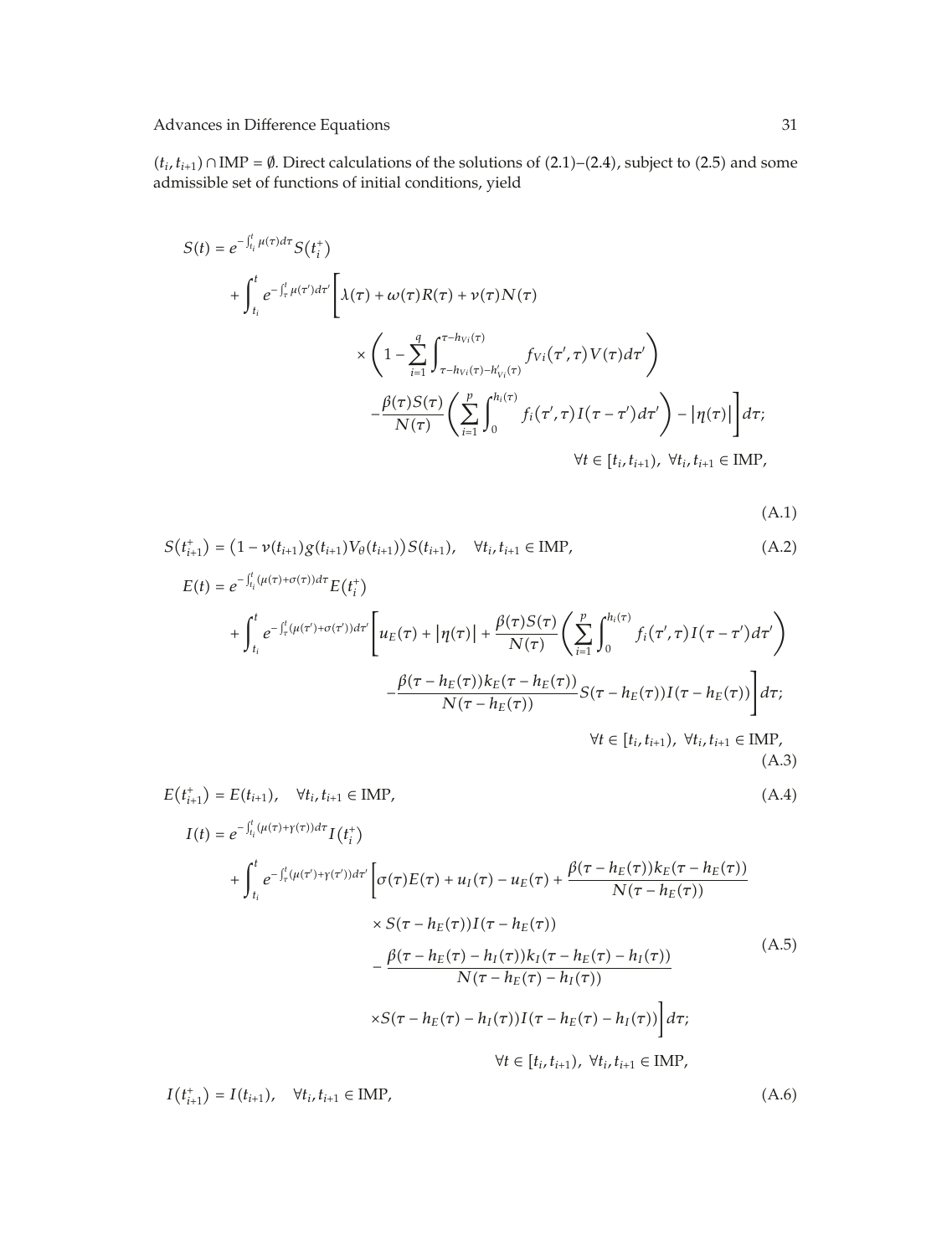$$
R(t) = e^{-\int_{t_i}^{t} (\mu(\tau) + \omega(\tau)) d\tau} R(t_i^+)
$$
  
+ 
$$
\int_{t_i}^{t} e^{-\int_{\tau}^{t} (\mu(\tau') + \omega(\tau')) d\tau'} \left[ \gamma(\tau) (1 - \rho(\tau)) I(\tau) - u_I(\tau) + \nu(\tau) N(\tau) \right]
$$
  

$$
\times \left( \sum_{i=1}^{q} \int_{\tau - h_{Vi}(\tau) - h_{Vi}(\tau)}^{\tau - h_{Vi}(\tau)} f_{Vi}(\tau', \tau) V(\tau) d\tau' \right)
$$
  
+ 
$$
\frac{\beta(\tau - h_E(\tau) - h_I(\tau)) k_I(\tau - h_E(\tau) - h_I(\tau))}{N(\tau - h_E(\tau) - h_I(\tau))}
$$
  

$$
\times S(\tau - h_E(\tau) - h_I(\tau)) I(\tau - h_E(\tau) - h_I(\tau)) \right] d\tau;
$$
  
+ 
$$
\forall t \in [t_i, t_{i+1}), \forall t_i, t_{i+1} \in \text{IMP},
$$
  

$$
R(t_{i+1}^+) = R(t_{i+1}) + \nu(t_{i+1}) g(t_{i+1}) V_{\theta}(t_{i+1}) S(t_{i+1}), \quad \forall t_i, t_{i+1} \in \text{IMP}.
$$
 (A.8)

### **B. Mathematical Proofs**

*Proof of Theorem 3.4.* Assume with no loss in generality, since  $t_{\alpha}$  is finite, that  $t_{\alpha} = 0$ . Note from (3.4) that if  $N(t) = 0$  for some  $t \in \mathbb{R}_{0+}$  so that  $\dot{N}(t) = W(t) = \dot{W}(t) = 0$ , then  $I(t) = 0$  for *t* ∈ **R**<sub>0</sub><sup>*+*</sup>, since  $\lambda$ *(t)* is zero if  $N$ *(t)* < 1. This implies that  $N(\tau) = 0$ , for all  $\tau$ ( $\ge t$ ) ∈ **R**<sub>0</sub><sup>*+*</sup>. Thus, the continuity of *N*(*t*) everywhere in  $\mathbf{R}_{0+}$  implies that *N*(*t*) < 0 is impossible if *N*(0) ≥ 0 since if *t<sub>a</sub>* ∈ **R**<sub>0</sub><sup>*+*</sup> is the first time instant, if any, for which  $N(t_a) = 0$ , then  $N(t_a) = 0$ , for all *t* ≥ *t<sub>a</sub>*. Thus, the total population is nonnegative for all time for any bounded nonnegative initial value. The combined triangle and Schwartz's inequalities used in  $(3.3)$  yield

$$
0 \le N(t) \le e^{\int_0^t (\nu(\tau) - \mu(\tau))d\tau} N(0) + \left[ \int_0^t \left( e^{\int_\tau^t (\nu(\tau') - \mu(\tau'))d\tau'} \right)^2 d\tau \right]^{1/2}
$$
  
 
$$
\times \left[ \int_0^t \left( \lambda(\tau) - \gamma(\tau)\rho(\tau)I(\tau) \right)^2 d\tau \right]^{1/2}
$$
(B.1)

$$
\leq e^{-\rho_0 t} N(0) + \sqrt{K} e^{-\varepsilon t} \left( \int_0^t e^{-2\rho_0 \tau} d\tau \right)^{1/2} \leq e^{-\rho_0 t} N(0) + \sqrt{\frac{K}{2\rho_0}} e^{-\varepsilon t}; \quad \forall t \in \mathbf{R}_{0+}, \tag{B.2}
$$

and  $N(t)$  converges to zero at an exponential rate less than any number larger than max(*-* $\rho_0$ , -*ε*). The second part follows from (B.2) for  $\varepsilon$  = 0 leading to

$$
0 \le N(t) \le e^{-\rho_0 t} N(0) + \sqrt{\frac{K}{2\rho_0}} < +\infty; \quad \forall t \in \mathbf{R}_{0+}.
$$
 (B.3)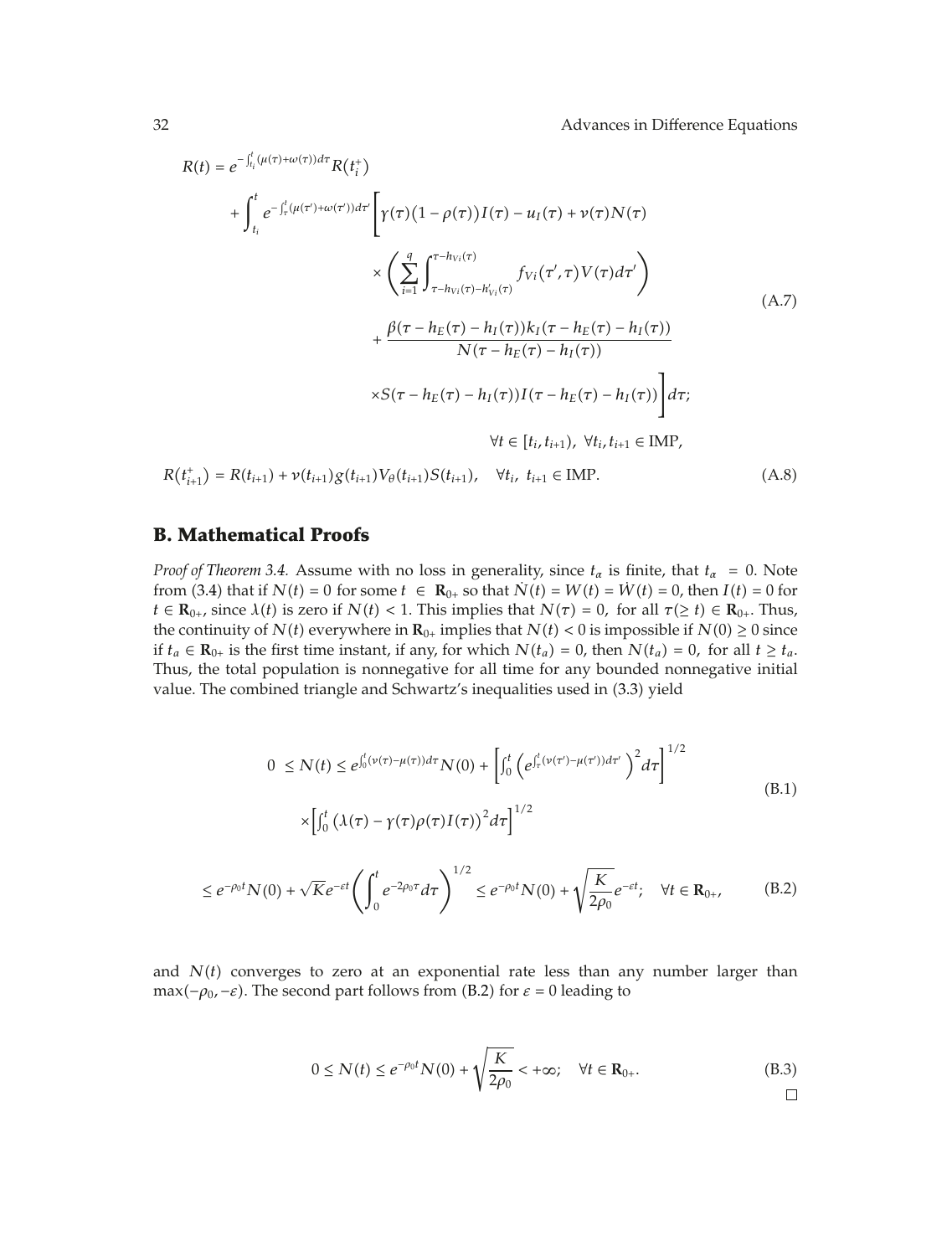*Proof of Theorem 3.5.* Note from (3.17) and (3.3) that

$$
e^{\int_0^t (\nu(\tau) - \mu(\tau))d\tau} \le e^{-\rho_0 t}; \quad \forall t (\ge t_\alpha) \in \mathbf{R}_{0+},
$$
  

$$
N(t) = e^{\int_0^t (\nu(\tau) - \mu(\tau))d\tau} N(0) + \int_0^t e^{\int_\tau^t (\nu(\tau') - \mu(\tau'))d\tau'} (\lambda(\tau) - \gamma(\tau)\rho(\tau)I(\tau))d\tau,
$$
(B.4)

for some prefixed finite  $t_{\alpha} \in \mathbf{R}_{0+}$ . First, rewrite (3.3) as follows:

$$
N(t) = e^{\int_0^t (\nu(\tau) - \mu(\tau))d\tau} N(0) + \int_0^t e^{\int_\tau^t (\nu(\tau') - \mu(\tau'))d\tau'} g(\tau)N(\tau)d\tau
$$
  
\n
$$
\leq e^{-\rho_0 t} N(0) + \int_0^t e^{-\rho_0(t-\tau)} g(\tau)N(\tau)d\tau \leq e^{-\rho_0 t} N(0)
$$
  
\n
$$
+ \int_0^t e^{-\rho_0(t-\tau)} \overline{g}(\tau)N(\tau)d\tau; \quad \forall t (\geq t_\alpha) \in \mathbf{R}_{0+},
$$
\n(B.5)

where

$$
g(t) := \frac{\lambda(t) - \gamma(t)\rho(t)I(t)}{N(t)} \le \frac{\lambda(t) - \gamma(t)\rho(t)I(t)}{\varepsilon} \le \overline{g}(t) := \lambda(t) - \gamma(t)\rho(t)I(t); \quad \forall t (\ge t_\alpha) \in \mathbf{R}_{0+}
$$
\n(B.6)

provided that  $N(t) \ge \varepsilon \ge 1$  and  $\overline{g}(t) = g(t) = 0$  if  $0 = I(t) = N(t) < 1 - \varepsilon_0$ , for some real constant  $\varepsilon_0 \in (0,1]$ , since then  $\lambda(t) = 0$  by hypothesis. Define  $N_a(t) := e^{\rho_0 t} N(t)$  leading to

$$
N_a(t) \le N(0) + \int_0^t \overline{g}(\tau) N_a(\tau) d\tau.
$$
 (B.7)

Then, Gronwall's lemma yields after using (B.7) that  $N_a(t) \le N(0)e^{\int_0^t \overline{g}(\tau)d\tau}$  so that

$$
N(t) \le e^{-(\rho_0 t - \int_0^t (\lambda(\tau) - \gamma(\tau)) \rho(\tau) I(\tau)) d\tau)} N(0); \quad \forall t \in \mathbf{R}_{0+},
$$
\n(B.8)

which is bounded for all time provided that

$$
\int_0^t (\mu(\tau) - \nu(\tau))d\tau \ge \rho_0 t \ge \int_0^t (\lambda(\tau) - \gamma(\tau)\rho(\tau)I(\tau))d\tau; \quad \forall t (\ge t_\alpha) \in \mathbf{R}_{0+}.
$$
 (B.9)

Furthermore,  $N(t)$  converges exponentially to zero if the second constraint is strict within some subinterval of  $[t_\alpha, \infty)$  of infinite Lebesgue measure.  $\Box$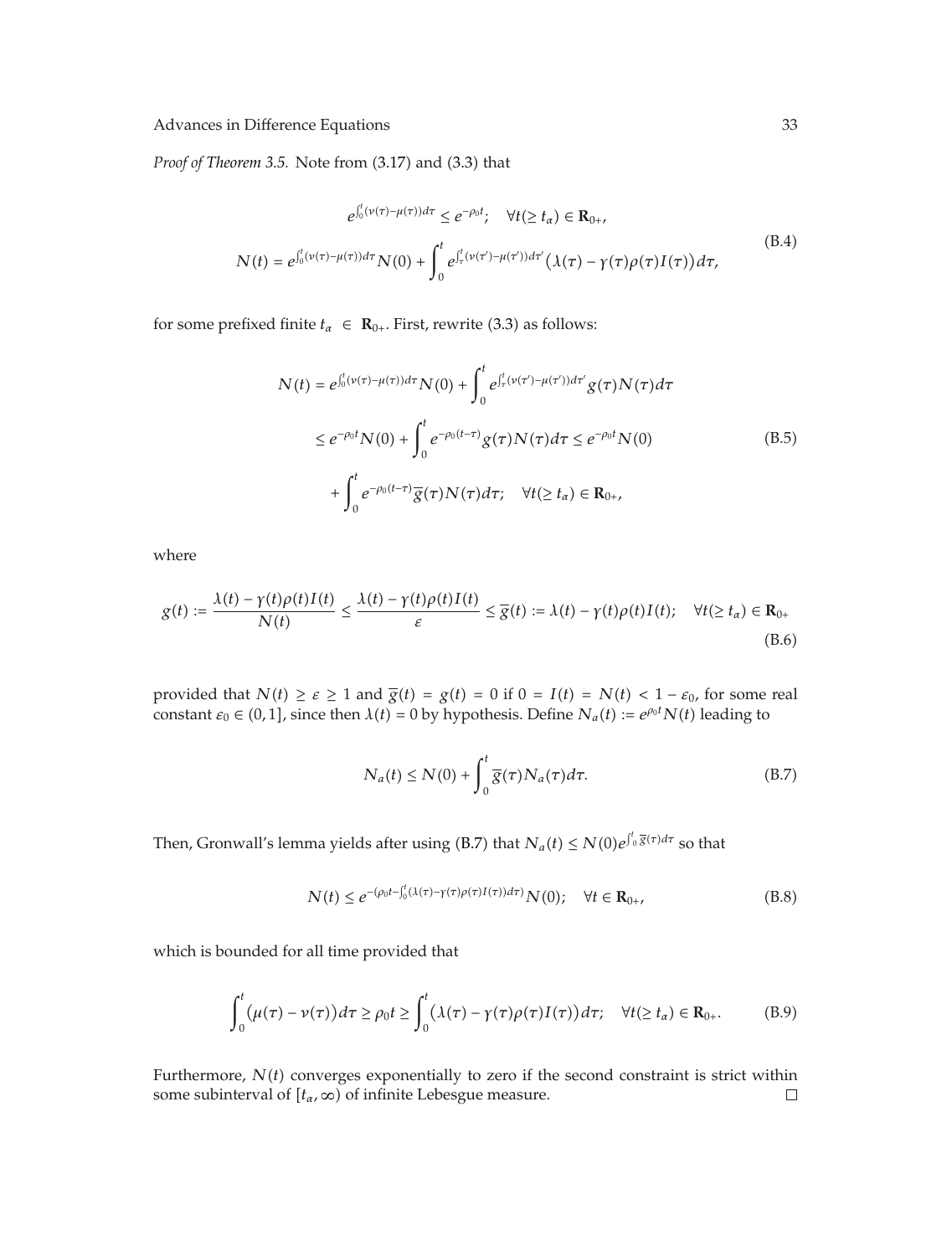*Proof of Assertion 1.* The unique solution of (4.1) for given initial conditions and vaccination function is calculated by an analogous expression to (3.3) with the replacements  $\mu(t) - \nu(t) \rightarrow$  $\mu(t)$ ,  $N(t) \rightarrow E(t) + I(t) + R(t)$ , and  $\lambda(t) - \gamma(t)\rho(t)I(t) \rightarrow \overline{V}(t) + \overline{V}_\delta(t) - u_{\text{EIR}}(t)$  for the forcing terms, for all  $t \in \mathbf{R}_{0+}$ . Note for any  $t \in \mathbf{R}_{0+}$  that

$$
S(t) \ge 0 \Longleftrightarrow E(t) + I(t) + R(t) = N(t) - S(t)
$$
\n
$$
= e^{-\int_0^t \mu(\tau)d\tau} (N(0) - S(0)) + \int_0^t e^{-\int_\tau^t \mu(\tau')d\tau'} \left(\overline{V}(\tau) + \overline{V}_\delta(\tau) - u_{\text{EIR}}(\tau)\right) d\tau \le N(t).
$$
\n(B.10)

Substituting in the above equation the solution (3.3) of  $N(t)$  and the equality  $E(t)+I(t)+R(t)$ *N*(*t*) − *S*(*t*), for all *t* ∈ **R**<sub>0</sub></u>, for any initial conditions  $E(t) \ge 0$ ,  $I(t) \ge 0$ ,  $R(t) \ge 0$ , for all  $t \in$  $[-h, 0]$ , it follows that *S(t)* ≥ 0, for all *t* ∈ **R**<sub>0<sup>+</sub></sup> for any *S*(0) ≥ 0 and *S(t)* = 0, for all *t* ∈ **R**− if and only if (4.3) holds.  $\Box$ </sub> and only if  $(4.3)$  holds.

*Proof of Assertion 2.* It follows from the solution (3.3) for the total population and the solution of  $(4.4)$  of  $N(t) - E(t) = S(t) + I(t) + R(t)$ , for all  $t \in \mathbb{R}_{0+}$ , which is obtained in a similar way as (3.3) by replacing  $N(t) \rightarrow S(t)+I(t)+R(t)$  and  $\lambda(t)-\gamma(t)\rho(t)I(t) \rightarrow \lambda(t)-\gamma(t)\rho(t)I(t)-u_{\text{SIR}}(t)$ , under any initial conditions *S*(*t*) ≥ 0, *I*(*t*) ≥ 0, *R*(*t*) ≥ 0, for all *t* ∈  $[-h, 0]$ , it follows directly that

$$
E(t) \ge 0 \Longleftrightarrow S(t) + I(t) + R(t)
$$
  
\n
$$
= e^{\int_0^t (\nu(\tau) - \mu(\tau))d\tau} (S(0) + I(0) + R(0))
$$
  
\n
$$
+ \int_0^t e^{\int_\tau^t (\nu(\tau') - \mu(\tau'))d\tau'} (\lambda(\tau) - \gamma(\tau)\rho(\tau)I(\tau) - u_{\text{SIR}}(\tau))d\tau
$$
  
\n
$$
= e^{\int_0^t (\nu(\tau) - \mu(\tau))d\tau} (N(0) - E(0)) + \int_0^t e^{\int_\tau^t (\nu(\tau') - \mu(\tau'))d\tau'} (\lambda(\tau) - \gamma(\tau)\rho(\tau)I(\tau) - u_{\text{SIR}}(\tau))d\tau
$$
  
\n
$$
\le N(t) = e^{\int_0^t (\nu(\tau) - \mu(\tau))d\tau} N(0) + \int_0^t e^{\int_\tau^t (\nu(\tau') - \mu(\tau'))d\tau'} (\lambda(\tau) - \gamma(\tau)\rho(\tau)I(\tau))d\tau,
$$
\n(B.11)

for any *t* ∈ **R**<sub>0<sup>+</sup></sub> and it follows that *E*(*t*) ≥ 0*,* for all *t* ∈ **R**<sub>0<sup>+</sub></sup> for any *E*(0) ≥ 0 and *E*(*t*) = 0; for all *t* ∈ **R**<sub>−</sub> which holds if and only if (4.6) holds, for all *t* ∈ **R**<sub>0+</sub>. □</sub> 0; for all *t* ∈ **R**<sub>−</sub> which holds if and only if (4.6) holds, for all *t* ∈ **R**<sub>0+</sub>.

*Proof of Assertion 3.* From the solution  $(3.3)$  for the total population and the solution of  $(4.7)$ of *N*(*t*) − *I*(*t*) = *S*(*t*) + *E*(*t*) + *R*(*t*), for all *t* ∈ **R**<sub>0+</sub>, which is obtained in a similar way as (3.3) by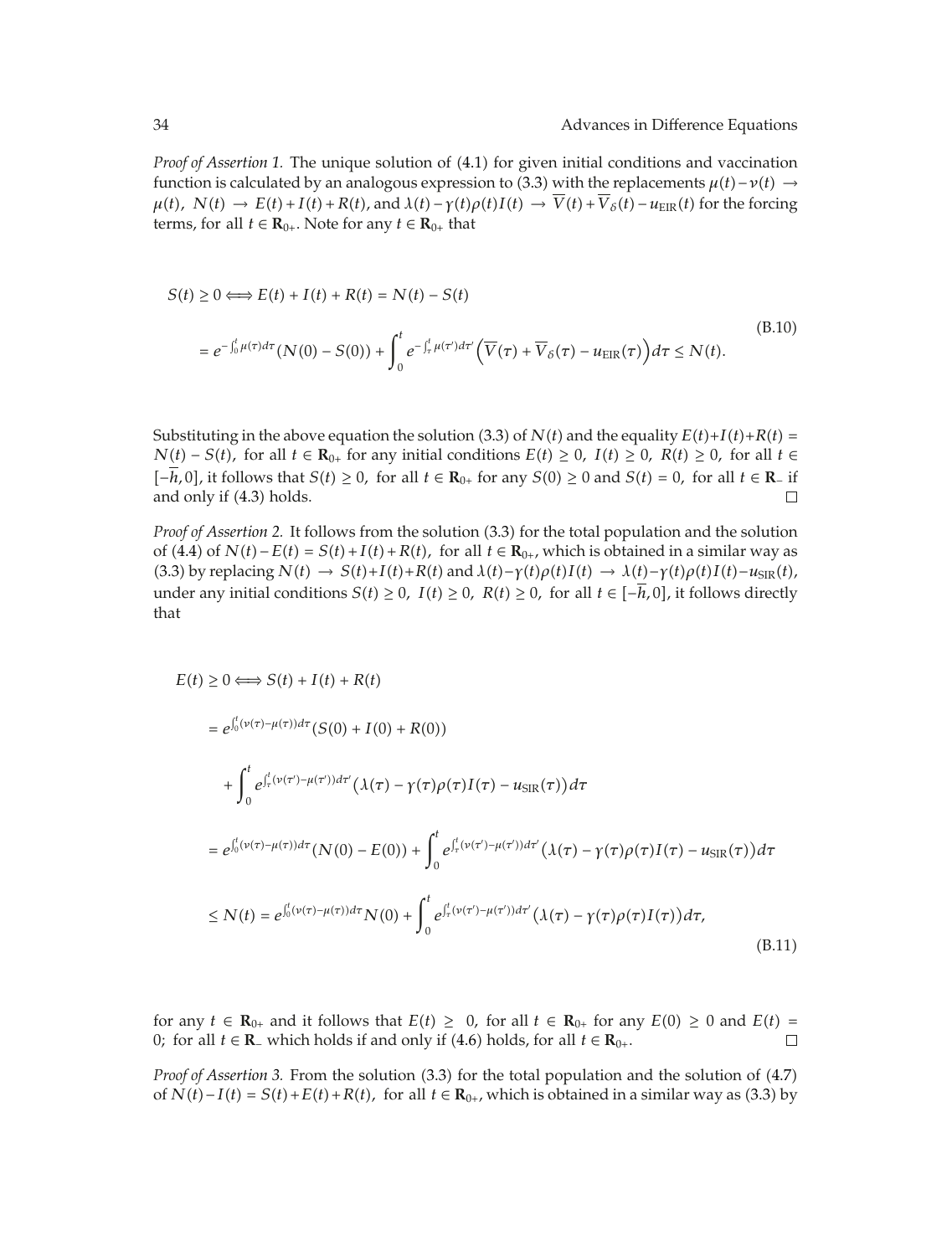replacing  $N(t) \rightarrow S(t) + E(t) + R(t)$  and  $\lambda(t) - \gamma(t)\rho(t)I(t) \rightarrow \lambda(t) - \gamma(t)\rho(t)I(t) - u_{\text{SER}}(t)$ , under any initial conditions *S(t)* ≥ 0*, E(t)* ≥ 0*, R(t)* ≥ 0*,* for all *t* ∈  $[-h, 0]$ *,* it follows directly that

$$
I(t) \geq 0 \Longleftrightarrow S(t) + E(t) + R(t)
$$
  
\n
$$
= e^{\int_0^t (\nu(\tau) - \mu(\tau))d\tau} (S(0) + E(0) + R(0))
$$
  
\n
$$
+ \int_0^t e^{\int_\tau^t (\nu(\tau') - \mu(\tau'))d\tau'} (\lambda(\tau) - \gamma(\tau)\rho(\tau)I(\tau) - u_{\text{SER}}(\tau))d\tau
$$
  
\n
$$
= e^{\int_0^t (\nu(\tau) - \mu(\tau))d\tau} (N(0) - I(0))
$$
  
\n
$$
+ \int_0^t e^{\int_\tau^t (\nu(\tau') - \mu(\tau'))d\tau'} (\lambda(\tau) - \gamma(\tau)\rho(\tau)I(\tau) - u_{\text{SER}}(\tau))d\tau
$$
  
\n
$$
\leq N(t) = e^{\int_0^t (\nu(\tau) - \mu(\tau))d\tau} N(0)
$$
  
\n
$$
+ \int_0^t e^{\int_\tau^t (\nu(\tau') - \mu(\tau'))d\tau'} (\lambda(\tau) - \gamma(\tau)\rho(\tau)I(\tau))d\tau,
$$

for any *t* ∈ **R**<sub>0</sub><sup>*+*</sup> and it follows that *I*(*t*) ≥ 0*,* for all *t* ∈ **R**<sub>0</sub><sup>*+*</sup> for any *I*(0) ≥ 0 and *I*(*t*) = 0*,* for all *t* ∈ **R**<sub>−</sub> which holds if and only if (4.9) holds. for all *t* ∈ **R**<sub>0<sup>*+*</sup></sub>. 0, for all *t* ∈ **R**<sub>−</sub> which holds if and only if (4.9) holds, for all *t* ∈ **R**<sub>0+</sub>.

*Proof of Assertion 4.* Note that  $R(t) \ge 0 \Leftrightarrow S(t) + E(t) + I(t) \le N(t)$ , for all  $t \in \mathbb{R}_{0+}$ . From (3.3) and the solution of (4.10) for any initial conditions  $S(t) \geq 0$ ,  $E(t) \geq 0$ ,  $I(t) \geq 0$ , for all  $t \in$  $[-h, 0]$ , it follows that the above inequality holds if and only if

$$
e^{\int_0^t (\nu(\tau)-\mu(\tau))d\tau} (S(0) + E(0) + I(0))
$$
  
+ 
$$
\int_0^t e^{\int_\tau^t (\nu(\tau')-\mu(\tau'))d\tau'} \left(\lambda(\tau)-\gamma(\tau)\rho(\tau)I(\tau) - u_{\text{SEI}}(\tau) - \overline{V}(\tau) - \overline{V}_{\delta}(\tau)\right) d\tau
$$
  
= 
$$
e^{\int_0^t (\nu(\tau)-\mu(\tau))d\tau} (N(0) - R(0))
$$
  
+ 
$$
\int_0^t e^{\int_\tau^t (\nu(\tau')-\mu(\tau'))d\tau'} \left(\lambda(\tau)-\gamma(\tau)\rho(\tau)I(\tau) - u_{\text{SEI}}(\tau) - \overline{V}(\tau) - \overline{V}_{\delta}(\tau)\right) d\tau
$$
  

$$
\leq N(t) = e^{\int_0^t (\nu(\tau)-\mu(\tau))d\tau} N(0) + \int_0^t e^{\int_\tau^t (\nu(\tau')-\mu(\tau'))d\tau'} \left(\lambda(\tau)-\gamma(\tau)\rho(\tau)I(\tau)\right) d\tau,
$$
 (13)

so that *R(t)* ≥ 0*,* for all *t* ∈ **R**<sub>0+</sub> for any *R*(0) ≥ 0 and *R(t)* = 0*,* for all *t* ∈ **R**− if and only if (4.12) holds, for all *t* ∈ **R**<sub>0+</sub>.  $(4.12)$  holds, for all *t* ∈ **R**<sub>0+</sub>.

*Proof of Assertion 5.* (a) If  $t \in \text{IMP}$  and  $V_{\theta}(t) \leq 1/(v(t)g(t))$ , then  $S(t) > 0 \Rightarrow S(t^+) = (1$  $v(t)g(t)V_{\theta}(t)S(t) \ge 0$  from (2.1).

If *t* ∈ IMP, then *S*(*t*) = 0 ⇔ *S*(*t*<sup>+</sup>) = *S*(*t*) = 0. Sufficiency of Conditions (a) has been proven. (b) Assume that  $t \in \mathbb{R}_{0+} \backslash \text{IMP}$ . Then,  $S(t) = 0 \land \dot{S}(t) > 0 \Rightarrow S(t+\varepsilon) \ge 0$ , for all  $\varepsilon \in (0,\varepsilon^*)$ for some sufficiently small  $\varepsilon^* \in \mathbb{R}_+$ . Also,  $S(t) = 0 \wedge \dot{S}(t + \varepsilon) \ge 0$ , for all  $\varepsilon \in [0, \overline{\varepsilon}) \Rightarrow S(t') \ge 0$ , for all  $t' \in (t + \pm \overline{\varepsilon})$  for some sufficiently small  $\overline{\varepsilon} \in \mathbb{R}$ . As a result  $S(t) = 0 \rightarrow S(t + \overline$ 0, for all  $t' \in (t, t + \overline{\varepsilon})$  for some sufficiently small  $\overline{\varepsilon} \in \mathbb{R}_+$ . As a result,  $S(t) = 0 \implies S(t + \varepsilon) \ge 0$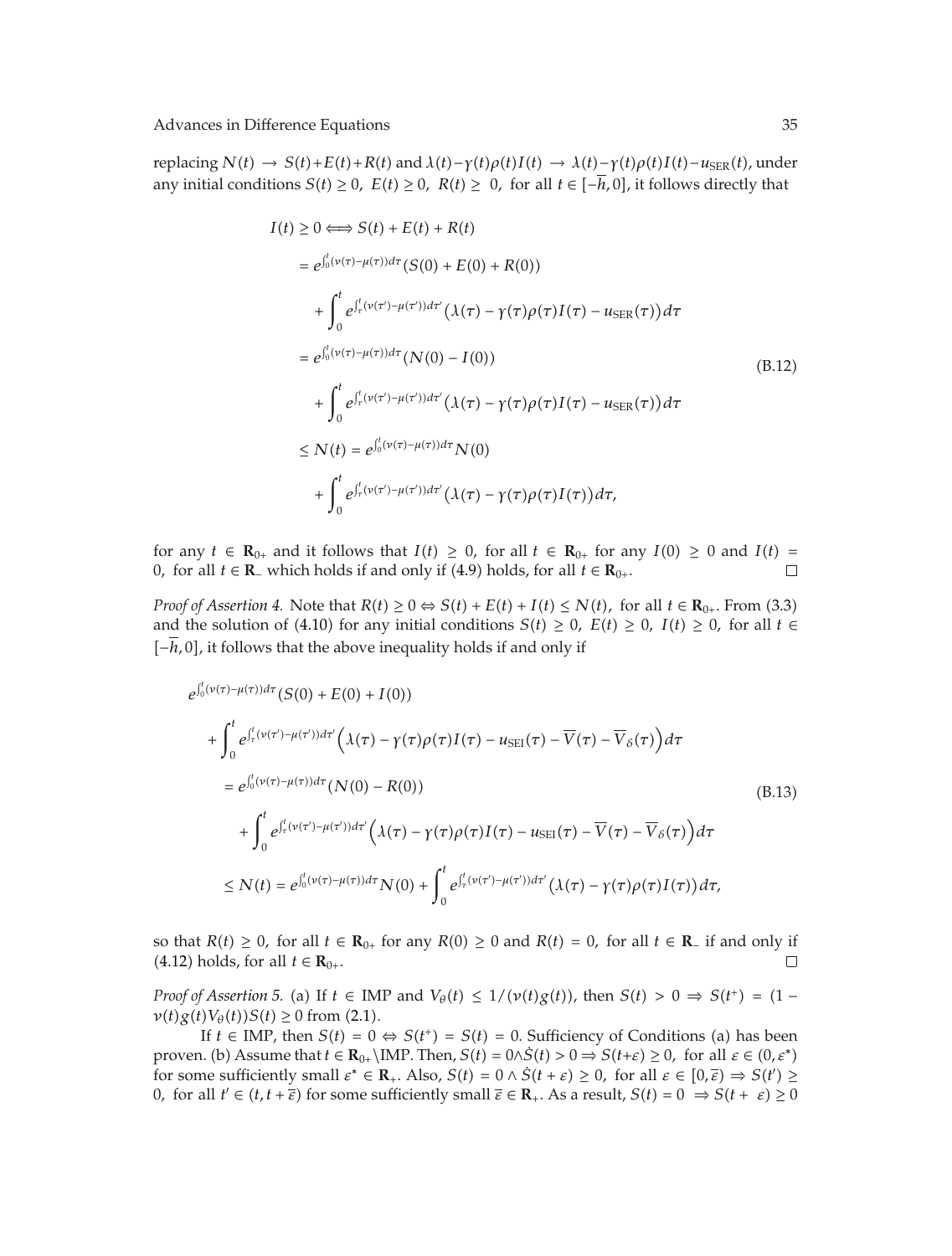$\Box$ 

for some interval of time of nonzero measure and this conclusion result can be extended to the whole  $\mathbf{R}_{0+}$  by the continuity of the solution of (2.1)–(2.5) for any set of admissible initial conditions. Sufficiency of Conditions  $(a)$ – $(b)$  has been proven. Necessity follows directly by contradiction as follows. Assume that (a) fails for some  $t \in \text{IMP}$  or (b) fails for some  $t \in$  $\mathbf{R}_{0+} \setminus \text{IMP. Then,}$ 

$$
\left[ \left( V_{\theta}(t) > \frac{1}{\nu(t)g(t)} \wedge S(t) > 0 \text{ some } t \in \text{IMP} \right) \Longrightarrow S(t^+) < 0 \right]
$$
  

$$
\vee \left[ \left( S(t) = 0 \wedge \lambda(t) + \omega(t)R(t) + \nu(t)N(t) \left( 1 - \sum_{i=1}^q \int_{t - h_{Vi}(t) - h'_{Vi}(t)}^{t - h_{Vi}(t)} f_{Vi}(\tau, t) V(t) d\tau \right) - |\eta(t)| < 0 \text{ some } t \in \mathbf{R}_{0+} \setminus \text{IMP} \right) \Longrightarrow S(t') < 0 \text{ for some } \mathbf{R}_+ \ni t' > t \right].
$$
 (B.14)

*Proof of Assertion 6.* Since  $E(t) \geq 0$ , for all  $t \in [-\overline{h}, 0]$  and  $E: \mathbb{R}_{0+} \to \mathbb{R}$  is continuous, it suffices to prove that if  $[t, t + \varepsilon^*)$  for some  $t \in \mathbb{R}_{0+}$  then  $E(t + \varepsilon) \geq 0$ , for all  $\varepsilon \in [0, \varepsilon^*)$  for some sufficiently small  $\varepsilon^* \in \mathbb{R}_+$ . This holds from (2.2) if and only if either  $\dot{E}(t) > 0$  (guaranteed by the first part of the logic "or" of (4.14), or  $\dot{E}(t) \ge 0$  on some interval  $(t, t + \overline{\varepsilon})$  of nonzero measure, guaranteed by the second part of the logic "or" of  $(4.14)$ , that is, if  $(4.14)$  holds. Then,  $E(t + \tau) \ge 0$  for  $\tau \in [0, \tau_0)$ , some  $\tau_0 \in \mathbb{R}_+$ . The necessity follows by contradiction since  $E(t) = 0$  and  $\dot{E}(t) < 0$  on some interval  $(t, t + \overline{\varepsilon})$  of nonzero measure implies the existence of  $\Box$  $\mathbf{R}_{+} \ni t' > t$  such that  $E(t') < 0$ .

#### *Outline of Proof of Assertion 7*

Similar to the proof of Assertion 6 by using (2.3) with  $I(t) \ge 0$  and replacing  $E(t) \to I(t)$ . This guarantees  $\dot{I}(t) > 0$  at a time instant t or  $\dot{I}(t) \ge 0$  within an open interval containing t if  $I(t) = 0$ . Then,  $I(t)$  is nonnegative for some interval  $(t, t + \varepsilon)$  if (4.15).

#### *Outline of Proof of Assertion 8*

Similar to the proof of Assertion 6 by using (2.4) with  $R(t) \ge 0$  and replacing  $E(t) \rightarrow R(t)$ . This guarantees  $\dot{R}(t) > 0$  at a time instant *t* or  $\dot{R}(t) \ge 0$  within an open interval containing *t* if  $R(t) = 0$ . Then,  $R(t)$  is nonnegative for some interval  $(t, t + \varepsilon)$  if (4.16) holds for the given regular vaccination rule. Also,  $R(t^+)$  is always nonnegative since  $R(t^+) \geq R(t)$  for any impulsive vaccination law (see  $(B.22)$  in Appendix B).

*Proof of Assertion 9.* Since  $S(0) > 0$ ,  $R(0) = \varphi_R(0) = N(0) - S(0) \ge 0$ ,  $\dot{E}(0) = u_E(0) +$  $|\eta(0)| > 0$ ,  $\dot{I}(0) = u_I(0) - u_F(0) > I(0) = 0$ , and  $0 \notin \text{IMP}$ , it exist from continuity arguments  $T_I \in \mathbb{R}_+$  such that  $S(t) > 0$ ,  $E(t) > 0$ ,  $I(t) > 0$ , for all  $t \in (0, T_I]$  and  $S(t) \ge$  $0, E(t) \geq 0, I(t) \geq 0$ , for all  $t \in [0, T_I]$  and  $[0, T_I] \cap \text{IMP} = \emptyset$ . All the partial populations of susceptible, infected and infectious are upper bounded by  $N(t)$ , for all  $t \in [0, T_I]$  since they are nonnegative provided that  $R(t)$  is nonnegative; for all  $t \in [0, T_I]$ . It remains to prove that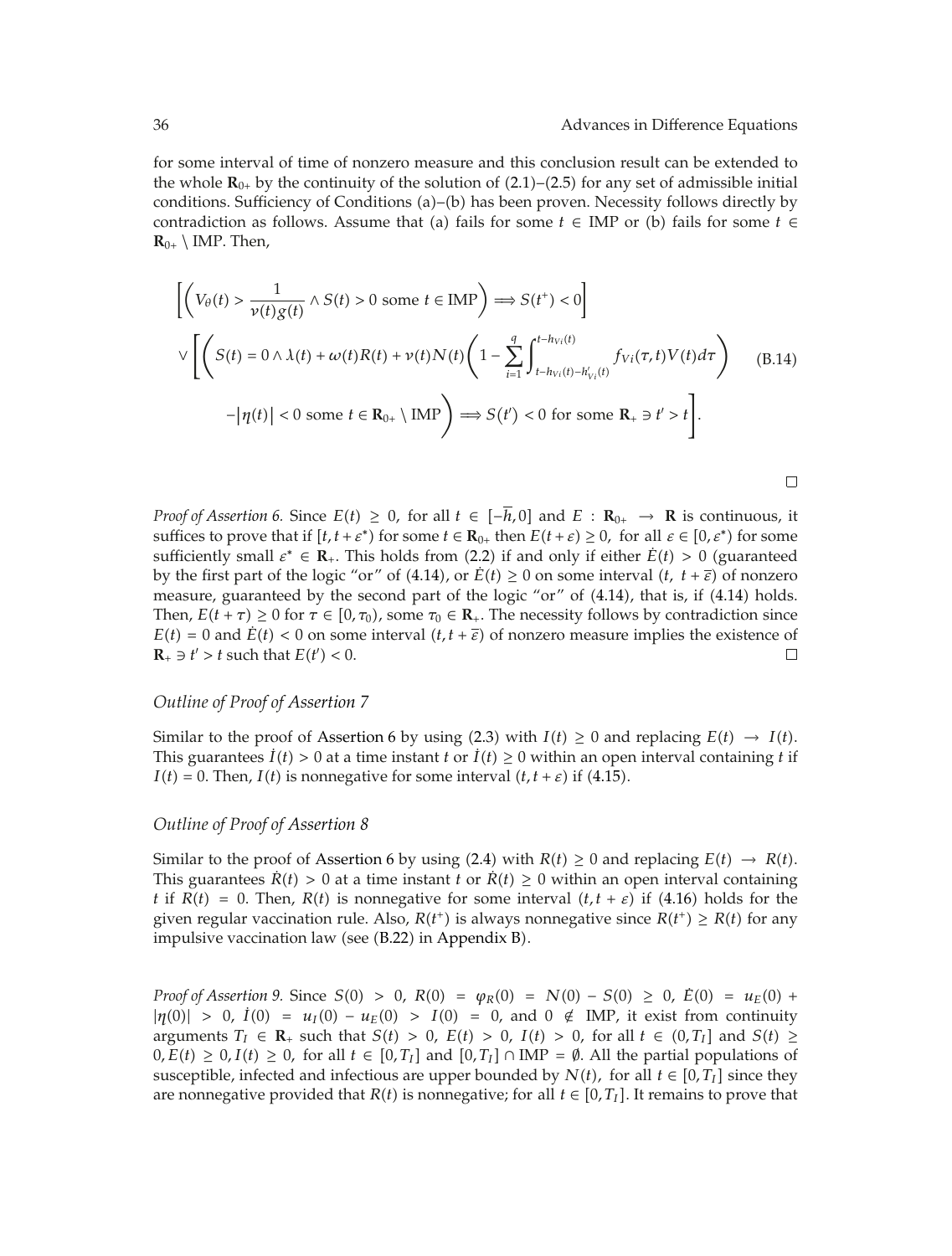$R(t) \geq 0$ , for all  $t \in (0, T_I]$ . It follows directly by directly calculating the unique solution of  $(2.4)$  on  $[0, T_I]$  for each given set of admissible initial conditions as follows:

$$
R(t^{+}) = R(t) + \nu(t)g(t_{i})V_{\theta}(t)S(t)
$$
  
\n
$$
\geq R(t) = e^{-\int_{0}^{t} (\mu(\tau)+\omega(\tau))d\tau}R(0) + \int_{0}^{t} e^{-\int_{\tau}^{t} (\mu(\tau')+\omega(\tau'))d\tau'} (\gamma(\tau)(1-\rho(\tau))I(\tau) - u_{I}(\tau))d\tau
$$
  
\n
$$
+ \int_{0}^{t} e^{-\int_{\tau}^{t} (\mu(\tau')+\omega(\tau'))d\tau'} \nu(\tau)N(\tau) \left(\sum_{i=1}^{q} \int_{\tau-h_{Vi}(\tau)-h'_{Vi}(\tau)}^{\tau-h_{Vi}(\tau)} f_{Vi}(\tau',\tau)V(\tau)d\tau'\right) d\tau
$$
  
\n
$$
+ \int_{0}^{t} e^{-\int_{\tau}^{t} (\mu(\tau')+\omega(\tau'))d\tau'} \frac{\beta(\tau-h_{E}(\tau)-h_{I}(\tau))k_{I}(\tau-h_{E}(\tau)-h_{I}(\tau))}{N(\tau-h_{E}(\tau)-h_{I}(\tau))}
$$
  
\n
$$
\times S(\tau-h_{E}(\tau)-h_{I}(\tau))I(\tau-h_{E}(\tau)-h_{I}(\tau))d\tau
$$
  
\n
$$
+ \sum_{t_{i} \in \text{IMP}(t)} \nu(t_{i})g(t_{i})V_{\theta}(t_{i})S(t_{i}) \left(e^{-\int_{t_{i}}^{t} (\mu(\tau')+\omega(\tau'))d\tau'}\right)
$$
  
\n
$$
\geq \int_{0}^{t} e^{\int_{0}^{\tau} (\mu(\tau')+\omega(\tau'))d\tau'} (\gamma(t-\tau)(1-\rho(t-\tau))I(t-\tau)-u_{I}(t-\tau))d\tau
$$
  
\n
$$
\geq \int_{0}^{t} \gamma(t-\tau)(1-\rho(t-\tau))I(t-\tau)-u_{I}(t-\tau)d\tau \geq 0; \quad \forall t \in [0,T_{I}],
$$
  
\n(B.15)

since all the coefficient functions which parameterize the SEIR model  $(2.1)$ – $(2.5)$  and all the delay functions are bounded and either everywhere piecewise continuous or continuous on **, where IMP(***t***) := {***t<sub>i</sub>* **∈ IMP :** *t<sub>i</sub>* **<** *t***} ⊂ IMP(***t***<sup>+</sup>) ⊂ IMP is the set of impulsive time instants that ill time** *t***. The above expression follows from (2.4) in a direct but involved, way by taking** up till time *t*. The above expression follows from 2.4 in a direct, but involved, way by taking into account the following facts:

- (a) IMP(*t*) ⊂ MP(*t*<sup>+</sup>) with IMP(*t*) ≡ MP(*t*<sup>+</sup>) if and only if *t* ∈ IMP,
- $(b)$  the solutions of  $(2.4)$  are calculated as the homogeneous solution plus the forced one for each given initial conditions in the same way as it has been made before to obtain (3.3) from (3.1) for the total population with the replacements  $(v(t) - \mu(t)) \rightarrow$  $(\mu(t) + \omega(t))$  and the former forcing function by their current counterpart,
- (c) the solution of the forced part of the solution associated with the impulsive actions is calculated as follows  $R(t^+) = R(t) + \nu(t)g(t)V_\theta(t)S(t)$ , and

$$
\sum_{t_i \in \text{IMP}(t)} (\nu(t_i)g(t_i)V_{\theta}(t_i)S(t_i)) \int_0^t e^{-\int_{\tau}^t (\mu(\tau') + \omega(\tau'))d\tau'} d\tau
$$
\n
$$
= \sum_{t_i \in \text{IMP}(t)} \nu(t_i)g(t_i)V_{\theta}(t_i)S(t_i) \left(e^{-\int_{t_i}^t (\mu(\tau') + \omega(\tau'))d\tau'}\right).
$$
\n(B.16)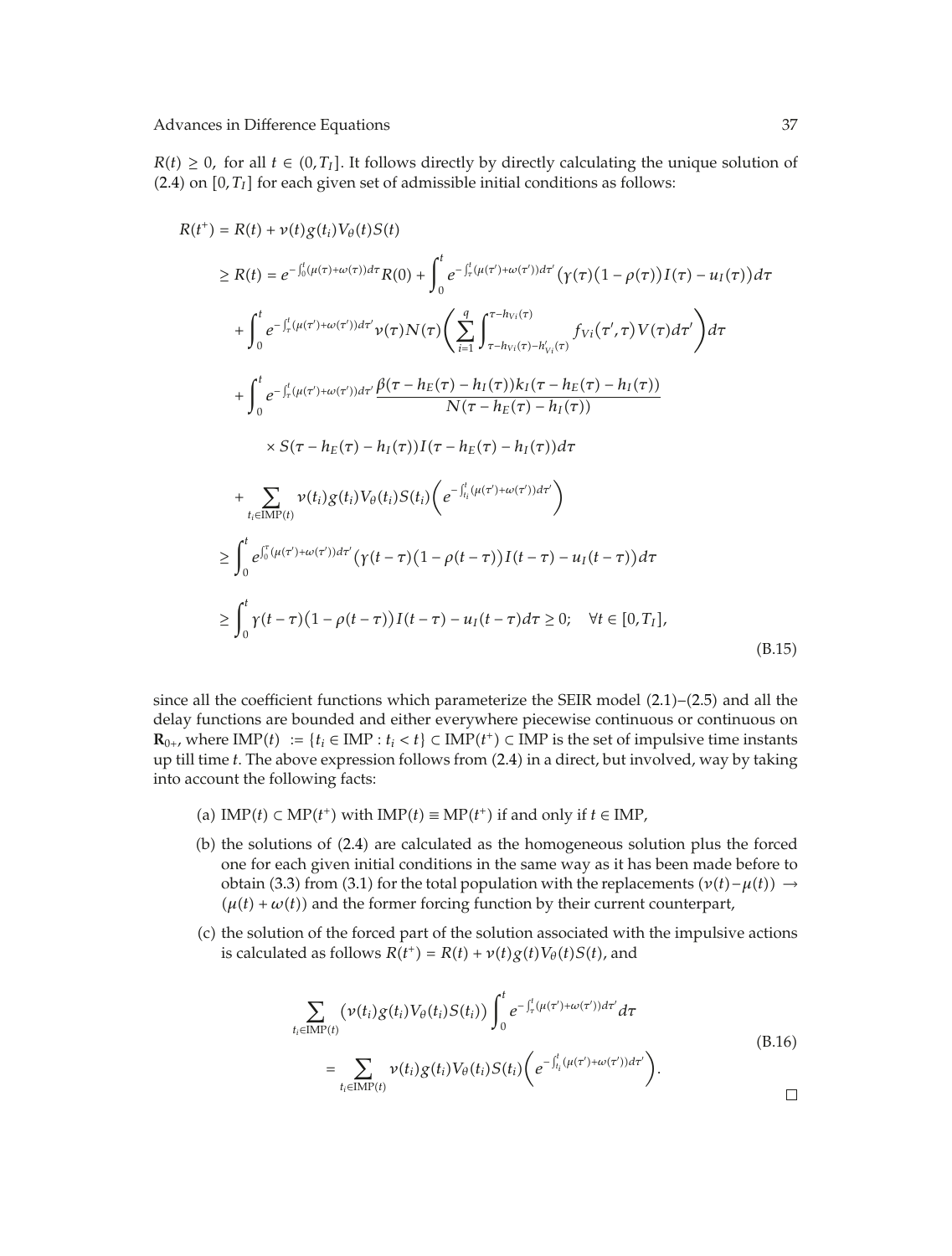### *Outline of Proof of Assertion 10*

The constraint  $E(0) < (u_E(0) + |\eta(0)|)/(\mu(0) + \sigma(0))$  together with the remaining valid ones of Assertion 9 imply  $\dot{E}(0) > 0$  from (2.2) so that the proof of Assertion 9 remains valid.

The following result gives conditions for the impulsive-free vaccination SEIR model  $(2.1)$ – $(2.5)$  to be a positive dynamic system in the sense that any solution is nonnegative for all time under bounded absolutely continuous initial conditions  $\varphi_S$ ,  $\varphi_E$ ,  $\varphi_I$ ,  $\varphi_R$ :  $[-h, 0] \rightarrow \mathbf{R}_{0+}$ , eventually subject to a set of isolated bounded discontinuities.

*Proof of Theorem 4.3.* Several cases can occur, namely the following.

*Case 1.* Assume that  $\{t \in \mathbb{R}_{0+} : S(t)E(t)I(t)R(t) = 0\} = \emptyset$  so that  $t^* := \min(t \in \mathbb{R}_{0+} : S(t)E(t)I(t)R(t) = 0\}$  does not over Since the unique solution of (2.1)–(2.4)  $\mathbf{R}_{0+}$  :  $S(t)E(t)I(t)R(t) = 0$  does not exist. Since the unique solution of (2.1)–(2.4), subject to  $(2.5)$ , is continuous on  $\mathbb{R}_{0+}$  for each admissible set of initial conditions  $\varphi_S$ ,  $\varphi_E$ ,  $\varphi_I$ ,  $\varphi_R$  :  $[-h,0] \rightarrow \mathbf{R}_{0+}$ , it follows that  $\inf_{t \in \mathbf{R}_{0+}} \min(S(t), E(t), I(t), R(t)) \geq 0$  and  $\liminf_{t\to+\infty} \frac{\min(S(t), E(t), I(t), R(t))}{\supseteq} \geq 0$ . As a result, all the populations of the SEIR model  $(2.1)$ – $(2.5)$  are nonnegative for all time and the result is proved for this case.

Assume that  $t^* := \min(t \in \mathbb{R}_{0+} : S(t)E(t)I(t)R(t) = 0)$  exists with  $\min(t \in \mathbb{R}_{0+} : t \in I(t)R(t) > 0)$  for all  $t \in [0, t^*]$  with the following potentially possible included cases  $S(t)E(t)I(t)R(t) \ge 0$ , for all  $t \in [0, t^*)$  with the following potentially possible included cases.

*Case* 2*.*  $S(t^*) = 0$ *,*  $S(t) ≥ 0$ *,* for all  $t ∈ [0, t^*)$ *,*  $inf_{t ∈ [0, t^*]} min(E(t), I(t), R(t)) ≥ 0$ *,* Then, from 2.1, Assumption 1 and the above given hypotheses,

$$
\dot{S}(t^{*}) = \lambda(t^{*}) + \omega(t^{*})R(t^{*}) + \nu(t^{*})N(t^{*})
$$
\n
$$
\times \left(1 - \sum_{i=1}^{q} \int_{t-h_{Vi}(t^{*})-h_{Vi}'(t^{*})}^{t-h_{Vi}(t^{*})} f_{Vi}(\tau, t^{*})V(t^{*})d\tau\right) - |\eta(t^{*})| \ge \omega(t^{*})R(t^{*}) \ge 0,
$$
\n(B.17)

since  $0 \le \text{Sup}_{t \in \text{cl } \mathbb{R}_0} V(t) \le 1$ ,  $\lambda(t) \ge |\eta(t)|$ , and  $\inf_{t \in [0,t^*]} \min(E(t), I(t), R(t)) \ge 0$ , for all  $t \in \mathbb{R}$ .<br>**R**<sub>0</sub> Then  $S(t) > 0$  for all  $t \in [t^* +^* + \Delta t^*)$  for some  $\Delta t^* = \Delta t^* (t^*) \in \mathbb{R}$  and hence  $S(t) > 0$ . **R**<sub>0</sub>. Then,  $S(t) \ge 0$ , for all  $t \in [t^*, t^* + \Delta t^*_{\mathcal{S}}]$  for some  $\Delta t^*_{\mathcal{S}} = \Delta t^*_{\mathcal{S}}(t^*) \in \mathbb{R}_+$  and hence  $S(t) \ge 0$ ; for all  $t \in \mathbb{R}_+$  by constructively extending the above reasoning to decompose  $\mathbb{R}_$ 0; for all *t* ∈  $\mathbf{R}_{0+}$  by constructively extending the above reasoning to decompose  $\mathbf{R}_{0+}$  as a disjoint union of real positive intervals of nonzero bounded measures, that is, Condition (b) of Assertion 5 is guaranteed provided that  $\inf_{t\in[0,t^*]} \min(E(t), I(t), R(t)) \geq 0$ .

*Case* 3. *E*(*t*<sup>∗</sup>) = 0, *E*(*t*) ≥ 0, for all *t* ∈ [0,*t*<sup>∗</sup>), inf<sub>*t*∈[0,*t*<sup>∗</sup>]</sub> min(*S*(*t*), *I*(*t*), *R*(*t*)) ≥ 0. One gets from  $(2.2)$ 

$$
\dot{E}(t^*) = \frac{\beta(t^*)S(t^*)}{N(t^*)} \left( \sum_{i=1}^p \int_0^{h_i(t^*)} f_i(\tau, t^*) I(t^* - \tau) d\tau \right)
$$
\n
$$
- \frac{\beta(t^* - h_E(t^*))k_E(t^* - h_E(t^*))}{N(t^* - h_E(t^*))} S(t^* - h_E(t^*)) I(t^* - h_E(t^*))
$$
\n
$$
+ u_E(t^*) + |\eta(t^*)| \ge 0; \quad \forall t \in [t^*, t^* + \Delta t_E^*),
$$
\n(B.18)

and some  $\Delta t_E^* = \Delta t_E^*$  ( $t^*$ )  $\in \mathbb{R}_+$  if and only if (4.14) holds, that is, if and only if Assertion 6<br>holds so that  $E(t) > 0$ , for all  $t \in [t^* + t^* + \Delta t^*]$ . Then,  $E(t) > 0$ , for all  $t \in [0, t^* + \Delta t^*]$  provided holds so that  $E(t) \ge 0$ , for all  $t \in [t^*, t^* + \Delta t_E^*)$ . Then,  $E(t) \ge 0$ , for all  $t \in [0, t^* + \Delta t_E^*)$  provided that inf<sub>*t*∈[0,*t*<sup>\*</sup>]</sub> min(*S*(*t*), *I*(*t*), *R*(*t*)) ≥ 0.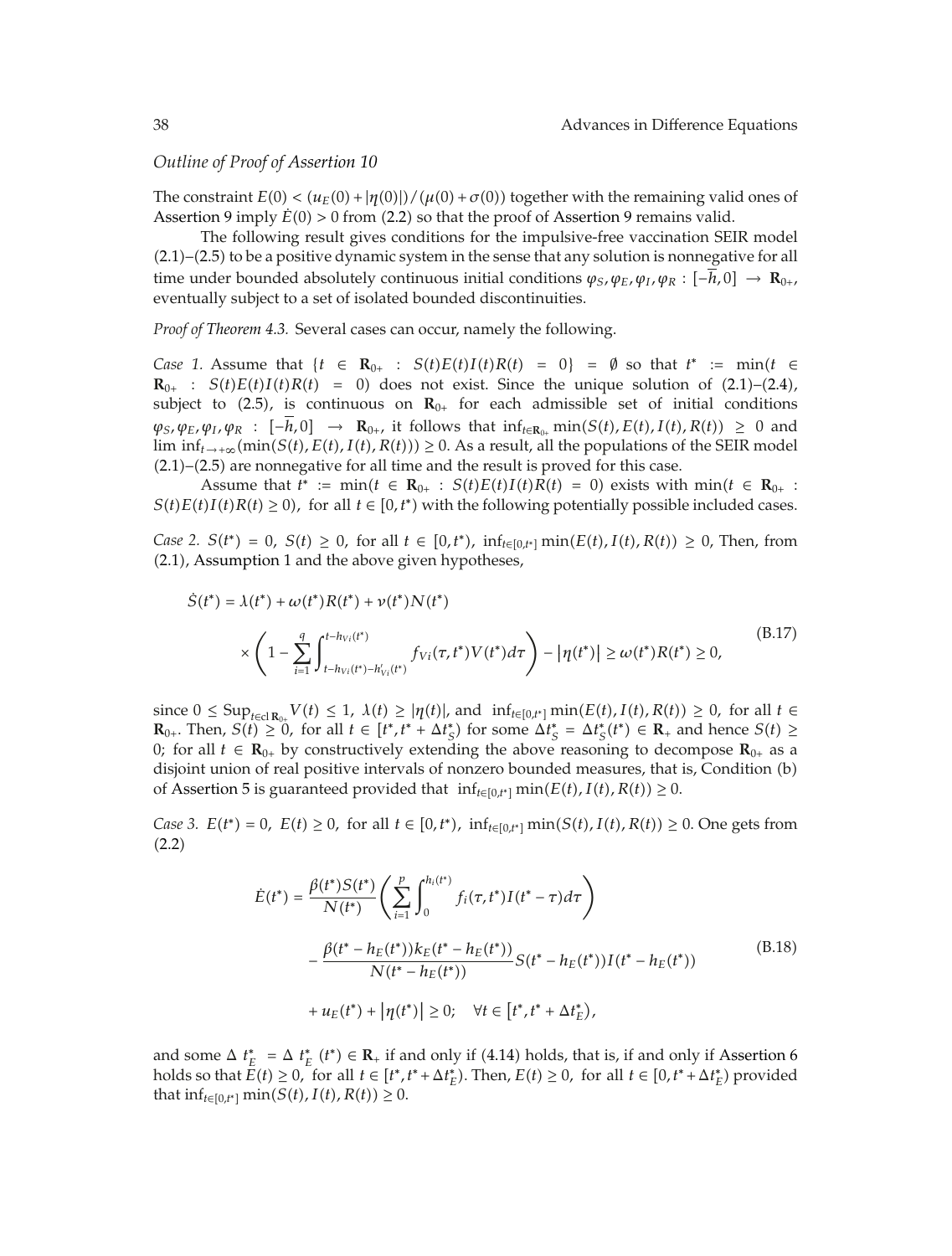*Case* 4. *I*(*t*<sup>\*</sup>) = 0,*I*(*t*) ≥ 0, for all *t* ∈ [0,*t*<sup>\*</sup>),  $\inf_{t \in [0,t^*]} \min(S(t), E(t), R(t)) ≥ 0$ . If Condition  $(4.15)$  holds for  $t = t^*$ , then Assertion 7 holds and  $I(t) \ge 0$ , for all  $t \in [0, t^* + \Delta t_I^*)$  for some  $\Delta t_I^* = \Delta t_I^*(t^*) \in \mathbf{R}_+$ .

 $Case 5. R(t^*) = 0, R(t) \ge 0, \text{ for all } t \in [0,t^*)$ ,  $\inf_{t \in [0,t^*]} \min(S(t), E(t), I(t)) \ge 0.$  If the impulsive vaccination function is null and Condition  $(4.16)$  holds for  $t = t^*$ , then Assertion 8 holds and  $R(t) \geq 0$ , for all  $t \in [0, t^* + \Delta t_R^*)$  for any positive continuous vaccination law  $V: \mathbf{R}_{0+} \to \mathbf{R}_{0+}$  for some  $\Delta t_R^* = \Delta t_R^*(t^*) \in \mathbf{R}_+$ .  $\Box$ 

*Proof of Assertion 11.* Replace  $E(t) \equiv E^*(t)$  given by (5.1) in (2.3), for all  $t \in \mathbb{R}_+$  with  $\varphi_S, \varphi_E, \varphi_I, \varphi_R : [-h, 0] \to \mathbb{R}_{0+}$  subject to  $\varphi_I^*(t) = \varphi_I(t)$ , for all  $t \in [-h, 0]$ . Then,  $I(t) \equiv I^*(t)$ on  $\mathbf{R}_+$  and satisfies (2.3), for all  $t \in \mathbf{R}_{0+}$ . Assume on the contrary that it exists a time instant *t* ∈ **R**<sub>0</sub><sup>*+*</sup> such that *I*(*t*) ≠ *I*<sup>*t*</sup>(*t*). Since *I*(*t*), *S*(*t*), and *E*(*t*) are everywhere continuous in **R**<sub>0<sup>*+*</sup>, it</sub> exists an open real interval  $\Omega_t := (t - \varsigma, t + \xi)$  containing *t* such that  $E(t) + I(t) \neq E^*(t) + I^*(t)$ for a given susceptible trajectory  $S(t)$  in such an interval satisfying  $(2.1)$  since one gets by summing-up both sides of (2.2)-(2.3) that the combined infected-infectious trajectory satisfies the differential equation

$$
\hat{E}(t) + \dot{I}(t) = -\mu(t)(E(t) + I(t)) + \frac{\beta(t)S(t)}{N(t)} \left( \sum_{i=1}^{p} \int_{0}^{h_i(t)} f_i(\tau, t)I(t - \tau) d\tau \right) - \gamma(t)I(t) + |\eta(t)|
$$

$$
- \frac{\beta(t - h_E(t) - h_I(t))k_I(t - h_E(t) - h_I(t))}{N(t - h_E(t) - h_I(t))} S(t - h_E(t) - h_I(t))
$$

$$
\times I(t - h_E(t) - h_I(t)) + u_I(t),
$$
(B.19)

whose solution in **R**<sub>0<sup>+</sup></sub> is unique for given initial conditions and forcing function. Thus,  $E^* \neq E(t)$  in  $\Omega_t$  which leads to a contradiction.  $E^* \neq E(t)$  in  $\Omega_t$  which leads to a contradiction.

*Proof of Assertion 12.* First, note that under the given differentiability constraints of the parameterizing functions  $E^*$  :  $[-h, 0] \cup \mathbb{R}_+ \rightarrow \mathbb{R}_{0+}$ , defined by (5.1), fulfills in addition  $E^* \in PC^{(1)}(\mathbf{R}_{0+}, \mathbf{R})$ . Then, the infected population trajectory given by the expression

$$
\dot{E}(t) = \frac{\beta(t)S(t)}{N(t)} \left( \sum_{i=1}^{p} \int_{0}^{h_i(t)} f_i(\tau, t) I(t - \tau) d\tau \right) - \frac{\beta(t - h_E(t))k_E(t - h_E(t))}{N(t - h_E(t))}
$$
\n
$$
\times S(t - h_E(t))I(t - h_E(t)) - (\mu(t) + \sigma(t))E(t) + u_E(t) - \eta(t),
$$
\n(B.20)

for all  $t \in \mathbf{R}_{0+}$ . Take (B.20) for  $I(t) \equiv I^*(t)$ , provided that the prefixed  $I^*: [-\overline{h}, 0] \cup \mathbf{R}_+ \to \mathbf{R}_{0+}$ in Assertion 11 satisfies  $I^*$  ∈ PC<sup>(1)</sup>( $\mathbb{R}_{0+}$ ,  $\overline{\mathbb{R}}$ ) and  $E(t) \equiv E^*(t)$  is calculated from (5.1) in<br>Assertion 11 for all  $t \in \mathbb{R}$  under given initial conditions (e.  $\omega^* = \omega_2 \omega^* = \omega_2 \omega_2$ ;  $[-h, 0]$ ) Assertion 11, for all  $t \in \mathbb{R}_+$  under given initial conditions  $\varphi_S, \varphi_E^* = \varphi_E, \varphi_I^* = \varphi_I, \varphi_R : [-h, 0] \to$ <br>**P** suith  $\sigma(\omega, \omega) \neq (\omega, \omega) \in \mathbb{R}^{\circ}(\mathbb{R}_+ \setminus \mathbb{R}^{\circ})$  what implies that  $F^* \subset \mathbb{R}^{\circ}(\mathbb{R}_+ \setminus \mathbb{$ **R**<sub>0</sub><sup>+</sup>, with  $\sigma$ ,  $(\mu + \gamma)$ ,  $(\beta k_E)$ ,  $(u_E - u_I) \in \text{PC}^{(0)}(\mathbf{R}_{0+}, \mathbf{R})$  what implies that  $E^* \in \text{PC}^{(1)}(\mathbf{R}_{0+}, \mathbf{R})$ .<br>Then  $(B, 20)$  becomes equivalently  $S(t) = S^*(t)$  for all  $t \in \mathbf{R}$ , with the suited reference Then, (B.20) becomes equivalently *S*(*t*) =  $S^*(t)$ , for all  $t \in \mathbb{R}_+$  with the suited reference infected population differential equation satisfying (2.2) by construction. infected population differential equation satisfying (2.2) by construction.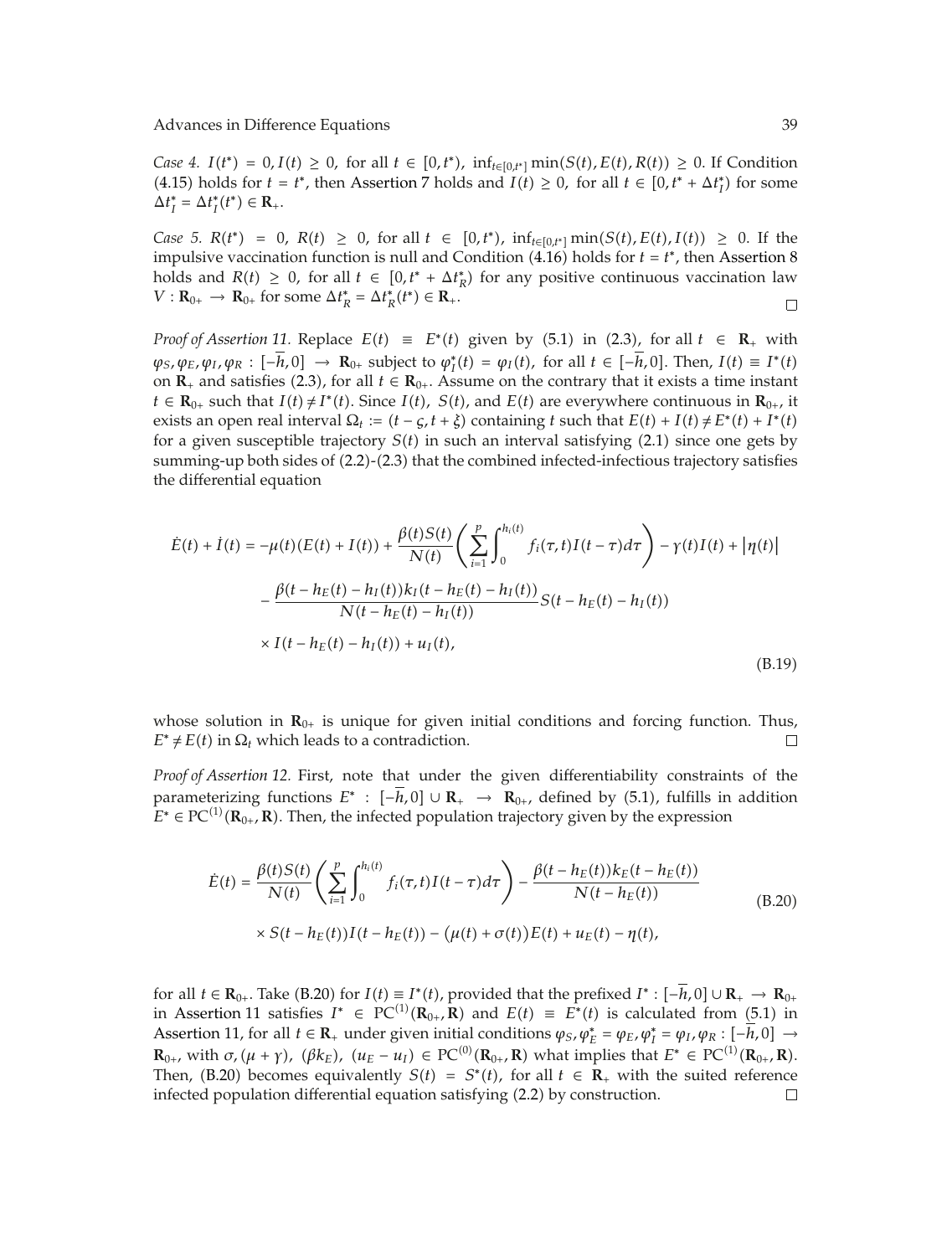*Proof of Assertion 13.* First, note that  $E^*$ ,  $S^*$ :  $[-\overline{h}$ , 0]  $\cup$   $\mathbb{R}_+$   $\rightarrow$   $\mathbb{R}_{0+}$ , defined by (5.1) and (5.3), respectively, fulfill  $E^* \in PC^{(1)}(\mathbf{R}_{0+}, \mathbf{R})$  and  $S^* \in PC^{(1)}(\mathbf{R}_{0+}, \mathbf{R})$ . The vaccination law (5.5)-(5.6) makes the immune reference trajectory (5.7)-(5.8) to be identical to the solution of (2.4) which makes the immune reference trajectory  $(5.7)$ - $(5.8)$  to be identical to the solution of  $(2.4)$  which is obtained in a similar way as  $(3.3)$  has been obtained from  $(3.1)$  for the total population by decomposing it in the solution of the homogeneous equation plus the solution of the forced part. A correcting term for the solution is added for the impulsive vaccination at impulsive time instants (see  $(A.7)-(A.8)$  in Appendix A). This leads to

$$
R(t) = e^{-\int_{t_i}^t (\mu(\tau) + \omega(\tau))d\tau} R(t_i^+) + \int_{t_i}^t e^{-\int_{\tau}^t (\mu(\tau') + \omega(\tau'))d\tau'}
$$
  
 
$$
\times \left[ \gamma(\tau)(1 - \rho(\tau))I(\tau) - u_I(\tau) + \nu(\tau)N(\tau) \left( \sum_{i=1}^q \int_{\tau - h_{Vi}(\tau) - h'_{Vi}(\tau)}^{\tau - h_{Vi}(\tau)} f_{Vi}(\tau', \tau) V(\tau) d\tau' \right) \right.
$$
  
 
$$
+ \frac{\beta(\tau - h_E(\tau) - h_I(\tau))k_I(\tau - h_E(\tau) - h_I(\tau))}{N(\tau - h_E(\tau) - h_I(\tau))}
$$
  
 
$$
\times S(\tau - h_E(\tau) - h_I(\tau))I(\tau - h_E(\tau) - h_I(\tau)) \right] d\tau;
$$

 $\forall t \in [t_i, t_{i+1}), \ \forall t_i, t_{i+1} \in \text{IMP such that } (t_i, t_{i+1}) \cap \text{IMP} = \emptyset,$ 

 $(B.21)$ 

$$
R(t^+) = R(t) + \nu(t)g(t)V_{\theta}(t)S(t); \quad \forall t \in \text{IMP}, \tag{B.22}
$$

under the same initial conditions  $φ^*_S ≡ φ_S$ ,  $φ^*_{E} ≡ φ_E$ ,  $φ^*_{I} ≡ φ_I$ ,  $φ^*_{R} ≡ φ_R$ : [-*h*, 0]  $\rightarrow \mathbf{R}_{0+}$  with  $N^* : \mathbf{R} \rightarrow \mathbf{R}_{\theta}$ , being given by (5.2) after using Assortions 11-12  $N^*$ :  $\mathbf{R}_+ \to \mathbf{R}_{0+}$  being given by (5.2) after using Assertions 11-12.

*Proof of Theorem 5.1.* The vaccination law (5.5)-(5.6) makes the immune population to track the reference one which is the unique solution of  $(2.4)$  for a given set of admissible functions of initial conditions. This one is achievable for all time by the reference susceptible population which is achievable for all time by the reference infected one (Assertions 12-13) while satisfying the differential equations  $(2.3)$ ,  $(2.4)$ , and  $(2.1)$ . The infected reference sequence is achieved by the reference infectious one for all time (Assertion 11) while satisfying the differential equation (2.2). The proof is complete from Picard-Lindeloff theorem for existence and uniqueness of the solution of  $(2.1)$ – $(2.5)$  for each set of admissible functions of initial conditions.  $\Box$ 

### **Acknowledgments**

The authors thank the Spanish Ministry of Education support by Grant no. DPI2009-07197. They are also grateful to the Basque Government by its support through Grants nos. IT378- 10, SAIOTEK S-PE08UN15, and SAIOTEK SPE07UN04 and SPE09UN12. The authors are very grateful to the reviewers for their useful suggestions to improve the manuscript.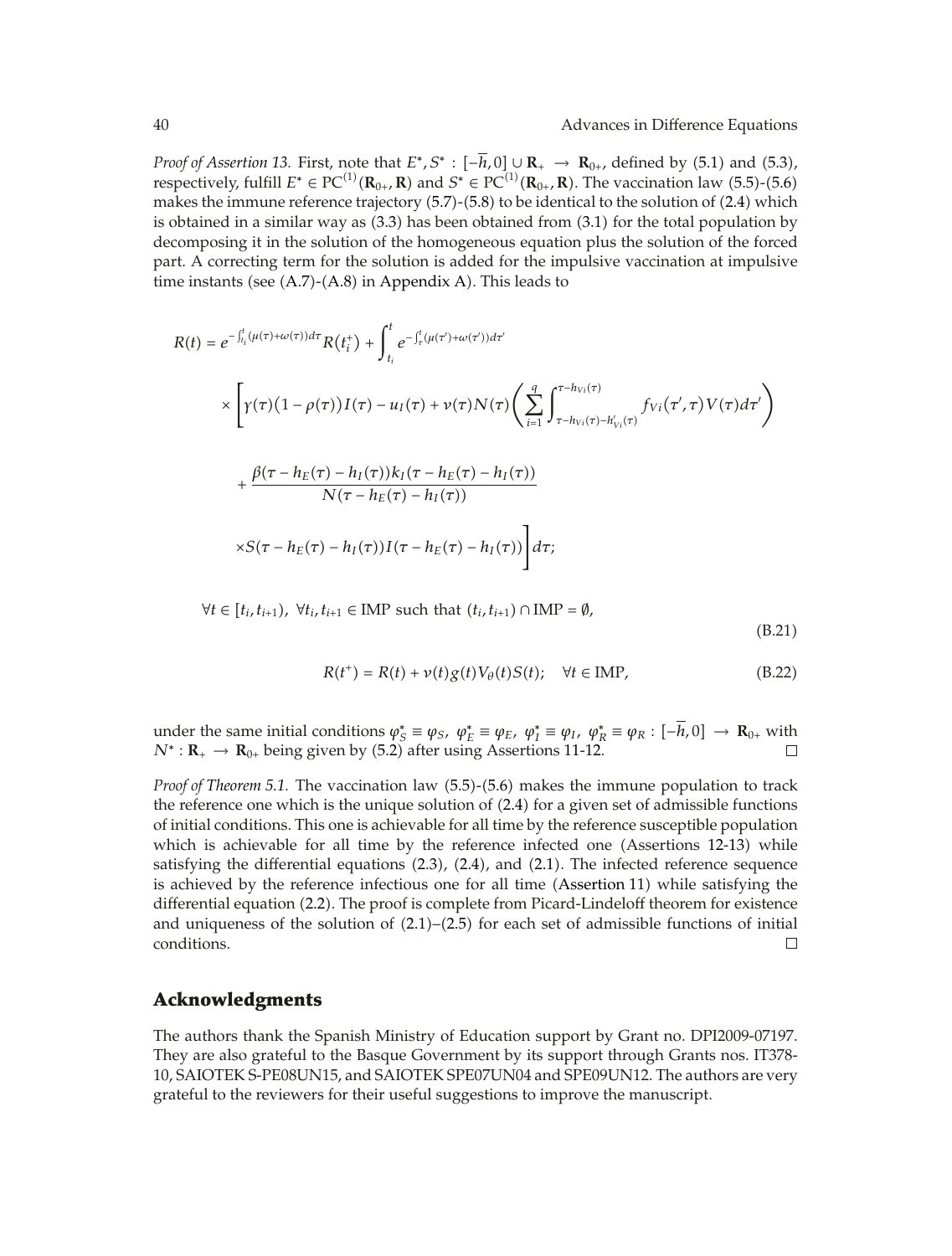### **References**

- [1] M. De La Sen and S. Alonso-Quesada, "A control theory point of view on Beverton-Holt equation in population dynamics and some of its generalizations," *Applied Mathematics and Computation*, vol. 199, no. 2, pp. 464–481, 2008.
- [2] M. De La Sen and S. Alonso-Quesada, "Control issues for the Beverton-Holt equation in ecology by locally monitoring the environment carrying capacity: Non-adaptive and adaptive cases," *Applied Mathematics and Computation*, vol. 215, no. 7, pp. 2616–2633, 2009.
- [3] M. De La Sen and S. Alonso-Quesada, "Model-matching-based control of the Beverton-Holt equation in ecology," *Discrete Dynamics in Nature and Society*, Article ID 793512, 21 pages, 2008.
- [4] M. De La Sen, "About the properties of a modified generalized Beverton-Holt equation in ecology models," *Discrete Dynamics in Nature and Society*, Article ID 592950, 23 pages, 2008.
- 5 M. De La Sen, "The generalized Beverton-Holt equation and the control of populations," *Applied Mathematical Modelling*, vol. 32, no. 11, pp. 2312–2328, 2008.
- 6 D. Mollison, Ed., *Epidemic Models: Their Structure and Relation to Data*, Newton Institute, Cambridge University Press, New York, NY, USA, 1995.
- 7 M. J. Keeling and P. Rohani, *Modeling Infectious Diseases in Humans and Animals*, Princeton University Press, Princeton, NJ, USA, 2008.
- 8 A. Yildirim and Y. Cherruault, "Anaytical approximate solution of a SIR epidemic model with constant vaccination strategy by homotopy perturbation method," *Kybernetes*, vol. 38, no. 9, pp. 1566– 1575, 2009.
- [9] V. S. Erturk and S. Momani, "Solutions to the problem of prey and predator and the epidemic model via differential transform method," *Kybernetes*, vol. 37, no. 8, pp. 1180–1188, 2008.
- 10 N. Ortega, L. C. Barros, and E. Massad, "Fuzzy gradual rules in epidemiology," *Kybernetes*, vol. 32, no. 3-4, pp. 460–477, 2003.
- [11] H. Khan, R. N. Mohapatra, K. Vajravelu, and S. J. Liao, "The explicit series solution of SIR and SIS epidemic models," *Applied Mathematics and Computation*, vol. 215, no. 2, pp. 653–669, 2009.
- 12 X. Song, Y. Jiang, and H.g Wei, "Analysis of a saturation incidence SVEIRS epidemic model with pulse and two time delays," *Applied Mathematics and Computation*, vol. 214, no. 2, pp. 381–390, 2009.
- 13 T. Zhang, J. Liu, and Z. Teng, "Dynamic behavior for a nonautonomous SIRS epidemic model with distributed delays," *Applied Mathematics and Computation*, vol. 214, no. 2, pp. 624–631, 2009.
- 14 B. Mukhopadhyay and R. Bhattacharyya, "Existence of epidemic waves in a disease transmission model with two-habitat population," *International Journal of Systems Science*, vol. 38, no. 9, pp. 699– 707, 2007.
- 15 A. Barreiro and A. Banos, "Delay-dependent stability of reset systems," ˜ *Automatica*, vol. 46, no. 1, pp. 216–221, 2010.
- [16] M. De La Sen, "On positivity of singular regular linear time-delay time-invariant systems subject to multiple internal and external incommensurate point delays," *Applied Mathematics and Computation*, vol. 190, no. 1, pp. 382–401, 2007.
- 17 M. De La Sen, "Quadratic stability and stabilization of switched dynamic systems with uncommensurate internal point delays," *Applied Mathematics and Computation*, vol. 185, no. 1, pp. 508–526, 2007.
- 18 D. J. Daley and J. Gani, *Epidemic Modelling: An Introduction*, vol. 15 of *Cambridge Studies in Mathematical Biology*, Cambridge University Press, Cambridge, UK, 1999.
- 19 C. Piccardi and S. Lazzaris, "Vaccination policies for chaos reduction in childhood epidemics," *IEEE Transactions on Biomedical Engineering*, vol. 45, no. 5, pp. 591–595, 1998.
- [20] T. Zhang, J. Liu, and Z. Teng, "Dynamic behavior for a nonautonomous SIRS epidemic model with distributed delays," *Applied Mathematics and Computation*, vol. 214, no. 2, pp. 624–631, 2009.
- [21] S. Gao, Z. Teng, and Dehui Xie, "The effects of pulse vaccination on SEIR model with two time delays," *Applied Mathematics and Computation*, vol. 201, no. 1-2, pp. 282–292, 2008.
- 22 Q. J. A. Khan and E. V. Krishnan, "An epidemic model with a time delay in transmission," *Applications of Mathematics*, vol. 48, no. 3, pp. 193–203, 2003.
- [23] A. Boichuk, M. Langerová, and J. Škoríková, "Solutions of linear impulsive differential systems bounded on the entire real axis," *Advances in Difference Equations*, Article ID 494379, 10 pages, 2010.
- 24 J. J. Nieto and C. C. Tisdell, "On exact controllability of first-order impulsive differential equations," *Advances in Difference Equations*, Article ID 136504, 9 pages, 2010.
- [25] H. G. Yu, S. M. Zhong, R. P. Agarwal, and L. L. Xiong, "Species permanence and dynamical behavior analysis of an impulsively controlled ecological system with distributed time delay," *Computers & Mathematics with Applications*, vol. 59, no. 12, pp. 3824–3835, 2010.